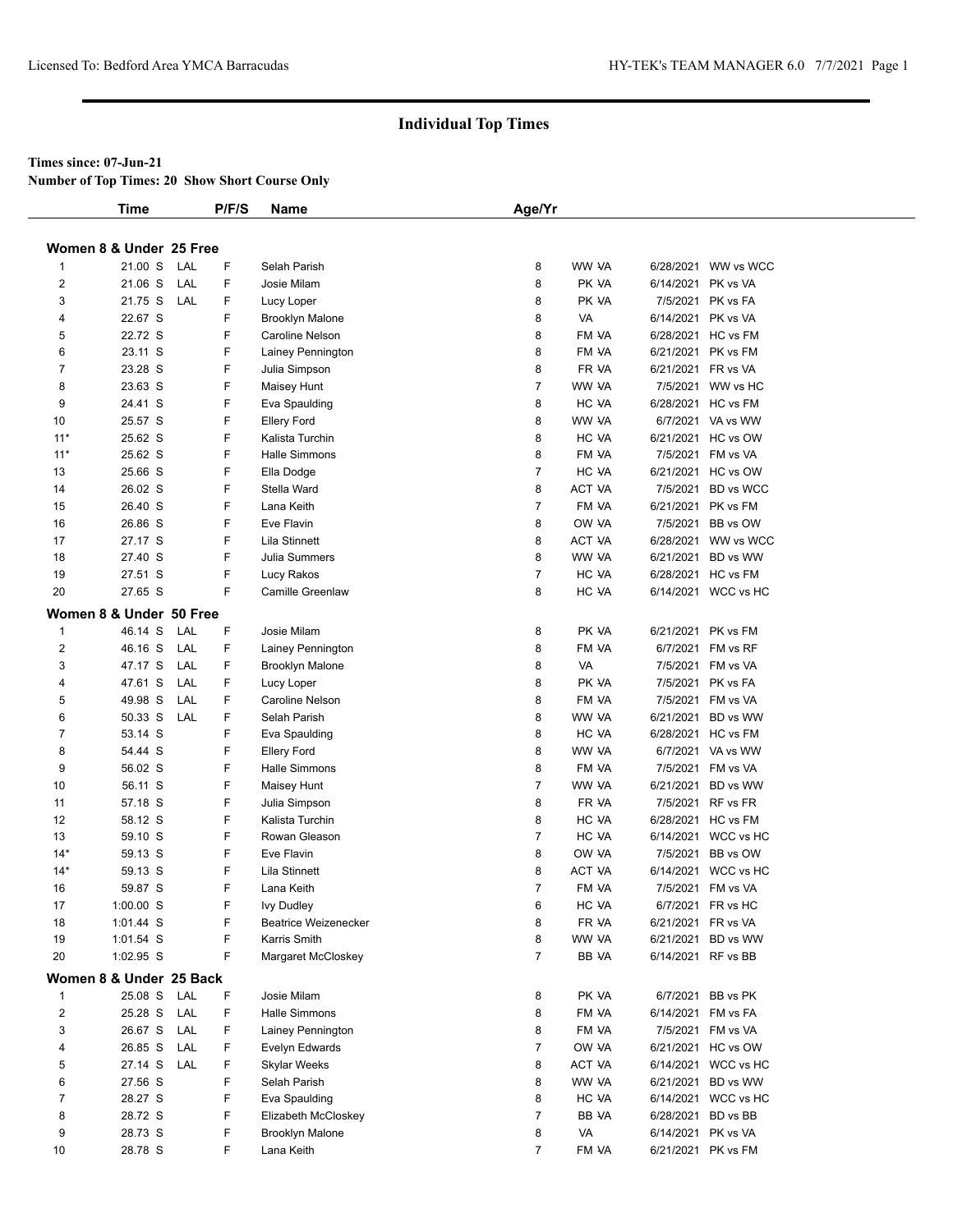**Number of Top Times: 20 Show Short Course Only**

|                | Time                             | P/F/S | <b>Name</b>                   | Age/Yr         |                |                    |                                           |  |
|----------------|----------------------------------|-------|-------------------------------|----------------|----------------|--------------------|-------------------------------------------|--|
|                |                                  |       |                               |                |                |                    |                                           |  |
| 11             | 28.96 S                          | F     | Maisey Hunt                   | $\overline{7}$ | WW VA          |                    | 6/28/2021 WW vs WCC                       |  |
| 12             | 29.26 S                          | F     | Julia Simpson                 | 8              | FR VA          |                    | 6/21/2021 FR vs VA                        |  |
| 13             | 30.53 S                          | F     | Ella Dodge                    | 7              | HC VA          |                    | 6/7/2021 FR vs HC                         |  |
| 14             | 30.56 S                          | F     | Dabney Morrison               | 6              | OW VA          |                    | 6/21/2021 HC vs OW                        |  |
| 15             | 30.90 S                          | F     | Karris Smith                  | 8              | WW VA          | 6/14/2021          | WW vs OW                                  |  |
| 16             | 31.20 S                          | F     | Stella Ward                   | 8              | ACT VA         |                    | 7/5/2021 BD vs WCC                        |  |
| 17             | 31.23 S                          | F     | Samantha Davis                | $\overline{7}$ | HC VA          | 7/5/2021           | WW vs HC                                  |  |
| 18             | 31.54 S                          | F     | Karis Wu                      | 8              | FM VA          |                    | 7/5/2021 FM vs VA                         |  |
| 19             | 31.57 S                          | F     | Caroline Nelson               | 8              | FM VA          |                    | 6/28/2021 HC vs FM                        |  |
| 20             | 31.61 S                          | F     | <b>Ellery Ford</b>            | 8              | WW VA          |                    | 7/5/2021 WW vs HC                         |  |
|                | Women 8 & Under 25 Breast        |       |                               |                |                |                    |                                           |  |
| $\mathbf 1$    | LAL<br>28.41 S                   | F     | Caroline Nelson               | 8              | FM VA          |                    | 7/5/2021 FM vs VA                         |  |
| $\overline{2}$ | LAL<br>28.57 S                   | F     | Halle Simmons                 | 8              | FM VA          |                    | 7/5/2021 FM vs VA                         |  |
| 3              | 29.52 S<br>LAL                   | F.    | Selah Parish                  | 8              | WW VA          |                    | 6/14/2021 WW vs OW                        |  |
| 4              | 29.61 S<br>LAL                   | F.    | Lainey Pennington             | 8              | FM VA          |                    | 6/28/2021 HC vs FM                        |  |
| 5              | 30.01 S<br>LAL                   | F     | Skylar Weeks                  | 8              | <b>ACT VA</b>  |                    | 6/21/2021 WCC vs RF                       |  |
| 6              | 31.15 S                          | F     | Lucy Loper                    | 8              | PK VA          |                    | 6/28/2021 OW vs PK                        |  |
| $\overline{7}$ | 31.16 S                          | F     | Josie Milam                   | 8              | PK VA          |                    | 6/21/2021 PK vs FM                        |  |
| 8              | 35.75 S                          | F     | Rowan Gleason                 | 7              | HC VA          |                    | 7/5/2021 WW vs HC                         |  |
| 9              | 36.00 S                          | F     | Eve Flavin                    | 8              | OW VA          |                    | 7/5/2021 BB vs OW                         |  |
| 10             | 37.00 S                          | F     | Evelyn Edwards                | $\overline{7}$ | OW VA          |                    | 6/21/2021 HC vs OW                        |  |
| 11             | 37.59 S                          | F     | <b>Brooklyn Malone</b>        | 8              | <b>VA</b>      |                    | 7/5/2021 FM vs VA                         |  |
| 12             | 37.95 S                          | F     | Aubrey Comiskey               | 8              | FM VA          |                    | 7/5/2021 FM vs VA                         |  |
| 13             | 38.52 S                          | F     | Lana Keith                    | $\overline{7}$ | FM VA          |                    | 6/21/2021 PK vs FM                        |  |
| 14             | 38.67 S                          | F     | <b>Ellery Ford</b>            | 8              | WW VA          |                    | 6/21/2021 BD vs WW                        |  |
| 15             | 40.42 S                          | F     | Karris Smith                  | 8              | WW VA          |                    | 6/14/2021 WW vs OW                        |  |
| 16             | 43.47 S                          | F     | Elizabeth McCloskey           | $\overline{7}$ | BB VA          |                    | 6/28/2021 BD vs BB                        |  |
| 17             | 44.66 S                          | F     | Margaret McCloskey            | $\overline{7}$ | BB VA          |                    | 6/28/2021 BD vs BB                        |  |
| 18             | 44.97 S                          | F     | <b>Beatrice Weizenecker</b>   | 8              | FR VA          |                    | 6/21/2021 FR vs VA                        |  |
| 19             | 45.14 S                          | F     | <b>Camille Greenlaw</b>       | 8              | HC VA          |                    | 7/5/2021 WW vs HC                         |  |
| 20             | 47.73 S                          | F     | Lucy Rakos                    | $\overline{7}$ | HC VA          |                    | 6/28/2021 HC vs FM                        |  |
|                |                                  |       |                               |                |                |                    |                                           |  |
|                | Women 8 & Under 25 Fly           | F     |                               |                | FM VA          |                    |                                           |  |
| $\mathbf 1$    | 23.79 S<br>LAL<br>26.38 S<br>LAL | F     | Lainey Pennington             | 8<br>8         |                |                    | 6/28/2021 HC vs FM                        |  |
| $\overline{2}$ |                                  | F     | Selah Parish                  |                | WW VA          |                    | 6/14/2021 WW vs OW                        |  |
| 3<br>4         | 27.29 S<br>27.39 S               | F     | Lucy Loper<br>Halle Simmons   | 8<br>8         | PK VA<br>FM VA |                    | 6/28/2021 OW vs PK                        |  |
| 5              | 28.43 S                          | F     |                               | 8              | ACT VA         |                    | 6/28/2021 HC vs FM<br>6/28/2021 WW vs WCC |  |
| 6              | 28.49 S                          | F     | Skylar Weeks                  | $\overline{7}$ | WW VA          |                    | 6/14/2021 WW vs OW                        |  |
| $\overline{7}$ | 29.50 S                          | F     | Maisey Hunt<br>Evelyn Edwards | 7              | OW VA          |                    | 6/7/2021 OW vs BD                         |  |
| 8              | 29.62 S                          | F     | <b>Brooklyn Malone</b>        | 8              | VA             | 6/21/2021 FR vs VA |                                           |  |
| 9              | 30.02 S                          | F     | Eva Spaulding                 | 8              | HC VA          |                    | 7/5/2021 WW vs HC                         |  |
| 10             | 30.31 S                          | F     | Josie Milam                   | 8              | PK VA          |                    | 7/5/2021 PK vs FA                         |  |
| 11             | 30.49 S                          | F     | <b>Ellery Ford</b>            | 8              | WW VA          |                    | 6/28/2021 WW vs WCC                       |  |
| 12             | 30.90 S                          | F     | Ella Dodge                    | 7              | HC VA          |                    | 6/28/2021 HC vs FM                        |  |
| 13             | 31.65 S                          | F     | Karris Smith                  | 8              | WW VA          |                    | 6/21/2021 BD vs WW                        |  |
| 14             | 35.61 S                          | F     | Lana Keith                    | 7              | FM VA          |                    | 6/14/2021 FM vs FA                        |  |
| 15             | 36.27 S                          | F     | Lila Stinnett                 | 8              | ACT VA         |                    | 6/7/2021 WCC vs FA                        |  |
| 16             | 36.76 S                          | F     | Kendall Frasier               | 7              | WW VA          |                    | 7/5/2021 WW vs HC                         |  |
| 17             | 36.88 S                          | F     | Jona Chisolm                  | 6              | PK VA          |                    | 6/21/2021 PK vs FM                        |  |
| 18             | 38.51 S                          | F     | Lizzie Milam                  | 8              | PK VA          |                    | 6/21/2021 PK vs FM                        |  |
| 19             | 41.10 S                          | F     | Elsa Wolff                    | 8              | PK VA          |                    | 6/21/2021 PK vs FM                        |  |
| 20             | 41.28 S                          | F.    | Molly Kate Buchanan           | 7              | PK VA          |                    | 6/14/2021 PK vs VA                        |  |
|                |                                  |       |                               |                |                |                    |                                           |  |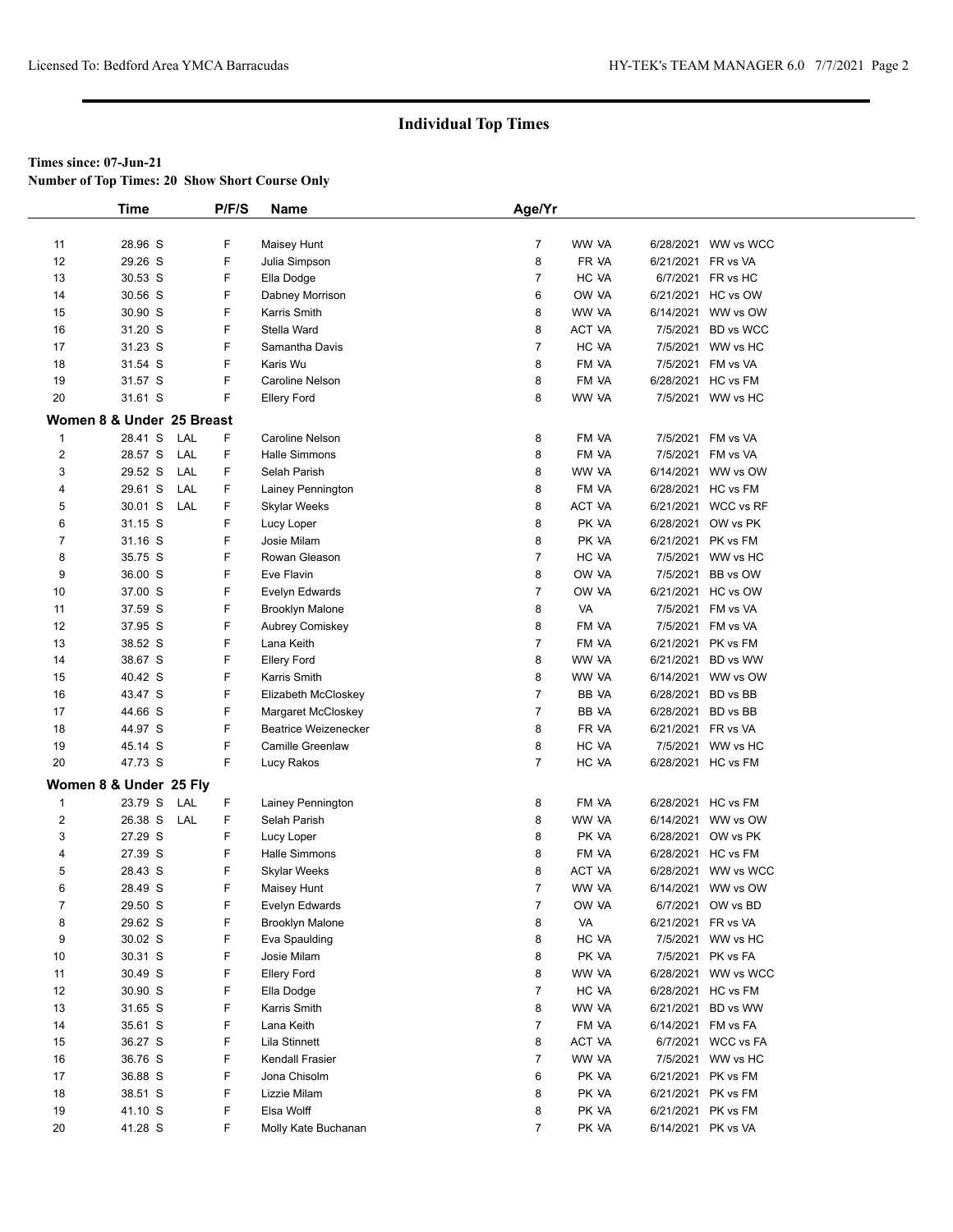**Number of Top Times: 20 Show Short Course Only**

|                         | <b>Time</b>               | P/F/S  | <b>Name</b>                            | Age/Yr         |               |                    |                                           |
|-------------------------|---------------------------|--------|----------------------------------------|----------------|---------------|--------------------|-------------------------------------------|
|                         |                           |        |                                        |                |               |                    |                                           |
|                         | Women 8 & Under 100 IM    |        |                                        |                |               |                    |                                           |
| 1                       | $2:00.10$ S<br>LAL        | F      | Josie Milam                            | 8              | PK VA         | 6/14/2021 PK vs VA |                                           |
| 2                       | 2:00.61 S<br>LAL          | F      | Lainey Pennington                      | 8              | FM VA         |                    | 6/7/2021 FM vs RF                         |
| 3                       | 2:11.63 S<br>LAL          | F      | Selah Parish                           | 8              | WW VA         |                    | 7/5/2021 WW vs HC                         |
| 4                       | 2:21.49 S                 | F      | Evelyn Edwards                         | $\overline{7}$ | OW VA         |                    | 6/21/2021 HC vs OW                        |
| 5                       | 2:31.23 S                 | F      | Halle Simmons                          | 8              | FM VA         |                    | 6/21/2021 PK vs FM                        |
| 6                       | 2:37.87 S                 | F      | Karris Smith                           | 8              | WW VA         |                    | 6/28/2021 WW vs WCC                       |
|                         | <b>Women 9-10 25 Free</b> |        |                                        |                |               |                    |                                           |
| $\mathbf{1}$            | 15.71 S<br>LAL            | F      | <b>Broughton Webb</b>                  | 10             | OW VA         |                    | 6/28/2021 OW vs PK                        |
| $\overline{\mathbf{c}}$ | 15.73 S<br>LAL            | F      | Xenia Bannister                        | 10             | PK VA         |                    | 6/28/2021 OW vs PK                        |
| 3                       | 16.04 S<br>LAL            | F      | <b>Taylor Woodruff</b>                 | 10             | OW VA         |                    | 6/21/2021 HC vs OW                        |
| 4                       | 17.29 S<br>LAL            | F      | Jameson Johnson                        | 10             | WW VA         |                    | 6/14/2021 WW vs OW                        |
| 5                       | 17.38 S<br>LAL            | F      | Callen Campbell                        | 10             | OW VA         |                    | 6/21/2021 HC vs OW                        |
| 6                       | 17.46 S<br>LAL            | F      | Phebe Dodge                            | 10             | HC VA         |                    | 6/21/2021 HC vs OW                        |
| 7                       | 17.88 S<br>LAL            | F      | Leeanna Smith                          | 10             | <b>ACT VA</b> |                    | 6/28/2021 WW vs WCC                       |
| 8                       | 17.95 S<br>LAL            | F      | Sophie Richards                        | 9              | PK VA         |                    | 6/21/2021 PK vs FM                        |
| 9                       | 18.24 S                   | F      | Emerson Eiban                          | 9              | FM VA         |                    | 7/5/2021 FM vs VA                         |
| 10                      | 18.65 S                   | F      | Krisiley Stengel                       | 10             | HC VA         |                    | 7/5/2021 WW vs HC                         |
| 11                      | 18.78 S                   | F      | Eliza Fink                             | 10             | ACT VA        |                    | 7/5/2021 BD vs WCC                        |
| 12                      | 18.85 S                   | F      | Leyla Reyes                            | 9              | PK VA         |                    | 6/28/2021 OW vs PK                        |
| 13                      | 18.97 S                   | F      | Delaney Rodriguez                      | 10             | PK VA         |                    | 6/28/2021 OW vs PK                        |
| 14                      | 19.05 S                   | F      | <b>Bailee Stickle</b>                  | 10             | VA            | 6/28/2021 VA vs RF |                                           |
| $15*$                   | 19.18 S                   | F      | Virginia Phillips                      | 9              | PK VA         |                    | 6/21/2021 PK vs FM                        |
| $15*$                   | 19.18 S                   | F      | Ava Dragan                             | 10             | RF            |                    | 7/5/2021 RF vs FR                         |
| 17                      | 19.43 S                   | F      | Rome Petrikonis                        | 10             | PK VA         | 6/14/2021 PK vs VA |                                           |
| 18                      | 19.45 S                   | F      | June Sinclair                          | 10             | PK VA         |                    | 6/21/2021 PK vs FM                        |
| 19                      | 19.56 S                   | F      | Ava Rempfer                            | 9              | HC VA         |                    | 7/5/2021 WW vs HC                         |
| 20                      | 19.71 S                   | F      | Kenleigh Holt                          | 10             | OW VA         |                    | 6/7/2021 OW vs BD                         |
|                         | <b>Women 9-10 50 Free</b> |        |                                        |                |               |                    |                                           |
| 1                       | 34.07 S<br>LAL            | F      | <b>Broughton Webb</b>                  | 10             | OW VA         |                    | 6/28/2021 OW vs PK                        |
| $\overline{c}$          | 34.70 S<br>LAL            | F      | <b>Taylor Woodruff</b>                 | 10             | OW VA         |                    | 6/14/2021 WW vs OW                        |
| 3                       | 35.55 S<br>LAL            | F      | Xenia Bannister                        | 10             | PK VA         |                    | 6/28/2021 OW vs PK                        |
| 4                       | 37.66 S<br>LAL            | F      | Leeanna Smith                          | 10             | ACT VA        |                    | 6/21/2021 WCC vs RF                       |
| 5                       | 38.92 S<br>LAL            | F      | Jameson Johnson                        | 10             | WW VA         | 6/28/2021          | WW vs WCC                                 |
| 6                       | 39.21 S<br>LAL            | F      | Callen Campbell                        | 10             | OW VA         |                    | 6/28/2021 OW vs PK                        |
| 7                       | 41.46 S                   | F      | Sophie Richards                        | 9              | PK VA         | 6/7/2021           | BB vs PK                                  |
| 8                       | 41.54 S                   | F      | Phebe Dodge                            | 10             | HC VA         |                    | 6/28/2021 HC vs FM                        |
| 9                       | 41.82 S                   | F      | Delaney Rodriguez                      | 10             | PK VA         |                    | 6/21/2021 PK vs FM                        |
| 10                      | 42.38 S                   | F      | Leyla Reyes                            | 9              | PK VA         |                    | 6/28/2021 OW vs PK                        |
| 11                      | 43.07 S                   | F      | Emerson Eiban                          | 9              | FM VA         | 6/7/2021           | FM vs RF                                  |
| 12                      | 43.33 S                   | F      | Eliza Fink                             | 10             | ACT VA        |                    | 7/5/2021 BD vs WCC                        |
| 13                      | 43.34 S                   | F      | Rome Petrikonis                        | 10             | PK VA         | 6/14/2021 PK vs VA |                                           |
| 14                      | 43.65 S                   | F<br>F | Krisiley Stengel                       | 10             | HC VA<br>RF   |                    | 6/28/2021 HC vs FM<br>6/21/2021 WCC vs RF |
| 15<br>16                | 44.31 S<br>44.34 S        | F      | Ada Compton                            | 10<br>9        | HC VA         |                    | 6/21/2021 HC vs OW                        |
| 17                      | 44.40 S                   | F      | Ava Rempfer                            | 10             | VA            | 6/28/2021 VA vs RF |                                           |
| 18                      | 44.45 S                   | F      | <b>Bailee Stickle</b><br>June Sinclair | 10             | PK VA         | 6/14/2021 PK vs VA |                                           |
| 19                      | 45.21 S                   | F      | Virginia Phillips                      | 9              | PK VA         | 6/14/2021 PK vs VA |                                           |
| 20                      | 45.25 S                   | F      | Meredith Cox                           | 9              | FM VA         |                    | 6/7/2021 FM vs RF                         |
|                         |                           |        |                                        |                |               |                    |                                           |
|                         | <b>Women 9-10 25 Back</b> |        |                                        |                |               |                    |                                           |
| $\mathbf{1}$            | 18.71 S<br>LAL            | F      | Taylor Woodruff                        | 10             | OW VA         |                    | 6/28/2021 OW vs PK                        |
| $\overline{\mathbf{c}}$ | 19.03 S<br>LAL            | F      | <b>Broughton Webb</b>                  | 10             | OW VA         |                    | 6/7/2021 OW vs BD                         |
| 3                       | 19.88 S LAL               | F      | Callen Campbell                        | 10             | OW VA         |                    | 7/5/2021 BB vs OW                         |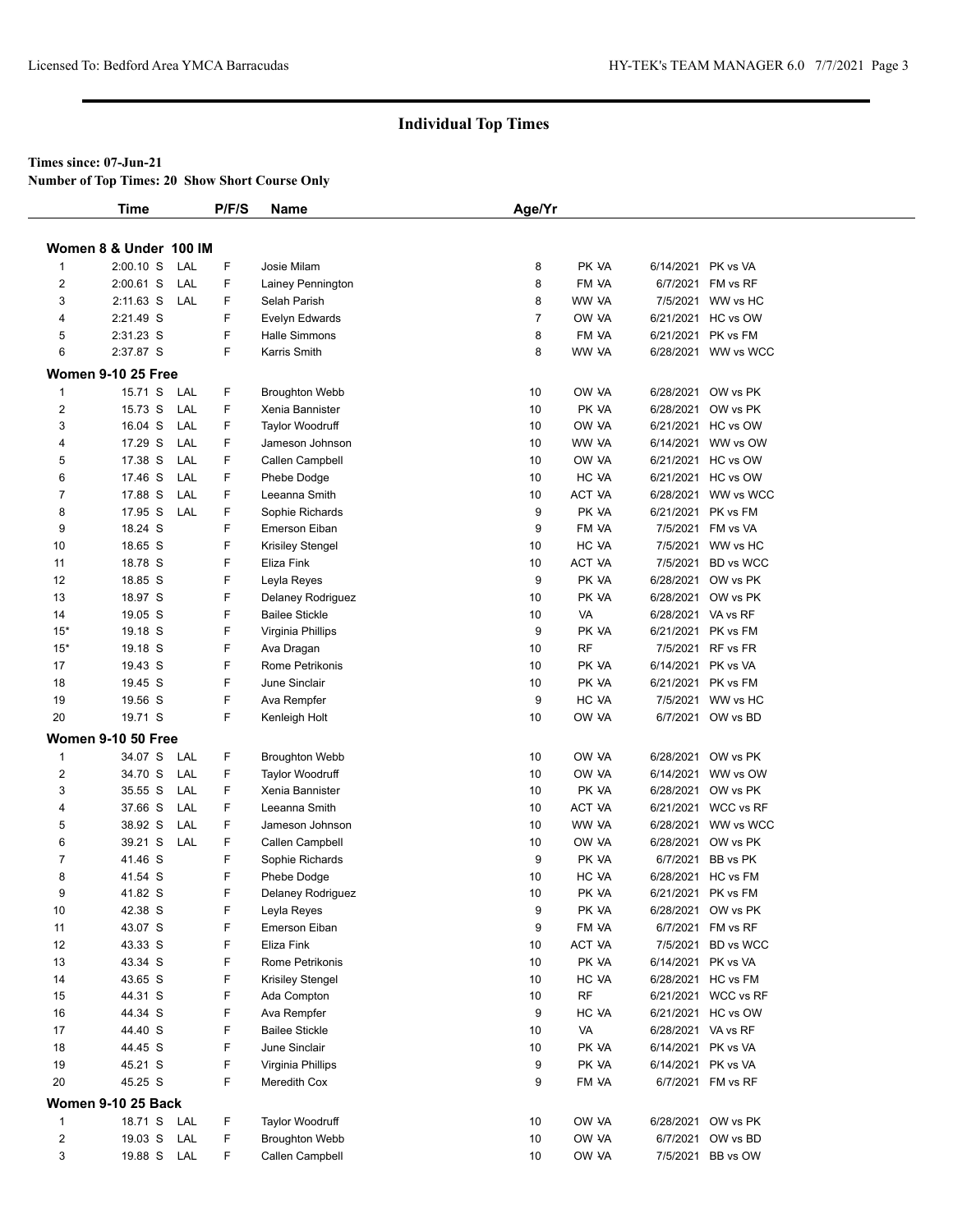**Number of Top Times: 20 Show Short Course Only**

|                | Time                     |     | P/F/S | Name                    | Age/Yr   |               |                    |                    |  |
|----------------|--------------------------|-----|-------|-------------------------|----------|---------------|--------------------|--------------------|--|
|                |                          |     |       |                         |          |               |                    |                    |  |
| 4              | 20.81 S                  | LAL | F     | Eliza Fink              | 10       | ACT VA        | 6/21/2021          | WCC vs RF          |  |
| 5              | 21.04 S                  | LAL | F     | Jameson Johnson         | 10       | WW VA         | 6/14/2021          | WW vs OW           |  |
| 6              | 21.06 S                  | LAL | F     | Phebe Dodge             | 10       | HC VA         | 6/14/2021          | WCC vs HC          |  |
| $\overline{7}$ | 22.70 S                  | LAL | F     | Rome Petrikonis         | 10       | PK VA         | 6/21/2021          | PK vs FM           |  |
| 8              | 22.80 S                  | LAL | F     | Kenleigh Holt           | 10       | OW VA         | 6/28/2021          | OW vs PK           |  |
| 9              | 22.91 S                  | LAL | F     | Saya Hirst              | 10       | BD VA         | 6/28/2021          | BD vs BB           |  |
| 10             | 23.51 S                  |     | F     | Delaney Rodriguez       | 10       | PK VA         | 6/28/2021          | OW vs PK           |  |
| 11             | 23.68 S                  |     | F     | Leeanna Smith           | 10       | ACT VA        | 7/5/2021           | <b>BD</b> vs WCC   |  |
| 12             | 23.71 S                  |     | F     | Nora Compton            | 10       | <b>RF</b>     | 7/5/2021           | RF vs FR           |  |
| 13             | 24.26 S                  |     | F     | Leyla Reyes             | 9        | PK VA         | 6/21/2021          | PK vs FM           |  |
| 14             | 24.29 S                  |     | F     | <b>Marley Bradley</b>   | 10       | BD VA         | 6/28/2021          | BD vs BB           |  |
| 15             | 24.45 S                  |     | F     | Sophie Richards         | 9        | PK VA         | 6/21/2021          | PK vs FM           |  |
| 16             | 24.61 S                  |     | F     | Ava Rempfer             | 9        | HC VA         | 7/5/2021           | WW vs HC           |  |
| 17             | 24.71 S                  |     | F     | Neko Colbert            | 9        | HC VA         | 6/14/2021          | WCC vs HC          |  |
| 18             | 24.89 S                  |     | F     | <b>Krisiley Stengel</b> | 10       | HC VA         | 6/14/2021          | WCC vs HC          |  |
| 19             | 25.50 S                  |     | F     | June Sinclair           | 10       | PK VA         | 6/28/2021          | OW vs PK           |  |
| 20             | 25.68 S                  |     | F     | <b>Emerson Eiban</b>    | 9        | FM VA         |                    | 6/28/2021 HC vs FM |  |
|                | Women 9-10 25 Breast     |     |       |                         |          |               |                    |                    |  |
| $\mathbf{1}$   | 19.93 S                  | LAL | F     | <b>Broughton Webb</b>   |          | OW VA         | 6/14/2021          | WW vs OW           |  |
| 2              |                          | LAL | F     |                         | 10<br>10 | PK VA         |                    | OW vs PK           |  |
|                | 22.71 S                  |     |       | Xenia Bannister         |          |               | 6/28/2021          |                    |  |
| 3              | 23.00 S                  | LAL | F     | <b>Taylor Woodruff</b>  | 10       | OW VA         | 6/7/2021           | OW vs BD           |  |
| 4              | 23.33 S                  | LAL | F     | Virginia Phillips       | 9        | PK VA         | 6/28/2021          | OW vs PK           |  |
| 5              | 23.48 S                  | LAL | F     | Phebe Dodge             | 10       | HC VA         | 6/7/2021           | FR vs HC           |  |
| 6              | 24.73 S                  | LAL | F     | Callen Campbell         | 10       | OW VA         | 7/5/2021           | BB vs OW           |  |
| $\overline{7}$ | 25.34 S                  |     | F     | Lauren Bliss            | 10       | <b>FAST</b>   | 7/5/2021           | PK vs FA           |  |
| 8              | 25.83 S                  |     | F     | Ava Dragan              | 10       | <b>RF</b>     | 7/5/2021           | RF vs FR           |  |
| 9              | 26.04 S                  |     | F     | Annabelle Fischer       | 9        | PK VA         | 6/21/2021          | PK vs FM           |  |
| 10             | 26.12 S                  |     | F     | Meredith Cox            | 9        | FM VA         |                    | 6/28/2021 HC vs FM |  |
| 11             | 26.40 S                  |     | F     | Jameson Johnson         | 10       | WW VA         | 6/21/2021          | BD vs WW           |  |
| 12             | 26.48 S                  |     | F     | Leeanna Smith           | 10       | <b>ACT VA</b> | 7/5/2021           | <b>BD</b> vs WCC   |  |
| 13             | 26.50 S                  |     | F     | <b>Krisiley Stengel</b> | 10       | HC VA         | 7/5/2021           | WW vs HC           |  |
| 14             | 26.52 S                  |     | F     | June Sinclair           | 10       | PK VA         | 6/21/2021          | PK vs FM           |  |
| 15             | 26.55 S                  |     | F     | Kylei Davis             | 10       | BD VA         | 7/5/2021           | <b>BD</b> vs WCC   |  |
| 16             | 26.57 S                  |     | F     | Kenleigh Holt           | 10       | OW VA         | 6/21/2021          | HC vs OW           |  |
| 17             | 27.01 S                  |     | F     | Neko Colbert            | 9        | HC VA         | 7/5/2021           | WW vs HC           |  |
| 18             | 27.13 S                  |     | F     | Mary McCloskey          | 10       | BB VA         | 6/7/2021           | BB vs PK           |  |
| 19             | 27.31 S                  |     | F     | Lauren Bowman           | 10       | FM VA         | 7/5/2021           | FM vs VA           |  |
| 20             | 27.45 S                  |     | F.    | Lila Basten             | 10       | PK VA         |                    | 7/5/2021 PK vs FA  |  |
|                | <b>Women 9-10 25 Fly</b> |     |       |                         |          |               |                    |                    |  |
| $\mathbf{1}$   | 17.34 S                  | LAL | F     | Taylor Woodruff         | 10       | OW VA         | 6/28/2021          | OW vs PK           |  |
| $\overline{2}$ | 18.16 S                  | LAL | F     | <b>Broughton Webb</b>   | 10       | OW VA         | 6/7/2021           | OW vs BD           |  |
| 3              | 18.43 S                  | LAL | F     | Callen Campbell         | 10       | OW VA         | 6/21/2021          | HC vs OW           |  |
| 4              | 18.92 S                  | LAL | F     | Leeanna Smith           | 10       | ACT VA        | 6/28/2021          | WW vs WCC          |  |
| 5              | 19.31 S                  | LAL | F     | Xenia Bannister         | 10       | PK VA         | 6/28/2021          | OW vs PK           |  |
| 6              | 20.04 S                  | LAL | F     | <b>Krisiley Stengel</b> | 10       | HC VA         | 7/5/2021           | WW vs HC           |  |
| $\overline{7}$ | 20.06 S                  | LAL | F     | Phebe Dodge             | 10       | HC VA         | 6/7/2021           | FR vs HC           |  |
| 8              | 20.42 S                  | LAL | F     | Sophie Richards         | 9        | PK VA         | 6/21/2021          | PK vs FM           |  |
| 9              | 20.53 S                  | LAL | F     | Rome Petrikonis         | 10       | PK VA         | 6/21/2021          | PK vs FM           |  |
| 10             | 20.74 S                  | LAL | F     | Jameson Johnson         | 10       | WW VA         | 6/21/2021          | BD vs WW           |  |
| 11             | 22.74 S                  |     | F     | Kenleigh Holt           | 10       | OW VA         | 6/14/2021          | WW vs OW           |  |
| 12             | 23.04 S                  |     | F     | Delaney Rodriguez       | 10       | PK VA         | 7/5/2021           | PK vs FA           |  |
| $13*$          | 23.10 S                  |     | F     | Mary McCloskey          | 10       | BB VA         | 6/7/2021           | BB vs PK           |  |
| $13*$          | 23.10 S                  |     | F     | June Sinclair           | 10       | PK VA         | 6/21/2021          | PK vs FM           |  |
| 15             | 23.18 S                  |     | F     | Leyla Reyes             | 9        | PK VA         | 6/21/2021 PK vs FM |                    |  |
|                |                          |     |       |                         |          |               |                    |                    |  |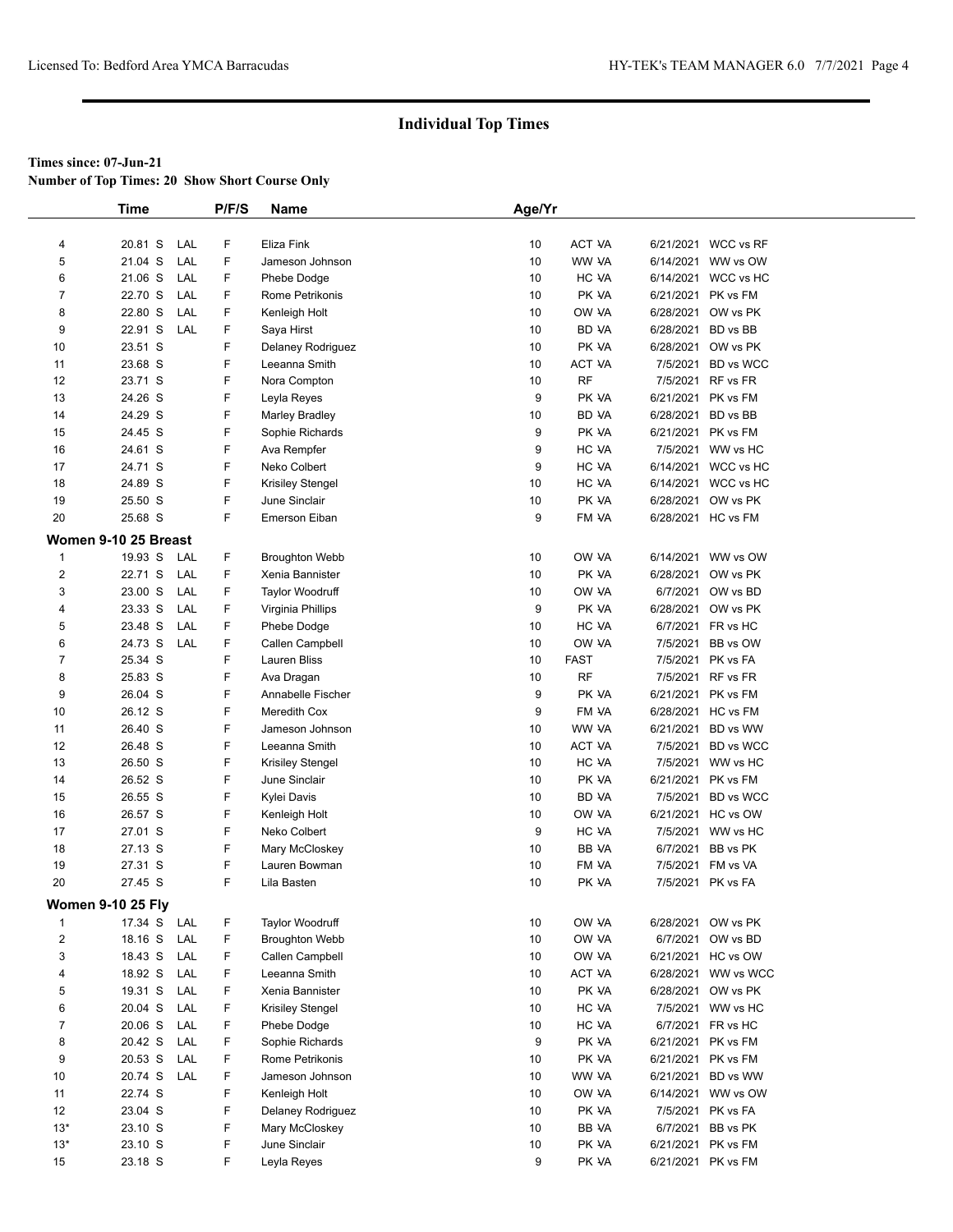**Number of Top Times: 20 Show Short Course Only**

|                         | <b>Time</b>                 | P/F/S | <b>Name</b>            | Age/Yr |             |                    |                     |
|-------------------------|-----------------------------|-------|------------------------|--------|-------------|--------------------|---------------------|
|                         |                             |       |                        |        |             |                    |                     |
| 16                      | 23.23 S                     | F     | <b>Shelton Speakes</b> | 9      | VA          |                    | 6/21/2021 FR vs VA  |
| 17                      | 23.70 S                     | F     | Meredith Cox           | 9      | FM VA       |                    | 7/5/2021 FM vs VA   |
| 18                      | 23.82 S                     | F     | Emerson Eiban          | 9      | FM VA       |                    | 7/5/2021 FM vs VA   |
| 19                      | 24.61 S                     | F     | Virginia Phillips      | 9      | PK VA       |                    | 6/28/2021 OW vs PK  |
| 20                      | 24.88 S                     | F     | Kinley Tuck            | 10     | WW VA       |                    | 6/28/2021 WW vs WCC |
|                         | Women 9-10 100 IM           |       |                        |        |             |                    |                     |
| $\mathbf{1}$            | $1:26.26$ S<br>LAL          | F     | <b>Broughton Webb</b>  | 10     | OW VA       |                    | 6/7/2021 OW vs BD   |
| $\overline{\mathbf{c}}$ | $1:28.03$ S<br>LAL          | F     | Taylor Woodruff        | 10     | OW VA       |                    | 6/7/2021 OW vs BD   |
| 3                       | 1:44.57 S<br>LAL            | F     | Xenia Bannister        | 10     | PK VA       |                    | 7/5/2021 PK vs FA   |
| 4                       | 1:45.40 S<br>LAL            | F     | Phebe Dodge            | 10     | HC VA       |                    | 6/14/2021 WCC vs HC |
| 5                       | 1:45.80 S<br>LAL            | F     | Callen Campbell        | 10     | OW VA       |                    | 6/28/2021 OW vs PK  |
| 6                       | 1:45.94 S<br>LAL            | F     | Leeanna Smith          | 10     | ACT VA      |                    | 7/5/2021 BD vs WCC  |
| 7                       | 1:47.76 S<br>LAL            | F     | Rome Petrikonis        | 10     | PK VA       |                    | 6/28/2021 OW vs PK  |
| 8                       | 1:49.52 S                   | F     | Meredith Cox           | 9      | FM VA       |                    | 6/21/2021 PK vs FM  |
| 9                       | $1:51.00$ S                 | F     | Emerson Eiban          | 9      | FM VA       |                    | 7/5/2021 FM vs VA   |
| 10                      | 1:55.16 S                   | F     | Eliza Fink             | 10     | ACT VA      |                    | 6/14/2021 WCC vs HC |
| 11                      | 1:55.53 S                   | F     | Jameson Johnson        | 10     | WW VA       |                    | 6/28/2021 WW vs WCC |
| 12                      | 1:56.14 S                   | F     | Virginia Phillips      | 9      | PK VA       |                    | 6/28/2021 OW vs PK  |
| 13                      | 2:00.11 S                   | F     | June Sinclair          | 10     | PK VA       |                    | 6/28/2021 OW vs PK  |
| 14                      | 2:01.51 S                   | F     | Mary McCloskey         | 10     | BB VA       |                    | 6/28/2021 BD vs BB  |
| 15                      | 2:03.76 S                   | F     | Ava Rempfer            | 9      | HC VA       |                    | 7/5/2021 WW vs HC   |
| 16                      | 2:04.17 S                   | F     | Kenleigh Holt          | 10     | OW VA       |                    | 6/14/2021 WW vs OW  |
| 17                      | 2:05.09 S                   | F     | Kylei Davis            | 10     | BD VA       |                    | 6/28/2021 BD vs BB  |
| 18                      | 2:07.23 S                   | F     | Lauren Bliss           | 10     | <b>FAST</b> | 6/21/2021 FA vs BB |                     |
| 19                      | 2:08.64 S                   | F     | Lauren Bowman          | 10     | FM VA       |                    | 7/5/2021 FM vs VA   |
| 20                      | 2:08.73 S                   | F.    | Lani Midkiff           | 10     | HC VA       |                    | 6/21/2021 HC vs OW  |
|                         | <b>Women 11-12 50 Free</b>  |       |                        |        |             |                    |                     |
| $\mathbf{1}$            | 30.95 S<br>LAL              | F     | Rowena Phillips        | 11     | PK VA       |                    | 6/21/2021 PK vs FM  |
| $\overline{c}$          | 31.73 S<br>LAL              | F     | Kaelyn Mahland         | 11     | PK VA       |                    | 6/28/2021 OW vs PK  |
| 3                       | 32.51 S<br>LAL              | F     | Sarah Warren           | 11     | FM VA       |                    | 7/5/2021 FM vs VA   |
| 4                       | 33.54 S<br>LAL              | F     | Olivia Judy            | 12     | OW VA       |                    | 6/7/2021 OW vs BD   |
| 5                       | 33.67 S<br>LAL              | F     | Ava Shopbell           | 12     | WW VA       |                    | 6/14/2021 WW vs OW  |
| 6                       | 33.93 S<br>LAL              | F     | Ann Margaret Holt      | 11     | OW VA       |                    | 7/5/2021 BB vs OW   |
| 7                       | x34.09 S<br>LAL             | F     | Katherine Helsby       | 12     | <b>RF</b>   |                    | 7/5/2021 RF vs FR   |
| 8                       | 34.60 S<br>LAL              | F     | Lynley Cannon          | 11     | PK VA       |                    | 6/28/2021 OW vs PK  |
| 9                       | 35.15 S<br>LAL              | F     | Sophia Gordon          | 12     | FM VA       |                    | 6/14/2021 FM vs FA  |
| 10                      | 35.29 S<br>LAL              | F     | Emma Cooper            | 12     | PK VA       |                    | 6/7/2021 BB vs PK   |
| 11                      | 35.33 S<br>LAL              | F     | <b>Emily Loucks</b>    | 12     | <b>FAST</b> |                    | 6/21/2021 FA vs BB  |
| 12                      | 35.48 S<br>LAL              | F     | Kathleen King          | 11     | HC VA       |                    | 6/14/2021 WCC vs HC |
| 13                      | 35.95 S                     | F     | Leila Kenny            | 11     | BB VA       |                    | 6/7/2021 BB vs PK   |
| 14                      | 36.36 S                     | F     | <b>Blythe Miller</b>   | 12     | ACT VA      |                    | 6/7/2021 WCC vs FA  |
| 15                      | 36.61 S                     | F     | Hannah Curl            | 11     | OW VA       |                    | 6/14/2021 WW vs OW  |
| 16                      | 36.64 S                     | F     | Bianca Largen          | 12     | ACT VA      |                    | 6/28/2021 WW vs WCC |
| 17                      | 36.76 S                     | F     | Emma Prater            | 11     | <b>RF</b>   |                    | 6/14/2021 RF vs BB  |
| 18                      | 37.22 S                     | F     | Reegan Davis           | 12     | BB VA       |                    | 6/28/2021 BD vs BB  |
| 19                      | 37.36 S                     | F     | Sofia Mejia-Ibarra     | 12     | <b>FAST</b> |                    | 6/7/2021 WCC vs FA  |
| 20                      | 37.76 S                     | F     | <b>Addison Provost</b> | 12     | FM VA       |                    | 6/28/2021 HC vs FM  |
|                         | <b>Women 11-12 100 Free</b> |       |                        |        |             |                    |                     |
| $\mathbf{1}$            | 1:05.87 S LAL               | F     | Rowena Phillips        | 11     | PK VA       |                    | 6/28/2021 OW vs PK  |
| $\overline{2}$          | $1:10.36$ S<br>LAL          | F     | Sarah Warren           | 11     | FM VA       |                    | 6/21/2021 PK vs FM  |
| 3                       | 1:10.79 S LAL               | F     | Kaelyn Mahland         | 11     | PK VA       |                    | 6/28/2021 OW vs PK  |
| 4                       | 1:12.57 $S$<br>LAL          | F     | Ann Margaret Holt      | 11     | OW VA       |                    | 6/21/2021 HC vs OW  |
| 5                       | 1:13.02 S LAL               | F     | Olivia Judy            | 12     | OW VA       |                    | 7/5/2021 BB vs OW   |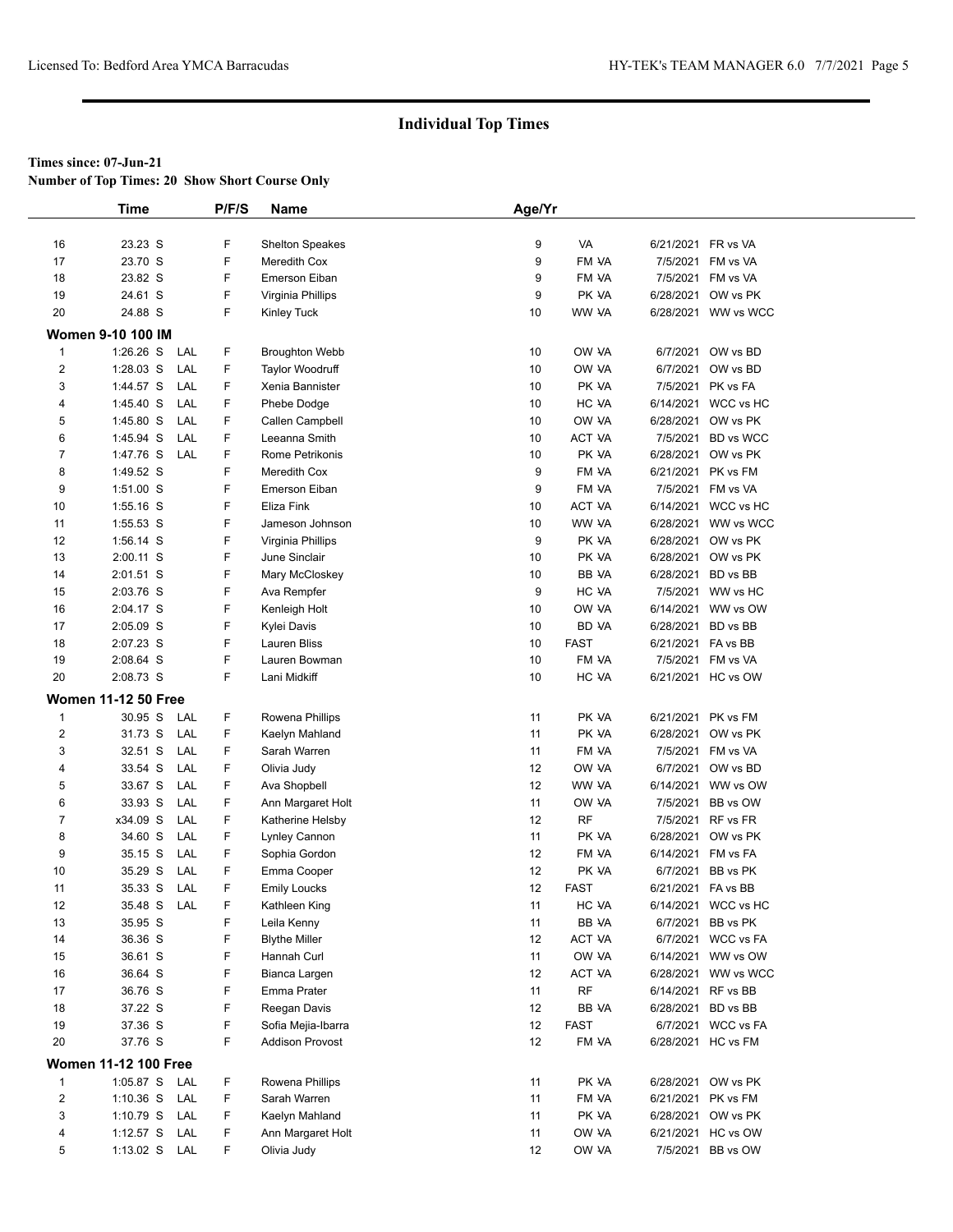**Number of Top Times: 20 Show Short Course Only**

|                         | <b>Time</b>                | P/F/S | Name                  | Age/Yr |               |                    |                                         |
|-------------------------|----------------------------|-------|-----------------------|--------|---------------|--------------------|-----------------------------------------|
|                         |                            |       |                       |        |               |                    |                                         |
| 6                       | $1:13.41$ S<br>LAL         | F     | Ava Shopbell          | 12     | WW VA         |                    | 6/28/2021 WW vs WCC                     |
| $\overline{7}$          | $1:16.10$ S<br>LAL         | F     | Kathleen King         | 11     | HC VA         |                    | 6/21/2021 HC vs OW                      |
| 8                       | $1:16.37$ S<br>LAL         | F     | Emma Cooper           | 12     | PK VA         |                    | 6/21/2021 PK vs FM                      |
| 9                       | $1:18.93$ S<br>LAL         | F     | Emma Prater           | 11     | <b>RF</b>     | 6/28/2021 VA vs RF |                                         |
| 10                      | 1:21.90 S                  | F     | <b>Blythe Miller</b>  | 12     | ACT VA        |                    | 7/5/2021 BD vs WCC                      |
| 11                      | 1:22.82 S                  | F     | Sofia Mejia-Ibarra    | 12     | <b>FAST</b>   |                    | 7/5/2021 PK vs FA                       |
| 12                      | $1:23.12$ S                | F     | Eloise Koscielny      | 12     | PK VA         | 6/14/2021 PK vs VA |                                         |
| 13                      | 1:23.21 S                  | F     | Leila Kenny           | 11     | BB VA         |                    | 7/5/2021 BB vs OW                       |
| 14                      | 1:25.03 S                  | F     | <b>Emily Loucks</b>   | 12     | <b>FAST</b>   |                    | 6/14/2021 FM vs FA                      |
| 15                      | 1:25.65 S                  | F     | Juliet Matthews       | 11     | VA            |                    | 7/5/2021 FM vs VA                       |
| 16                      | 1:25.90 S                  | F     | Layla Rucker          | 12     | HC VA         |                    | 6/28/2021 HC vs FM                      |
| 17                      | $1:26.55$ S                | F     | Audrey Rose Bond      | 11     | HC VA         |                    | 6/14/2021 WCC vs HC                     |
| 18                      | 1:27.09 S                  | F     | <b>Shirley Barger</b> | 11     | <b>RF</b>     |                    | 6/7/2021 FM vs RF                       |
| 19                      | 1:27.27 S                  | F     | Hannah Curl           | 11     | OW VA         |                    | 6/7/2021 OW vs BD                       |
| 20                      | 1:27.36 S                  | F     | Lynley Cannon         | 11     | PK VA         |                    | 7/5/2021 PK vs FA                       |
|                         | <b>Women 11-12 50 Back</b> |       |                       |        |               |                    |                                         |
|                         |                            |       |                       |        | PK VA         |                    |                                         |
| $\mathbf 1$             | 34.92 S<br>LAL             | F     | Rowena Phillips       | 11     |               |                    | 6/28/2021 OW vs PK                      |
| $\overline{\mathbf{c}}$ | 35.70 S<br>LAL             | F     | Sarah Warren          | 11     | FM VA         |                    | 7/5/2021 FM vs VA                       |
| 3                       | 38.47 S<br>LAL             | F     | Ava Shopbell          | 12     | WW VA         |                    | 6/21/2021 BD vs WW<br>7/5/2021 PK vs FA |
| 4                       | 38.56 S<br>LAL             | F     | Kaelyn Mahland        | 11     | PK VA         |                    |                                         |
| 5                       | 38.78 S<br>LAL             | F     | Olivia Judy           | 12     | OW VA         |                    | 6/28/2021 OW vs PK                      |
| 6                       | 39.01 S<br>LAL             | F     | Emma Cooper           | 12     | PK VA         |                    | 6/28/2021 OW vs PK                      |
| 7                       | 41.64 S<br>LAL             | F     | Leila Kenny           | 11     | BB VA         |                    | 6/7/2021 BB vs PK                       |
| 8                       | 42.11 S<br>LAL             | F     | Sophia Gordon         | 12     | FM VA         |                    | 6/14/2021 FM vs FA                      |
| 9                       | 43.12 S<br>LAL             | F     | Bianca Largen         | 12     | ACT VA        |                    | 6/21/2021 WCC vs RF                     |
| 10                      | 43.48 S<br>LAL             | F     | Ann Margaret Holt     | 11     | OW VA         |                    | 6/21/2021 HC vs OW                      |
| 11                      | 43.76 S<br>LAL             | F     | <b>Emily Loucks</b>   | 12     | <b>FAST</b>   | 6/28/2021 FA vs FR |                                         |
| 12                      | 44.04 S<br>LAL             | F     | <b>Blythe Miller</b>  | 12     | <b>ACT VA</b> |                    | 6/28/2021 WW vs WCC                     |
| 13                      | 45.66 S                    | F     | Sofia Mejia-Ibarra    | 12     | <b>FAST</b>   |                    | 7/5/2021 PK vs FA                       |
| 14                      | 46.05 S                    | F     | Hannah Curl           | 11     | OW VA         |                    | 7/5/2021 BB vs OW                       |
| 15                      | 46.27 S                    | F     | Kathleen King         | 11     | HC VA         |                    | 7/5/2021 WW vs HC                       |
| 16                      | 46.66 S                    | F     | Emma Prater           | 11     | <b>RF</b>     |                    | 7/5/2021 RF vs FR                       |
| 17                      | 47.14 S                    | F     | Katelyn Lydzinski     | 12     | PK VA         |                    | 6/28/2021 OW vs PK                      |
| 18                      | 47.75 S                    | F     | Kylee Steinweg        | 11     | PK VA         |                    | 6/21/2021 PK vs FM                      |
| 19                      | 47.76 S                    | F     | Malaya Davis          | 11     | BD VA         |                    | 6/28/2021 BD vs BB                      |
| 20                      | 48.07 S                    | F.    | Ella Walker           | 12     | WW VA         |                    | 6/21/2021 BD vs WW                      |
|                         | Women 11-12 50 Breast      |       |                       |        |               |                    |                                         |
| $\mathbf{1}$            | 39.98 S LAL                | F.    | Rowena Phillips       | 11     | PK VA         | 6/14/2021 PK vs VA |                                         |
| 2                       | 41.21 S<br>LAL             | F     | Kaelyn Mahland        | 11     | PK VA         |                    | 6/28/2021 OW vs PK                      |
| 3                       | 41.64 S<br>LAL             | F     | Ava Shopbell          | 12     | WW VA         |                    | 6/28/2021 WW vs WCC                     |
| 4                       | LAL<br>42.02 S             | F     | Sarah Warren          | 11     | FM VA         |                    | 6/28/2021 HC vs FM                      |
| 5                       | 44.12 S<br>LAL             | F     | Olivia Judy           | 12     | OW VA         |                    | 6/21/2021 HC vs OW                      |
| 6                       | 46.25 S<br>LAL             | F     | <b>Blythe Miller</b>  | 12     | ACT VA        |                    | 6/14/2021 WCC vs HC                     |
| $7^*$                   | 46.54 S<br>LAL             | F     | Lynley Cannon         | 11     | PK VA         |                    | 6/28/2021 OW vs PK                      |
| $7^*$                   | 46.54 S<br>LAL             | F     | Sadie Schmidt         | 12     | PK VA         |                    | 6/28/2021 OW vs PK                      |
| 9                       | 47.34 S<br>LAL             | F     | <b>Riley Drummond</b> | 12     | ACT VA        |                    | 6/14/2021 WCC vs HC                     |
| 10                      | 48.29 S<br>LAL             | F     | Layla Rucker          | 12     | HC VA         |                    | 6/28/2021 HC vs FM                      |
| 11                      | 48.32 S<br>LAL             | F     | Amani Peck            | 11     | <b>RF</b>     |                    | 7/5/2021 RF vs FR                       |
| 12                      | 48.87 S                    | F     | Hannah Curl           | 11     | OW VA         |                    | 6/7/2021 OW vs BD                       |
| 13                      | 49.14 S                    | F     | Eloise Koscielny      | 12     | PK VA         | 6/14/2021 PK vs VA |                                         |
| 14                      | x49.93 S                   | F     | Katherine Helsby      | 12     | RF            |                    | 7/5/2021 RF vs FR                       |
| 15                      | 49.96 S                    | F     | Faith Richardson      | 11     | HC VA         |                    | 6/14/2021 WCC vs HC                     |
| 16                      | 50.21 S                    | F     | Olivia Rebsamen       | 12     | PK VA         | 6/14/2021 PK vs VA |                                         |
| 17                      | 50.23 S                    | F     | Kathleen King         | 11     | HC VA         |                    | 6/14/2021 WCC vs HC                     |
|                         |                            |       |                       |        |               |                    |                                         |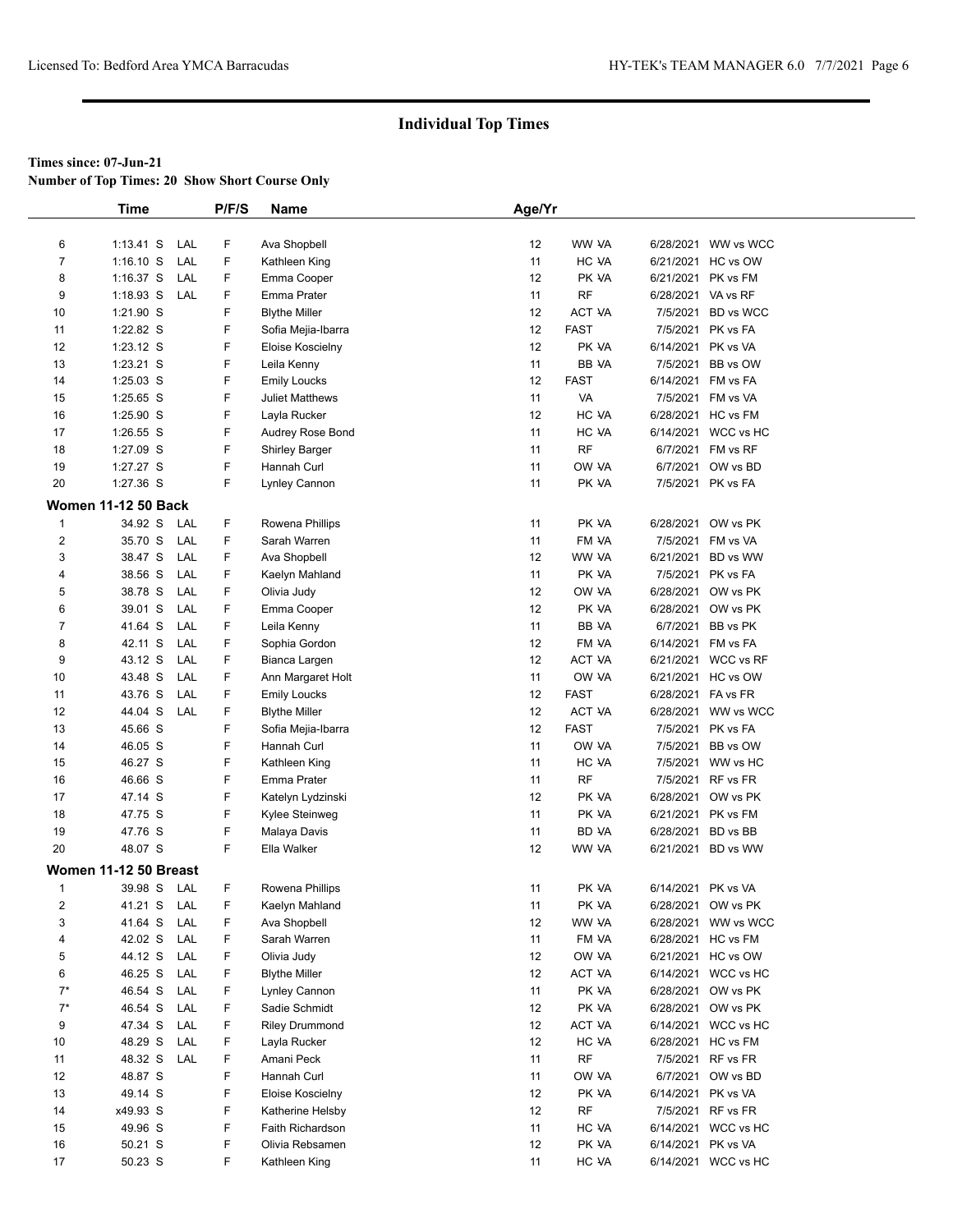**Number of Top Times: 20 Show Short Course Only**

|                         | <b>Time</b>                | P/F/S | Name                   | Age/Yr |               |                    |                     |
|-------------------------|----------------------------|-------|------------------------|--------|---------------|--------------------|---------------------|
|                         |                            |       |                        |        |               |                    |                     |
| 18                      | 50.33 S                    | F     | Kylee Steinweg         | 11     | PK VA         |                    | 6/7/2021 BB vs PK   |
| 19                      | 51.27 S                    | F     | Reegan Davis           | 12     | BB VA         |                    | 6/28/2021 BD vs BB  |
| 20                      | 51.54 S                    | F     | Aubrie Carter          | 12     | ACT VA        |                    | 7/5/2021 BD vs WCC  |
|                         | <b>Women 11-12 50 Fly</b>  |       |                        |        |               |                    |                     |
| $\mathbf{1}$            | 33.04 S<br>LAL             | F     | Sarah Warren           | 11     | FM VA         |                    | 6/7/2021 FM vs RF   |
| $\overline{2}$          | 34.50 S<br>LAL             | F     | Rowena Phillips        | 11     | PK VA         |                    | 6/28/2021 OW vs PK  |
| 3                       | 36.02 S<br>LAL             | F     | Olivia Judy            | 12     | OW VA         |                    | 6/28/2021 OW vs PK  |
| 4                       | 36.15 S<br>LAL             | F     | Kaelyn Mahland         | 11     | PK VA         |                    | 7/5/2021 PK vs FA   |
| 5                       | 36.66 S<br>LAL             | F     | Ava Shopbell           | 12     | WW VA         |                    | 6/28/2021 WW vs WCC |
| 6                       | 37.67 S<br>LAL             | F     | Emma Cooper            | 12     | PK VA         |                    | 6/28/2021 OW vs PK  |
| 7                       | 38.42 S<br>LAL             | F     | Emma Prater            | 11     | <b>RF</b>     |                    | 6/21/2021 WCC vs RF |
| 8                       | 38.45 S<br>LAL             | F     | Ann Margaret Holt      | 11     | OW VA         |                    | 6/7/2021 OW vs BD   |
| 9                       | 39.31 S<br>LAL             | F     | Sofia Mejia-Ibarra     | 12     | <b>FAST</b>   |                    | 6/14/2021 FM vs FA  |
| 10                      | LAL<br>x40.42 S            | F     | Katherine Helsby       | 12     | RF            |                    | 7/5/2021 RF vs FR   |
| 11                      | 40.78 S<br>LAL             | F.    | Bianca Largen          | 12     | <b>ACT VA</b> |                    | 7/5/2021 BD vs WCC  |
| 12                      | 41.14 S<br>LAL             | F     | <b>Blythe Miller</b>   | 12     | <b>ACT VA</b> |                    | 6/14/2021 WCC vs HC |
| 13                      | 41.91 S<br>LAL             | F     | Leila Kenny            | 11     | BB VA         |                    | 6/14/2021 RF vs BB  |
| 14                      | 42.45 S                    | F     | Sadie Schmidt          | 12     | PK VA         |                    | 7/5/2021 PK vs FA   |
| 15                      | 42.68 S                    | F     | Peyton Reyes           | 11     | PK VA         |                    | 7/5/2021 PK vs FA   |
| 16                      | 42.73 S                    | F     | Lynley Cannon          | 11     | PK VA         |                    | 6/14/2021 PK vs VA  |
| 17                      | 43.20 S                    | F     | Amani Peck             | 11     | <b>RF</b>     | 6/28/2021 VA vs RF |                     |
| 18                      | 43.33 S                    | F     | Eloise Koscielny       | 12     | PK VA         |                    | 6/21/2021 PK vs FM  |
| 19                      | 44.40 S                    | F     | Kathleen King          | 11     | HC VA         |                    | 6/7/2021 FR vs HC   |
| 20                      | 44.75 S                    | F     |                        | 11     | OW VA         |                    |                     |
|                         |                            |       | Hannah Curl            |        |               |                    | 7/5/2021 BB vs OW   |
|                         | <b>Women 11-12 100 IM</b>  |       |                        |        |               |                    |                     |
| $\mathbf{1}$            | $1:15.30$ S<br>LAL         | F     | Rowena Phillips        | 11     | PK VA         |                    | 6/28/2021 OW vs PK  |
| $\overline{\mathbf{c}}$ | $1:16.81$ S<br>LAL         | F     | Sarah Warren           | 11     | FM VA         |                    | 6/7/2021 FM vs RF   |
| 3                       | $1:21.17$ S<br>LAL         | F     | Ava Shopbell           | 12     | WW VA         |                    | 6/14/2021 WW vs OW  |
| 4                       | 1:21.35 S<br>LAL           | F     | Kaelyn Mahland         | 11     | PK VA         |                    | 6/7/2021 BB vs PK   |
| 5                       | 1:22.28 S<br>LAL           | F.    | Olivia Judy            | 12     | OW VA         |                    | 6/14/2021 WW vs OW  |
| 6                       | LAL<br>1:27.62 S           | F     | Emma Cooper            | 12     | PK VA         | 6/14/2021 PK vs VA |                     |
| $\overline{7}$          | LAL<br>1:28.80 S           | F     | <b>Blythe Miller</b>   | 12     | <b>ACT VA</b> |                    | 6/14/2021 WCC vs HC |
| 8                       | 1:29.95 S<br>LAL           | F     | Ann Margaret Holt      | 11     | OW VA         |                    | 6/7/2021 OW vs BD   |
| 9                       | $1:30.35$ S<br>LAL         | F     | <b>Juliet Matthews</b> | 11     | VA            | 6/28/2021 VA vs RF |                     |
| 10                      | LAL<br>1:32.76 S           | F     | Sofia Mejia-Ibarra     | 12     | <b>FAST</b>   |                    | 6/14/2021 FM vs FA  |
| 11                      | LAL<br>1:33.68 S           | F     | Katherine Helsby       | 12     | <b>RF</b>     |                    | 7/5/2021 RF vs FR   |
| 12                      | 1:33.69 S<br>LAL           | F     | Amani Peck             | 11     | RF            |                    | 7/5/2021 RF vs FR   |
| 13                      | 1:34.32 S<br>LAL           | F     | Emma Prater            | 11     | <b>RF</b>     | 6/28/2021 VA vs RF |                     |
| 14                      | $1:35.35$ S<br>LAL         | F     | Kathleen King          | 11     | HC VA         |                    | 6/7/2021 FR vs HC   |
| 15                      | 1:36.90 S                  | F     | Eloise Koscielny       | 12     | PK VA         |                    | 6/28/2021 OW vs PK  |
| 16                      | 1:37.17 S                  | F     | Lynley Cannon          | 11     | PK VA         |                    | 6/28/2021 OW vs PK  |
| 17                      | 1:37.25 S                  | F     | Bianca Largen          | 12     | ACT VA        |                    | 6/21/2021 WCC vs RF |
| 18                      | 1:37.33 S                  | F     | Sadie Schmidt          | 12     | PK VA         |                    | 7/5/2021 PK vs FA   |
| 19                      | 1:37.58 S                  | F     | Leila Kenny            | 11     | <b>BB VA</b>  |                    | 6/14/2021 RF vs BB  |
| 20                      | 1:37.95 S                  | F     | Zelynn Gustafson       | 12     | HC VA         |                    | 6/28/2021 HC vs FM  |
|                         | <b>Women 13-14 50 Free</b> |       |                        |        |               |                    |                     |
| $\mathbf{1}$            | 28.39 S L LAL              | F     | Emily Judy             | 14     | OW VA         |                    | 7/5/2021 BB vs OW   |
| $\overline{2}$          | 28.62 S<br>LAL             | F     | Emory Hill             | 13     | PK VA         |                    | 6/7/2021 BB vs PK   |
| 3                       | 29.47 S<br>LAL             | F     | Norah Daly             | 14     | OW VA         |                    | 6/28/2021 OW vs PK  |
| 4                       | 30.23 S<br>LAL             | F     | Abigail Schindler      | 14     | PK VA         |                    | 6/28/2021 OW vs PK  |
| 5                       | 30.67 S<br>LAL             | F     | Frances Fenton         | 14     | PK VA         |                    | 6/14/2021 PK vs VA  |
| 6                       | 30.72 S<br>LAL             | F     | Hannah Kim             | 13     | VA            | 6/28/2021 VA vs RF |                     |
| $\overline{7}$          | 30.87 S LAL                | F     | Avery Mahland          | 13     | PK VA         | 6/14/2021 PK vs VA |                     |
|                         |                            |       |                        |        |               |                    |                     |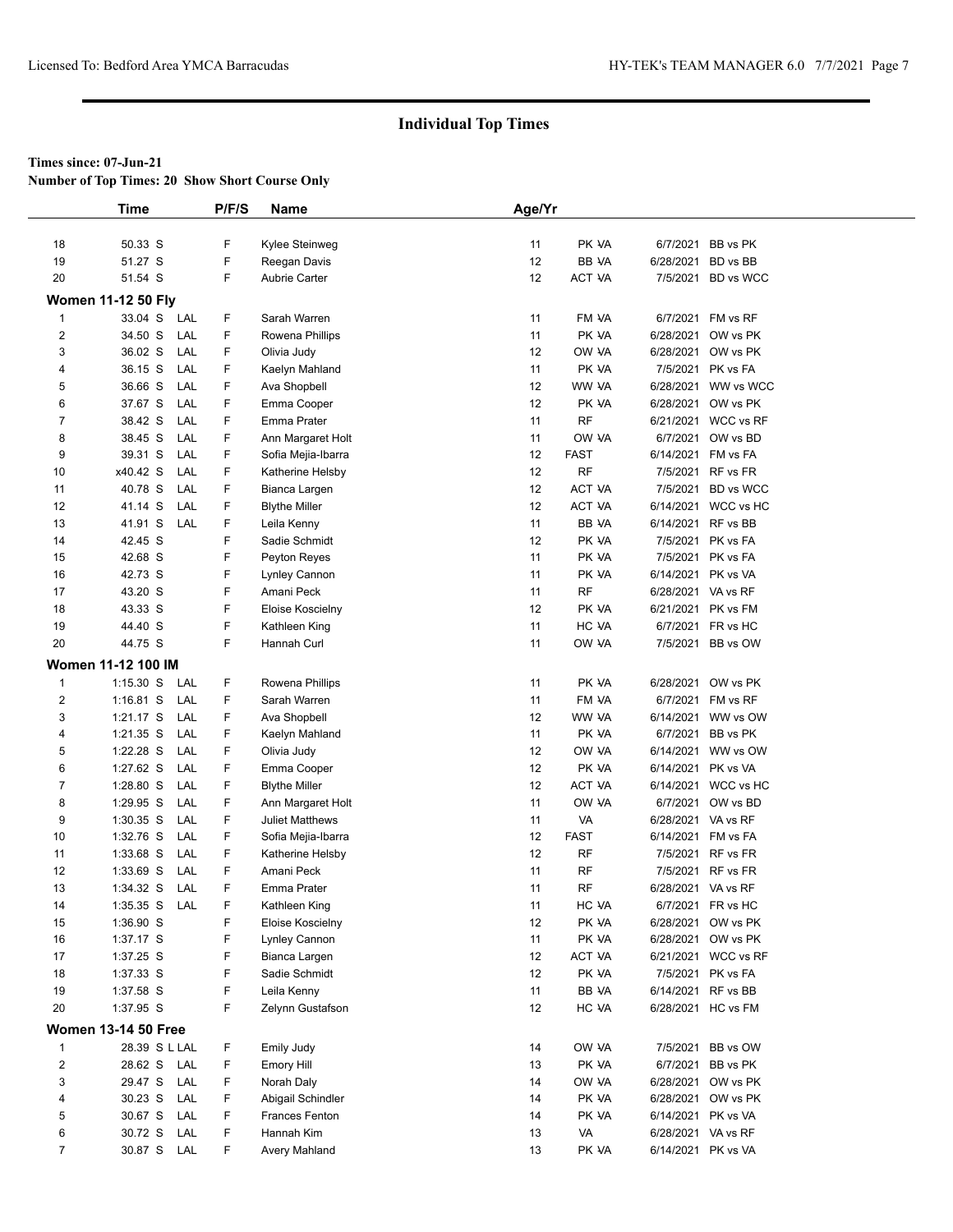**Number of Top Times: 20 Show Short Course Only**

|                | Time                        |     | P/F/S   | Name                                | Age/Yr   |                |                    |                                           |  |
|----------------|-----------------------------|-----|---------|-------------------------------------|----------|----------------|--------------------|-------------------------------------------|--|
|                |                             |     |         |                                     |          |                |                    |                                           |  |
| 8              | 31.84 S                     | LAL | F       | <b>Ruby Duis</b>                    | 13       | HC VA          |                    | 6/28/2021 HC vs FM                        |  |
| 9              | 32.42 S                     | LAL | F       | Reese Richardson                    | 13       | HC VA          |                    | 6/21/2021 HC vs OW                        |  |
| 10             | 32.71 S                     | LAL | F       | Adora Hampton                       | 14       | OW VA          |                    | 6/7/2021 OW vs BD                         |  |
| 11             | 32.91 S                     | LAL | F       | <b>Emily Trautman</b>               | 14       | OW VA          |                    | 6/7/2021 OW vs BD                         |  |
| 12             | 33.15 S                     | LAL | F       | <b>Addison Bond</b>                 | 13       | HC VA          |                    | 6/14/2021 WCC vs HC                       |  |
| 13             | 33.63 S                     | LAL | F       | Morgan Flamm                        | 14       | FR VA          | 6/14/2021 FR vs BD |                                           |  |
| 14             | 33.88 S                     |     | F       | Sarah Peak                          | 14       | BD VA          |                    | 7/5/2021 BD vs WCC                        |  |
| 15             | 34.12 S                     |     | F       | Amelia Goodman                      | 14       | FR VA          | 6/28/2021 FA vs FR |                                           |  |
| 16             | 34.16 S                     |     | F       | Anna Mills                          | 14       | HC VA          |                    | 7/5/2021 WW vs HC                         |  |
| 17             | 34.39 S                     |     | F       | Elizabeth Bauer                     | 13       | PK VA          |                    | 7/5/2021 PK vs FA                         |  |
| 18             | 34.54 S                     |     | F       | Althea Albert                       | 14       | PK VA          |                    | 6/21/2021 PK vs FM                        |  |
| 19             | 34.65 S                     |     | F       | Dayna Northrup                      | 13       | BD VA          |                    | 7/5/2021 BD vs WCC                        |  |
| 20             | 35.12 S                     |     | F.      | Ava Kirby                           | 14       | FM VA          |                    | 7/5/2021 FM vs VA                         |  |
|                | <b>Women 13-14 100 Free</b> |     |         |                                     |          |                |                    |                                           |  |
| $\mathbf{1}$   | $1:01.79$ S                 | LAL | F       | <b>Emily Judy</b>                   | 14       | OW VA          |                    | 6/28/2021 OW vs PK                        |  |
| $\overline{2}$ | $1:03.26$ S                 | LAL | F       | Emory Hill                          | 13       | PK VA          |                    | 6/28/2021 OW vs PK                        |  |
| 3              | $1:04.02$ S                 | LAL | F       | Norah Daly                          | 14       | OW VA          | 7/5/2021           | BB vs OW                                  |  |
| 4              | $1:06.66$ S                 | LAL | F       | <b>Frances Fenton</b>               | 14       | PK VA          |                    | 6/21/2021 PK vs FM                        |  |
| 5              | $1:08.41$ S                 | LAL | F       | Avery Mahland                       | 13       | PK VA          |                    | 6/7/2021 BB vs PK                         |  |
| 6              | 1:11.88 S                   | LAL | F       | <b>Emily Trautman</b>               | 14       | OW VA          |                    | 6/21/2021 HC vs OW                        |  |
| $\overline{7}$ | $1:11.90$ S                 | LAL | F       | <b>Ruby Duis</b>                    | 13       | HC VA          |                    | 6/28/2021 HC vs FM                        |  |
| 8              | $1:12.44$ S                 | LAL | F       | <b>Addison Bond</b>                 | 13       | HC VA          |                    | 6/21/2021 HC vs OW                        |  |
| 9              | $1:14.27$ S                 | LAL | F       | Reese Richardson                    | 13       | HC VA          |                    | 7/5/2021 WW vs HC                         |  |
| 10             | $1:15.59$ S                 | LAL | F       | Sarah Peak                          | 14       | BD VA          | 6/28/2021 BD vs BB |                                           |  |
| 11             | $1:16.18$ S                 | LAL | F       | Morgan Flamm                        | 14       | FR VA          |                    | 7/5/2021 RF vs FR                         |  |
| 12             | 1:16.47 $S$                 | LAL | F       | Hannah Peak                         | 14       | BD VA          | 6/28/2021 BD vs BB |                                           |  |
| 13             | $1:18.15$ S                 |     | F       | Anna Mills                          | 14       | HC VA          |                    | 7/5/2021 WW vs HC                         |  |
| 14             | 1:18.78 S                   |     | F       | Alicia Kenny                        | 13       | BB VA          |                    | 6/7/2021 BB vs PK                         |  |
| 15             | $1:19.15$ S                 |     | F       | Adora Hampton                       | 14       | OW VA          | 7/5/2021           | BB vs OW                                  |  |
| 16             | 1:20.42 S                   |     | F       | Anne Draper Fournier                | 13       | FM VA          |                    | 6/28/2021 HC vs FM                        |  |
| 17             | 1:20.66 S                   |     | F       | Amelia Goodman                      | 14       | FR VA          | 6/28/2021 FA vs FR |                                           |  |
| 18             | 1:21.86 S                   |     | F       | Aubrey Lydzinski                    | 14       | PK VA          |                    | 6/7/2021 BB vs PK                         |  |
| 19             | 1:22.69 S                   |     | F       | Althea Albert                       | 14       | PK VA          |                    | 6/7/2021 BB vs PK                         |  |
| 20             | 1:23.33 S                   |     | F       | <b>Beatrice Blair</b>               | 13       | <b>FAST</b>    | 6/21/2021 FA vs BB |                                           |  |
|                | <b>Women 13-14 50 Back</b>  |     |         |                                     |          |                |                    |                                           |  |
| $\mathbf{1}$   | 32.04 S                     | LAL | F       | <b>Emily Judy</b>                   | 14       | OW VA          |                    | 6/14/2021 WW vs OW                        |  |
| $\sqrt{2}$     | 33.01 S                     | LAL | F       |                                     | 13       | PK VA          |                    | 6/21/2021 PK vs FM                        |  |
| 3              | 33.93 S                     | LAL | F       | <b>Emory Hill</b><br>Norah Daly     | 14       | OW VA          |                    | 6/28/2021 OW vs PK                        |  |
| 4              | 37.06 S                     | LAL | F       |                                     |          | PK VA          |                    | 6/21/2021 PK vs FM                        |  |
| 5              | 37.46 S                     | LAL | F       | Avery Mahland                       | 13<br>13 | HC VA          |                    | 6/21/2021 HC vs OW                        |  |
| 6              |                             | LAL | F       | <b>Ruby Duis</b>                    |          |                |                    | 6/28/2021 OW vs PK                        |  |
| 7              | 37.54 S<br>38.34 S          | LAL | F       | <b>Emily Trautman</b><br>Anna Mills | 14<br>14 | OW VA<br>HC VA |                    | 6/21/2021 HC vs OW                        |  |
| 8              | 38.41 S                     | LAL | F       |                                     | 13       | HC VA          |                    | 7/5/2021 WW vs HC                         |  |
| 9              |                             | LAL | F       | Addison Bond                        | 14       |                |                    |                                           |  |
|                | 38.52 S                     | LAL | F       | Adora Hampton                       | 14       | OW VA<br>PK VA |                    | 6/7/2021 OW vs BD                         |  |
| 10             | 38.66 S                     |     |         | Abigail Schindler                   |          |                |                    | 7/5/2021 PK vs FA                         |  |
| 11             | 39.62 S<br>39.71 S          | LAL | F       | Sarah Peak                          | 14       | BD VA          |                    | 7/5/2021 BD vs WCC                        |  |
| 12             | 40.88 S                     | LAL | F.<br>F | Hannah Peak                         | 14       | BD VA<br>PK VA |                    | 7/5/2021 BD vs WCC<br>6/28/2021 OW vs PK  |  |
| 13<br>14       | 40.94 S                     |     | F       | Elizabeth Bauer<br>Angelina Guo     | 13<br>13 | <b>FAST</b>    |                    | 6/7/2021 WCC vs FA                        |  |
|                | 41.30 S                     |     | F       |                                     |          | BD VA          |                    |                                           |  |
| 15             |                             |     | F       | Dayna Northrup                      | 13       | HC VA          |                    | 6/21/2021 BD vs WW<br>6/14/2021 WCC vs HC |  |
| 16             | 42.19 S                     |     | F       | Reese Richardson                    | 13       |                |                    |                                           |  |
| 17             | 42.30 S                     |     |         | Ava Kirby                           | 14       | FM VA          |                    | 7/5/2021 FM vs VA                         |  |
| 18             | 42.33 S                     |     | F       | Alicia Kenny                        | 13       | BB VA          |                    | 6/7/2021 BB vs PK                         |  |
| 19             | 42.37 S                     |     | F       | <b>Beatrice Blair</b>               | 13       | <b>FAST</b>    | 6/28/2021 FA vs FR |                                           |  |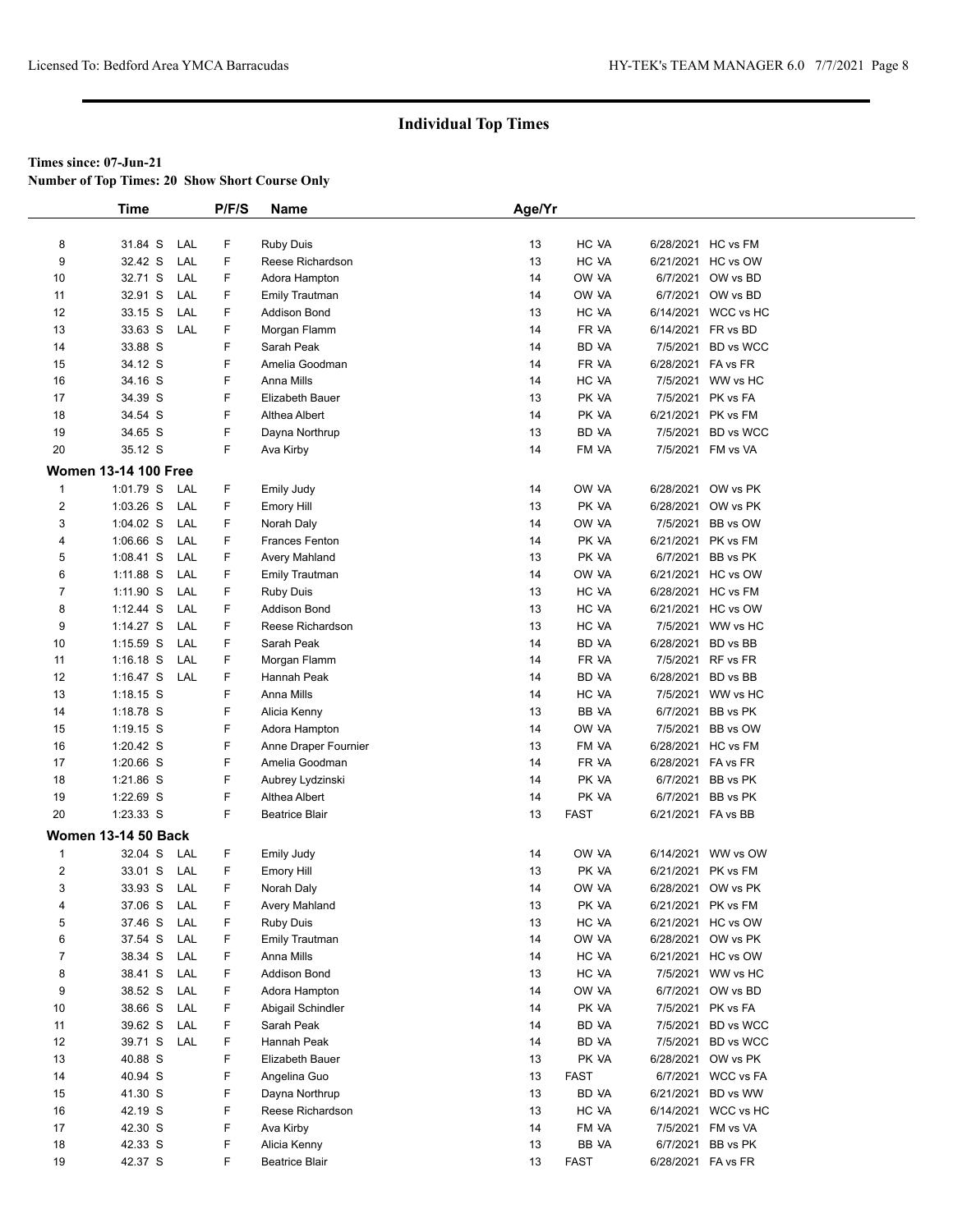**Number of Top Times: 20 Show Short Course Only**

|                | <b>Time</b>                   |            | P/F/S | Name                   | Age/Yr |             |                    |                     |  |
|----------------|-------------------------------|------------|-------|------------------------|--------|-------------|--------------------|---------------------|--|
|                |                               |            |       |                        |        |             |                    |                     |  |
| 20             | 42.48 S                       |            | F     | Layah Calloway         | 14     | WW VA       |                    | 7/5/2021 WW vs HC   |  |
|                | <b>Women 13-14 100 Back</b>   |            |       |                        |        |             |                    |                     |  |
| $\mathbf{1}$   | 1:08.31 S                     | LAL        | F     | Emily Judy             | 14     | OW VA       |                    | 6/14/2021 WW vs OW  |  |
| 2              | $1:14.85$ S                   | LAL        | F.    | Norah Daly             | 14     | OW VA       | 6/28/2021          | OW vs PK            |  |
| 3              | $1:15.83$ S                   | LAL        | F     | Avery Mahland          | 13     | PK VA       |                    | 6/28/2021 OW vs PK  |  |
| 4              | 1:21.94 S                     | LAL        | F     | <b>Emily Trautman</b>  | 14     | OW VA       |                    | 6/7/2021 OW vs BD   |  |
| 5              | 1:25.65 S                     | LAL        | F     | Addison Bond           | 13     | HC VA       |                    | 6/14/2021 WCC vs HC |  |
| 6              | 1:27.05 S                     | LAL        | F     | Adora Hampton          | 14     | OW VA       |                    | 7/5/2021 BB vs OW   |  |
| $\overline{7}$ | 1:29.05 S                     | LAL        | F.    | Hannah Peak            | 14     | BD VA       | 6/14/2021 FR vs BD |                     |  |
| 8              | $1:30.12$ S                   | LAL        | F     | Anna Mills             | 14     | HC VA       |                    | 6/14/2021 WCC vs HC |  |
| 9              | 1:31.29 S                     | LAL        | F     | Ava Kirby              | 14     | FM VA       |                    | 7/5/2021 FM vs VA   |  |
| 10             | $1:31.81$ S                   | LAL        | F     | Sarah Peak             | 14     | BD VA       |                    | 6/14/2021 FR vs BD  |  |
| 11             | 1:34.86 S                     |            | F.    | <b>Beatrice Blair</b>  | 13     | <b>FAST</b> | 6/28/2021 FA vs FR |                     |  |
| 12             | 1:38.11 S                     |            | F     | Breezy Knight          | 13     | BB VA       |                    | 7/5/2021 BB vs OW   |  |
| 13             | 1:39.28 S                     |            | F     | Angelina Guo           | 13     | <b>FAST</b> | 6/28/2021 FA vs FR |                     |  |
| 14             | 1:40.08 S                     |            | F     | Aubrey Lydzinski       | 14     | PK VA       |                    | 6/28/2021 OW vs PK  |  |
| 15             | 1:40.33 S                     |            | F     | Katie Martin           | 14     | OW VA       |                    | 6/28/2021 OW vs PK  |  |
| 16             | 1:41.02 S                     |            | F     | Chloe Keith            | 13     | FM VA       |                    | 7/5/2021 FM vs VA   |  |
| 17             | 1:41.70 S                     |            | F     | Clara Eaton            | 13     | FM VA       |                    | 7/5/2021 FM vs VA   |  |
| 18             | 1:42.89 S                     |            | F     | Mariella DeCiantis     | 13     | PK VA       |                    | 6/28/2021 OW vs PK  |  |
| 19             | $1:43.03$ S                   |            | F     | Anna Grace McCloskey   | 13     | BB VA       |                    | 6/7/2021 BB vs PK   |  |
| 20             | 1:44.26 S                     |            | F     | Paige Neylon           | 13     | HC VA       |                    | 6/21/2021 HC vs OW  |  |
|                | Women 13-14 50 Breast         |            |       |                        |        |             |                    |                     |  |
| $\mathbf{1}$   | 38.00 S                       | LAL        | F     | Emily Judy             | 14     | OW VA       |                    | 6/21/2021 HC vs OW  |  |
| $\overline{2}$ | 38.55 S                       | LAL        | F     | Frances Fenton         | 14     | PK VA       |                    | 6/21/2021 PK vs FM  |  |
| 3              | 40.57 S                       | <b>LAL</b> | F.    | Hannah Kim             | 13     | VA          | 6/28/2021 VA vs RF |                     |  |
| 4              | 40.61 S                       | LAL        | F.    | Norah Daly             | 14     | OW VA       |                    | 7/5/2021 BB vs OW   |  |
| 5              | 41.70 S                       | LAL        | F     | <b>Ruby Duis</b>       | 13     | HC VA       |                    | 6/14/2021 WCC vs HC |  |
| 6              | 41.72 S                       | LAL        | F.    | Avery Mahland          | 13     | PK VA       | 6/7/2021           | BB vs PK            |  |
| 7              | 44.73 S                       | LAL        | F.    | Elizabeth Bauer        | 13     | PK VA       |                    | 6/28/2021 OW vs PK  |  |
| 8              | 45.37 S                       | LAL        | F     | Adora Hampton          | 14     | OW VA       |                    | 6/14/2021 WW vs OW  |  |
| 9              | 46.08 S                       | LAL        | F.    | Morgan Flamm           | 14     | FR VA       | 6/21/2021 FR vs VA |                     |  |
| 10             | 46.31 S                       | LAL        | F.    | Anne Draper Fournier   | 13     | FM VA       |                    | 6/28/2021 HC vs FM  |  |
| 11             | x46.73 S                      |            | F     | Dayna Northrup         | 13     | BD VA       |                    | 6/21/2021 BD vs WW  |  |
| 12             | 47.22 S                       |            | F     | <b>Beatrice Blair</b>  | 13     | <b>FAST</b> | 6/21/2021 FA vs BB |                     |  |
| 13             | 47.26 S                       |            | F     | Althea Albert          | 14     | PK VA       |                    | 7/5/2021 PK vs FA   |  |
| 14             | 47.39 S                       |            | F     | Anna Mills             | 14     | HC VA       |                    | 6/28/2021 HC vs FM  |  |
| 15             | 47.43 S                       |            | F     | <b>Skylar Forbes</b>   | 14     | <b>RF</b>   | 6/28/2021 VA vs RF |                     |  |
| 16             | 47.91 S                       |            | F     | <b>Hadley Pafford</b>  | 14     | HC VA       |                    | 7/5/2021 WW vs HC   |  |
| 17             | 49.01 S                       |            | F     | Abby Newcomb           | 14     | FR VA       |                    | 7/5/2021 RF vs FR   |  |
| 18             | 49.11 S                       |            | F     | Reaghan Quinn          | 14     | <b>RF</b>   |                    | 7/5/2021 RF vs FR   |  |
| 19             | x49.40 S                      |            | F     | Hannah Peak            | 14     | BD VA       |                    | 6/21/2021 BD vs WW  |  |
| 20             | 49.44 S                       |            | F     | <b>Charlotte Morse</b> | 13     | OW VA       |                    | 6/28/2021 OW vs PK  |  |
|                | <b>Women 13-14 100 Breast</b> |            |       |                        |        |             |                    |                     |  |
| $\mathbf{1}$   | 1:21.90 S LAL                 |            | F     | Frances Fenton         | 14     | PK VA       |                    | 6/28/2021 OW vs PK  |  |
| $\overline{2}$ | 1:22.19 S                     | LAL        | F     | Emily Judy             | 14     | OW VA       |                    | 6/28/2021 OW vs PK  |  |
| 3              | 1:30.82 S                     | LAL        | F     | Hannah Kim             | 13     | VA          | 6/28/2021 VA vs RF |                     |  |
| 4              | 1:31.49 S                     | LAL        | F     | Norah Daly             | 14     | OW VA       |                    | 6/7/2021 OW vs BD   |  |
| 5              | 1:31.82 S                     | LAL        | F     | Avery Mahland          | 13     | PK VA       |                    | 6/28/2021 OW vs PK  |  |
| 6              | 1:34.32 S                     | LAL        | F     | <b>Ruby Duis</b>       | 13     | HC VA       |                    | 6/21/2021 HC vs OW  |  |
| 7              | $1:40.17$ S                   | LAL        | F     | Morgan Flamm           | 14     | FR VA       | 6/28/2021 FA vs FR |                     |  |
| 8              | 1:42.19 S                     | LAL        | F     | Hannah Baker           | 14     | PK VA       |                    | 6/28/2021 OW vs PK  |  |
| 9              | 1:42.75 S                     | LAL        | F.    | Adora Hampton          | 14     | OW VA       |                    | 6/28/2021 OW vs PK  |  |
|                |                               |            |       |                        |        |             |                    |                     |  |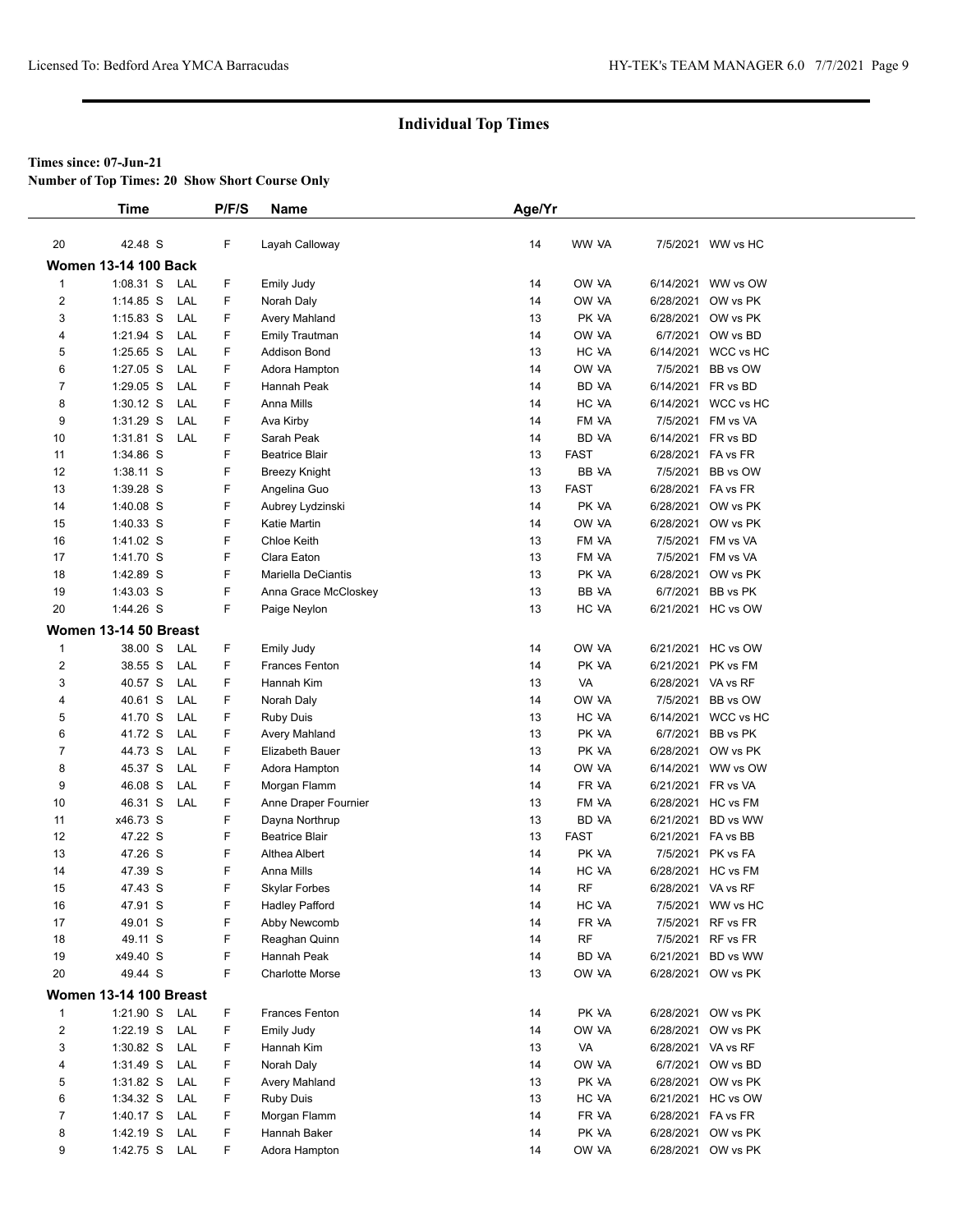**Number of Top Times: 20 Show Short Course Only**

|                               | <b>Time</b>                | P/F/S         | Name                  | Age/Yr   |                |                    |                                          |  |
|-------------------------------|----------------------------|---------------|-----------------------|----------|----------------|--------------------|------------------------------------------|--|
|                               |                            |               |                       |          |                |                    |                                          |  |
| 10                            | $1:43.03$ S                | LAL<br>F      | Kielyn Newsom         | 14       | HC VA          |                    | 6/21/2021 HC vs OW                       |  |
| 11                            | 1:44.81 S                  | F<br>LAL      | Hannah Peak           | 14       | <b>BD VA</b>   |                    | 7/5/2021 BD vs WCC                       |  |
| 12                            | 1:45.29 S                  | F             | Elizabeth Bauer       | 13       | PK VA          |                    | 7/5/2021 PK vs FA                        |  |
| 13                            | 1:45.91 S                  | F             | Althea Albert         | 14       | PK VA          |                    | 7/5/2021 PK vs FA                        |  |
| 14                            | 1:47.19 S                  | F             | <b>Hadley Pafford</b> | 14       | HC VA          |                    | 7/5/2021 WW vs HC                        |  |
| 15                            | 1:47.31 S                  | F             | <b>Beatrice Blair</b> | 13       | <b>FAST</b>    |                    | 6/14/2021 FM vs FA                       |  |
| 16                            | 1:47.87 S                  | F             | Abby Newcomb          | 14       | FR VA          |                    | 6/21/2021 FR vs VA                       |  |
| 17                            | 1:47.93 S                  | F             | Sarah Peak            | 14       | <b>BD VA</b>   |                    | 6/14/2021 FR vs BD                       |  |
| 18                            | 1:48.36 S                  | F             | Dayna Northrup        | 13       | BD VA          |                    | 6/7/2021 OW vs BD                        |  |
| 19                            | 1:52.90 S                  | F             | <b>Emma Towles</b>    | 14       | WW VA          |                    | 6/14/2021 WW vs OW                       |  |
| $20*$                         | 1:53.96 S                  | F             | Reaghan Quinn         | 14       | <b>RF</b>      |                    | 7/5/2021 RF vs FR                        |  |
| $20*$                         | 1:53.96 S                  | F.            | Delaney Aukland       | 14       | VA             |                    | 7/5/2021 FM vs VA                        |  |
|                               | <b>Women 13-14 50 Fly</b>  |               |                       |          |                |                    |                                          |  |
| $\mathbf 1$                   | 31.25 S LAL                | F             | <b>Emory Hill</b>     | 13       | PK VA          |                    | 6/7/2021 BB vs PK                        |  |
| $\overline{\mathbf{c}}$       | 32.37 S                    | LAL<br>F      | <b>Emily Judy</b>     | 14       | OW VA          |                    | 7/5/2021 BB vs OW                        |  |
| 3                             | 32.63 S                    | LAL<br>F      | Frances Fenton        | 14       | PK VA          |                    | 6/28/2021 OW vs PK                       |  |
| 4                             | 33.69 S                    | F<br>LAL      | Norah Daly            | 14       | OW VA          |                    | 6/14/2021 WW vs OW                       |  |
| 5                             | 34.77 S                    | F<br>LAL      | Abigail Schindler     | 14       | PK VA          |                    | 7/5/2021 PK vs FA                        |  |
| 6                             | 36.00 S                    | F<br>LAL      | Adora Hampton         | 14       | OW VA          |                    | 7/5/2021 BB vs OW                        |  |
| 7                             | 36.93 S                    | F<br>LAL      | Reese Richardson      | 13       | HC VA          |                    | 6/14/2021 WCC vs HC                      |  |
| 8                             | 36.97 S                    | F<br>LAL      | <b>Addison Bond</b>   | 13       | HC VA          |                    | 6/7/2021 FR vs HC                        |  |
| 9                             | 37.78 S                    | F<br>LAL      | Avery Mahland         | 13       | PK VA          |                    | 7/5/2021 PK vs FA                        |  |
| 10                            | 38.77 S                    | F<br>LAL      | Amelia Goodman        | 14       | FR VA          | 6/28/2021 FA vs FR |                                          |  |
| 11                            | 38.90 S                    | F<br>LAL      | Morgan Flamm          | 14       | FR VA          |                    | 7/5/2021 RF vs FR                        |  |
| 12                            | 39.12 S                    | F<br>LAL      | Alicia Kenny          | 13       | <b>BB VA</b>   |                    | 6/7/2021 BB vs PK                        |  |
| 13                            | 39.70 S                    | F<br>LAL      | Sarah Peak            | 14       | BD VA          |                    | 7/5/2021 BD vs WCC                       |  |
| 14                            | 40.04 S                    | F             | <b>Emily Trautman</b> | 14       | OW VA          |                    | 6/7/2021 OW vs BD                        |  |
| 15                            | 40.48 S                    | F             | Dayna Northrup        | 13       | <b>BD VA</b>   |                    | 7/5/2021 BD vs WCC                       |  |
| 16                            | 41.38 S                    | F             | Aubrey Lydzinski      | 14       | PK VA          | 6/14/2021 PK vs VA |                                          |  |
| 17                            | 43.10 S                    | F             | Hannah Peak           | 14       | BD VA          |                    | 7/5/2021 BD vs WCC                       |  |
| 18                            | 43.51 S                    | F             | Johanna Jurgovan      | 13       | PK VA          |                    | 6/28/2021 OW vs PK                       |  |
| 19                            | 44.17 S                    | F             | Layah Calloway        | 14       | WW VA          |                    | 6/28/2021 WW vs WCC                      |  |
| 20                            | 44.61 S                    | F             | Katelyn Chamberlin    | 14       | WW VA          |                    | 7/5/2021 WW vs HC                        |  |
|                               | <b>Women 13-14 100 Flv</b> |               |                       |          |                |                    |                                          |  |
|                               |                            |               | Emily Judy            |          |                |                    |                                          |  |
| $\mathbf 1$<br>$\overline{2}$ | $1:10.72$ S<br>LAL         | F<br>LAL<br>F | <b>Frances Fenton</b> | 14<br>14 | OW VA<br>PK VA |                    | 6/28/2021 OW vs PK<br>6/28/2021 OW vs PK |  |
| 3                             | $1:11.81$ S<br>$1:20.12$ S | F<br>LAL      | Norah Daly            | 14       | OW VA          |                    | 6/21/2021 HC vs OW                       |  |
| 4                             | $1:20.38$ S                | F<br>LAL      | <b>Addison Bond</b>   | 13       | HC VA          |                    | 6/21/2021 HC vs OW                       |  |
| 5                             | 1:21.76 S LAL              | F             | Avery Mahland         | 13       | PK VA          |                    | 6/28/2021 OW vs PK                       |  |
| 6                             | $1:29.41$ S<br>LAL         | F             | <b>Emily Trautman</b> | 14       | OW VA          |                    | 6/21/2021 HC vs OW                       |  |
| 7                             | $1:29.51$ S                | LAL<br>F      | Reese Richardson      | 13       | HC VA          |                    | 6/28/2021 HC vs FM                       |  |
| 8                             | $1:32.63$ S                | F<br>LAL      | Adora Hampton         | 14       | OW VA          |                    | 6/28/2021 OW vs PK                       |  |
| 9                             | $1:33.92$ S<br>LAL         | F             | Sarah Peak            | 14       | BD VA          |                    | 6/7/2021 OW vs BD                        |  |
| 10                            | 1:38.74 S<br>LAL           | F             | Hannah Peak           | 14       | BD VA          |                    | 6/14/2021 FR vs BD                       |  |
| 11                            | $1:39.80$ S                | LAL<br>F      | Ava Kirby             | 14       | FM VA          |                    | 6/14/2021 FM vs FA                       |  |
| 12                            | 1:42.86 S LAL              | F             | <b>Beatrice Blair</b> | 13       | <b>FAST</b>    |                    | 6/14/2021 FM vs FA                       |  |
| 13                            | 1:46.56 S                  | F             | Anne Draper Fournier  | 13       | FM VA          |                    | 6/7/2021 FM vs RF                        |  |
| 14                            | 2:09.61 S                  | F             | Layah Calloway        | 14       | WW VA          |                    | 6/14/2021 WW vs OW                       |  |
| 15                            | 2:10.68 S                  | F.            | Jordan Calle          | 13       | WW VA          |                    | 6/7/2021 VA vs WW                        |  |
|                               |                            |               |                       |          |                |                    |                                          |  |
|                               | Women 13-14 100 IM         |               |                       |          |                |                    |                                          |  |
| $\mathbf{1}$                  | 1:09.65 S LAL              | F             | <b>Emily Judy</b>     | 14       | OW VA          |                    | 6/28/2021 OW vs PK                       |  |
| $\overline{\mathbf{c}}$       | $1:12.96$ S                | F<br>LAL      | <b>Emory Hill</b>     | 13       | PK VA          |                    | 6/21/2021 PK vs FM                       |  |
| 3                             | 1:15.34 S LAL              | F             | Norah Daly            | 14       | OW VA          |                    | 6/7/2021 OW vs BD                        |  |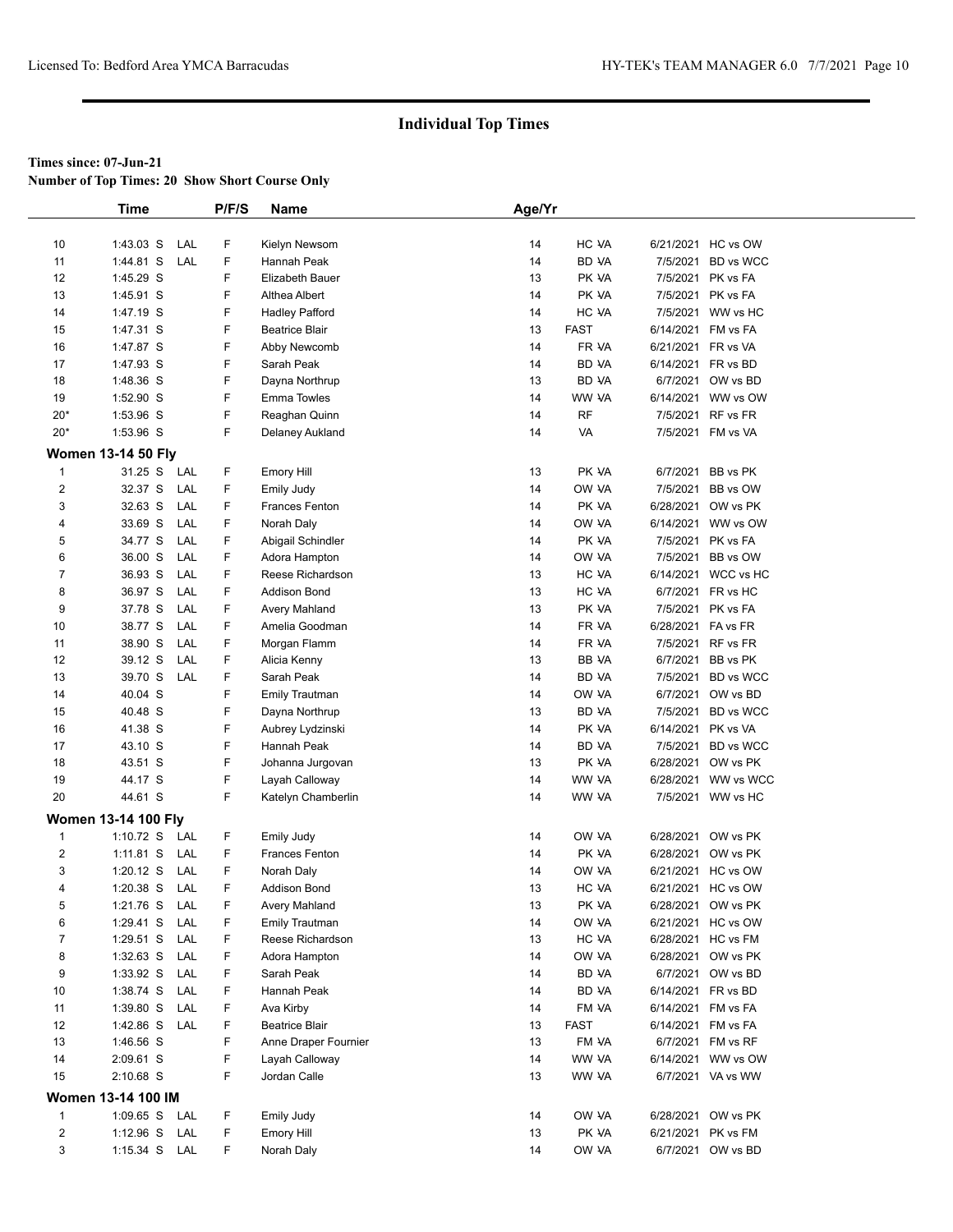**Number of Top Times: 20 Show Short Course Only**

|                | <b>Time</b>     |     | P/F/S | <b>Name</b>             | Age/Yr |               |                    |                     |
|----------------|-----------------|-----|-------|-------------------------|--------|---------------|--------------------|---------------------|
|                |                 |     |       |                         |        |               |                    |                     |
| 4              | $1:16.80$ S     | LAL | F     | <b>Frances Fenton</b>   | 14     | PK VA         |                    | 6/7/2021 BB vs PK   |
| 5              | 1:20.35 S       | LAL | F     | Avery Mahland           | 13     | PK VA         | 6/14/2021 PK vs VA |                     |
| 6              | 1:24.76 S       | LAL | F     | <b>Ruby Duis</b>        | 13     | HC VA         |                    | 7/5/2021 WW vs HC   |
| $\overline{7}$ | 1:26.58 S       | LAL | F     | Reese Richardson        | 13     | HC VA         |                    | 6/28/2021 HC vs FM  |
| 8              | 1:26.91 S       | LAL | F     | Anna Mills              | 14     | HC VA         |                    | 6/28/2021 HC vs FM  |
| 9              | 1:27.17 S       | LAL | F     | Adora Hampton           | 14     | OW VA         |                    | 6/7/2021 OW vs BD   |
| 10             | 1:27.44 S       | LAL | F     | <b>Addison Bond</b>     | 13     | HC VA         |                    | 6/7/2021 FR vs HC   |
| 11             | 1:27.62 S       | LAL | F     | Sarah Peak              | 14     | BD VA         |                    | 7/5/2021 BD vs WCC  |
| 12             | 1:27.65 S       | LAL | F     | Morgan Flamm            | 14     | FR VA         | 6/28/2021 FA vs FR |                     |
| 13             | 1:28.15 S       | LAL | F.    | Hannah Peak             | 14     | BD VA         |                    | 7/5/2021 BD vs WCC  |
| 14             | 1:28.73 S       | LAL | F     | Elizabeth Bauer         | 13     | PK VA         |                    | 6/28/2021 OW vs PK  |
| 15             | 1:29.44 S       | LAL | F     | <b>Emily Trautman</b>   | 14     | OW VA         |                    | 7/5/2021 BB vs OW   |
| 16             | 1:30.03 S       | LAL | F     | Ava Kirby               | 14     | FM VA         |                    | 6/7/2021 FM vs RF   |
| 17             | 1:31.46 S       |     | F     | Alicia Kenny            | 13     | BB VA         |                    | 7/5/2021 BB vs OW   |
| 18             | 1:31.95 S       |     | F     | <b>Beatrice Blair</b>   | 13     | <b>FAST</b>   | 6/14/2021 FM vs FA |                     |
| 19             | 1:35.44 S       |     | F     | Anne Draper Fournier    | 13     | FM VA         |                    | 6/21/2021 PK vs FM  |
| 20             | 1:37.01 S       |     | F     | <b>Charlotte Morse</b>  | 13     | OW VA         |                    | 6/21/2021 HC vs OW  |
| Women          | 50 Free         |     |       |                         |        |               |                    |                     |
| $\mathbf{1}$   | 28.21 S         | LAL | F     | Kaitlyn Bauer           | 16     | PK VA         |                    | 6/28/2021 OW vs PK  |
| $\overline{c}$ | 29.17 S         | LAL | F.    | Ellie Eckert            | 18     | OW VA         |                    | 6/28/2021 OW vs PK  |
| 3              | 29.58 S         | LAL | F     | Grace Warren            | 17     | FM VA         | 6/14/2021 FM vs FA |                     |
| 4              | 30.33 S         | LAL | F     | <b>Brie Olson</b>       | 16     | FM VA         |                    | 7/5/2021 FM vs VA   |
| 5              | 30.74 S         | LAL | F     | Caroline Russell        | 17     | PK VA         | 6/21/2021 PK vs FM |                     |
| 6              | 30.91 S         | LAL | F     | Mirela Lynch            | 19     | PK VA         | 6/28/2021          | OW vs PK            |
| $\overline{7}$ | 31.15 S         | LAL | F     | Helen Sommardahl        | 18     | OW VA         |                    | 6/28/2021 OW vs PK  |
| 8              | 31.30 S         |     | F     | Abbey Walker            |        | FM VA         |                    | 6/28/2021 HC vs FM  |
| 9              | 31.53 S         |     | F     | Taryn Harvey            | 16     | HC VA         |                    | 6/21/2021 HC vs OW  |
| 10             | 31.71 S         |     | F     | Caroline Marotta        | 17     | PK VA         |                    | 7/5/2021 PK vs FA   |
| 11             | 31.76 S         |     | F     | Rachel Searwar          | 15     | WW VA         |                    | 7/5/2021 WW vs HC   |
| 12             | 31.77 S         |     | F     | Eujine Kim              | 17     | VA            | 6/28/2021 VA vs RF |                     |
| 13             | 31.90 S         |     | F     | Arleigh Wagoner         | 16     | HC VA         |                    | 7/5/2021 WW vs HC   |
| 14             | 32.28 S         |     | F     | <b>Rylee Champney</b>   | 15     | HC VA         |                    | 6/28/2021 HC vs FM  |
| 15             | 32.33 S         |     | F     | <b>Catherine Thomas</b> | 16     | FR VA         | 6/21/2021 FR vs VA |                     |
| 16             | 32.47 S         |     | F     | Kendra Aukland          | 15     | VA            | 6/28/2021 VA vs RF |                     |
| 17             | 32.50 S         |     | F     | Lacey Miller            | 15     | <b>ACT VA</b> |                    | 6/7/2021 WCC vs FA  |
| 18             | 32.60 S         |     | F     | Sophie Dodge            | 17     | HC VA         |                    | 6/21/2021 HC vs OW  |
| 19             | x32.69 S        |     | F     | Lauren Helsby           | 18     | RF            |                    | 7/5/2021 RF vs FR   |
| 20             | 32.70 S         |     | F.    | <b>Hadley Hunt</b>      | 15     | WW VA         |                    | 6/28/2021 WW vs WCC |
| Women          | <b>100 Free</b> |     |       |                         |        |               |                    |                     |
| $\mathbf 1$    | 1:01.90 S       | LAL | F     | Kaitlyn Bauer           | 16     | PK VA         |                    | 6/28/2021 OW vs PK  |
| $\overline{2}$ | 1:02.07 S       | LAL | F.    | <b>Ellie Eckert</b>     | 18     | OW VA         |                    | 6/7/2021 OW vs BD   |
| 3              | 1:03.42 S       | LAL | F     | Grace Warren            | 17     | FM VA         |                    | 6/7/2021 FM vs RF   |
| 4              | 1:05.29 S       | LAL | F     | Caroline Russell        | 17     | PK VA         |                    | 6/28/2021 OW vs PK  |
| 5              | $1:06.65$ S     | LAL | F     | Caroline Falwell        | 16     | WW VA         |                    | 6/21/2021 BD vs WW  |
| 6              | 1:08.11 S       |     | F     | Emily Hansen            | 17     | WW VA         |                    | 7/5/2021 WW vs HC   |
| $\overline{7}$ | 1:09.20 S       |     | F     | Natalie Rogers          | 18     | OW VA         |                    | 6/28/2021 OW vs PK  |
| 8              | 1:09.99 S       |     | F     | Eujine Kim              | 17     | VA            | 6/28/2021 VA vs RF |                     |
| 9              | 1:10.85 S       |     | F     | Arleigh Wagoner         | 16     | HC VA         |                    | 7/5/2021 WW vs HC   |
| 10             | 1:10.92 S       |     | F     | Abbey Walker            |        | FM VA         |                    | 7/5/2021 FM vs VA   |
| 11             | $1:11.13$ S     |     | F     | <b>Skylar McCurley</b>  | 17     | OW VA         |                    | 6/28/2021 OW vs PK  |
| 12             | $1:11.24$ S     |     | F     | Rachel Searwar          | 15     | WW VA         |                    | 7/5/2021 WW vs HC   |
| 13             | 1:12.54 S       |     | F     | Kendra Aukland          | 15     | VA            |                    | 7/5/2021 FM vs VA   |
| 14             | x1:13.20 S      |     | F     | Lauren Helsby           | 18     | <b>RF</b>     |                    | 7/5/2021 RF vs FR   |
| 15             | $1:13.26$ S     |     | F.    | Lacey Miller            | 15     | ACT VA        |                    | 7/5/2021 BD vs WCC  |
|                |                 |     |       |                         |        |               |                    |                     |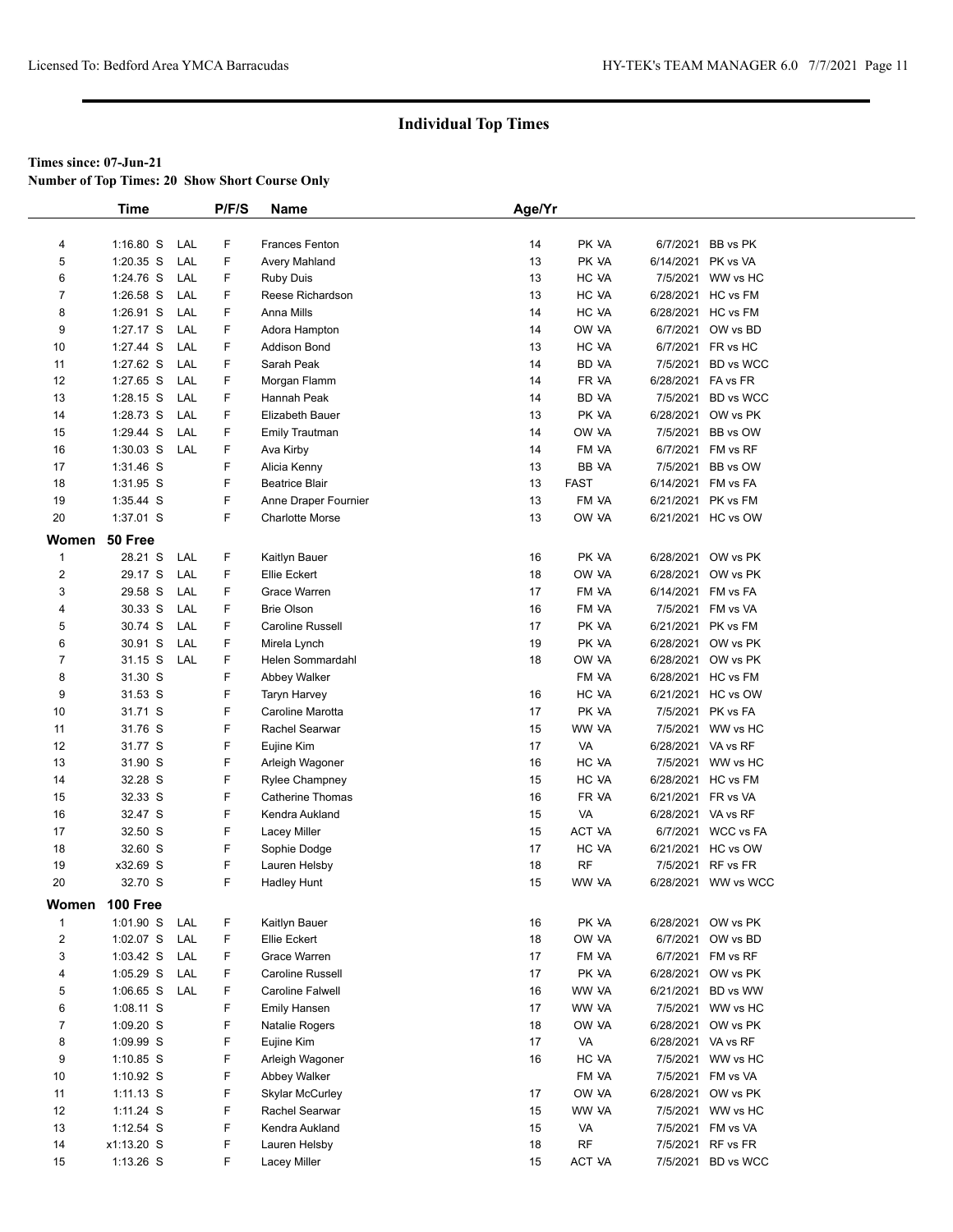**Number of Top Times: 20 Show Short Course Only**

|                         | <b>Time</b>     |     | P/F/S | Name                    | Age/Yr |           |                    |                     |
|-------------------------|-----------------|-----|-------|-------------------------|--------|-----------|--------------------|---------------------|
|                         |                 |     |       |                         |        |           |                    |                     |
| 16                      | $1:13.49$ S     |     | F     | <b>Catherine Thomas</b> | 16     | FR VA     | 6/28/2021 FA vs FR |                     |
| 17                      | $1:13.62$ S     |     | F     | <b>Rylee Champney</b>   | 15     | HC VA     |                    | 6/28/2021 HC vs FM  |
| 18                      | $1:13.92$ S     |     | F     | Aidan Delahunt          | 17     | FM VA     |                    | 6/28/2021 HC vs FM  |
| 19                      | $1:14.08$ S     |     | F     | <b>Madison Bivens</b>   | 16     | HC VA     |                    | 6/28/2021 HC vs FM  |
| 20                      | $1:14.54$ S     |     | F     | <b>Hadley Hunt</b>      | 15     | WW VA     |                    | 7/5/2021 WW vs HC   |
| Women                   | 50 Back         |     |       |                         |        |           |                    |                     |
| $\mathbf{1}$            | 33.52 S         | LAL | F     | Caroline Russell        | 17     | PK VA     |                    | 6/28/2021 OW vs PK  |
| $\overline{\mathbf{c}}$ | 34.38 S         | LAL | F     | Katie Salmon            | 18     | PK VA     |                    | 6/28/2021 OW vs PK  |
| 3                       | 35.33 S         | LAL | F     | Caroline Falwell        | 16     | WW VA     |                    | 6/21/2021 BD vs WW  |
| 4                       | 36.10 S         | LAL | F     | Sophie Dodge            | 17     | HC VA     |                    | 6/21/2021 HC vs OW  |
| 5                       | 36.82 S         |     | F     | Lily Jablonski          | 15     | OW VA     |                    | 6/7/2021 OW vs BD   |
| 6                       | 37.03 S         |     | F     | Rebekah Weisenstein     | 15     | WW VA     |                    | 6/7/2021 VA vs WW   |
| $\overline{7}$          | 37.05 S         |     | F     | <b>Taryn Harvey</b>     | 16     | HC VA     |                    | 6/21/2021 HC vs OW  |
| 8                       | 37.34 S         |     | F     | <b>Catherine Thomas</b> | 16     | FR VA     |                    | 6/14/2021 FR vs BD  |
| 9                       | 37.38 S         |     | F     | Libbie Sommardahl       | 15     | OW VA     |                    | 6/28/2021 OW vs PK  |
| 10                      | 37.42 S         |     | F     | Ella Tinsley            | 16     | HC VA     |                    | 6/21/2021 HC vs OW  |
| 11                      | 37.86 S         |     | F     | Arleigh Wagoner         | 16     | HC VA     |                    | 6/28/2021 HC vs FM  |
| 12                      | 38.61 S         |     | F     | Helen Sommardahl        | 18     | OW VA     |                    | 6/14/2021 WW vs OW  |
| 13                      | 39.02 S         |     | F     | Holly Koudelka          | 18     | PK VA     |                    | 6/7/2021 BB vs PK   |
| 14                      | 39.20 S         |     | F     | <b>Rylee Champney</b>   | 15     | HC VA     |                    | 6/14/2021 WCC vs HC |
| 15                      | x39.38 S        |     | F     | Megan Helsby            | 16     | <b>RF</b> |                    | 7/5/2021 RF vs FR   |
| 16                      | 39.46 S         |     | F     | Anna Kate Dodge         | 15     | HC VA     |                    | 6/28/2021 HC vs FM  |
| 17                      | 39.76 S         |     | F     | Rachel Searwar          | 15     | WW VA     |                    | 6/28/2021 WW vs WCC |
| 18                      | 40.75 S         |     | F     | Kendra Aukland          | 15     | VA        | 6/21/2021 FR vs VA |                     |
| 19                      | 40.82 S         |     | F     | Hannah Aukland          | 15     | VA        |                    | 7/5/2021 FM vs VA   |
| 20                      | 41.04 S         |     | F     | <b>Emily Phillips</b>   | 16     | ACT VA    |                    | 7/5/2021 BD vs WCC  |
| Women                   | 100 Back        |     |       |                         |        |           |                    |                     |
| $\mathbf{1}$            | $1:11.94$ S     | LAL | F     | Caroline Russell        | 17     | PK VA     |                    | 6/14/2021 PK vs VA  |
| 2                       | $1:14.05$ S     | LAL | F     | Grace Warren            | 17     | FM VA     |                    | 7/5/2021 FM vs VA   |
| 3                       | $1:15.41$ S     | LAL | F     | Caroline Falwell        | 16     | WW VA     |                    | 6/21/2021 BD vs WW  |
| 4                       | 1:15.88 S       | LAL | F     | <b>Ellie Eckert</b>     | 18     | OW VA     |                    | 6/14/2021 WW vs OW  |
| 5                       | $1:16.23$ S     | LAL | F     | Katie Salmon            | 18     | PK VA     |                    | 6/28/2021 OW vs PK  |
| 6                       | 1:19.91 S       | LAL | F     | Emily Hansen            | 17     | WW VA     |                    | 6/14/2021 WW vs OW  |
| $\overline{7}$          | 1:20.71 S       |     | F     | Lily Jablonski          | 15     | OW VA     |                    | 6/7/2021 OW vs BD   |
| 8                       | 1:20.82 S       |     | F     | Sophie Dodge            | 17     | HC VA     |                    | 6/28/2021 HC vs FM  |
| 9                       | 1:22.03 S       |     | F     | Ella Tinsley            | 16     | HC VA     |                    | 6/28/2021 HC vs FM  |
| 10                      | 1:24.51 S       |     | F     | Rachel Searwar          | 15     | WW VA     |                    | 7/5/2021 WW vs HC   |
| 11                      | 1:24.58 S       |     | F     | Rebekah Weisenstein     | 15     | WW VA     |                    | 6/28/2021 WW vs WCC |
| 12                      | 1:25.20 S       |     | F     | Taryn Harvey            | 16     | HC VA     |                    | 7/5/2021 WW vs HC   |
| 13                      | 1:26.58 S       |     | F     | Libbie Sommardahl       | 15     | OW VA     |                    | 6/28/2021 OW vs PK  |
| 14                      | 1:27.95 S       |     | F     | <b>Skylar McCurley</b>  | 17     | OW VA     |                    | 7/5/2021 BB vs OW   |
| 15                      | 1:28.43 S       |     | F     | <b>Rylee Champney</b>   | 15     | HC VA     |                    | 6/14/2021 WCC vs HC |
| 16                      | 1:28.55 S       |     | F     | Helen Sommardahl        | 18     | OW VA     |                    | 6/7/2021 OW vs BD   |
| 17                      | 1:29.19 S       |     | F     | Anna Kate Dodge         | 15     | HC VA     |                    | 6/21/2021 HC vs OW  |
| 18                      | 1:29.87 S       |     | F     | Elizabeth Eskridge      | 16     | PK VA     |                    | 6/14/2021 PK vs VA  |
| 19                      | 1:31.23 S       |     | F     | Holly Koudelka          | 18     | PK VA     |                    | 6/21/2021 PK vs FM  |
| 20                      | $1:32.15$ S     |     | F     | Savannah Bauserman      | 17     | HC VA     |                    | 6/21/2021 HC vs OW  |
|                         | Women 50 Breast |     |       |                         |        |           |                    |                     |
| $\mathbf{1}$            | 36.97 S         | LAL | F     | Caroline Marotta        | 17     | PK VA     |                    | 6/28/2021 OW vs PK  |
| $\overline{\mathbf{c}}$ | 37.80 S         | LAL | F     | Caroline Falwell        | 16     | WW VA     |                    | 6/21/2021 BD vs WW  |
| 3                       | 38.49 S         | LAL | F     | <b>Ellie Eckert</b>     | 18     | OW VA     |                    | 6/21/2021 HC vs OW  |
| 4                       | 38.98 S         | LAL | F     | Natalie Rogers          | 18     | OW VA     |                    | 6/28/2021 OW vs PK  |
| 5                       | 39.03 S LAL     |     | F.    | Arleigh Wagoner         | 16     | HC VA     |                    | 6/28/2021 HC vs FM  |
|                         |                 |     |       |                         |        |           |                    |                     |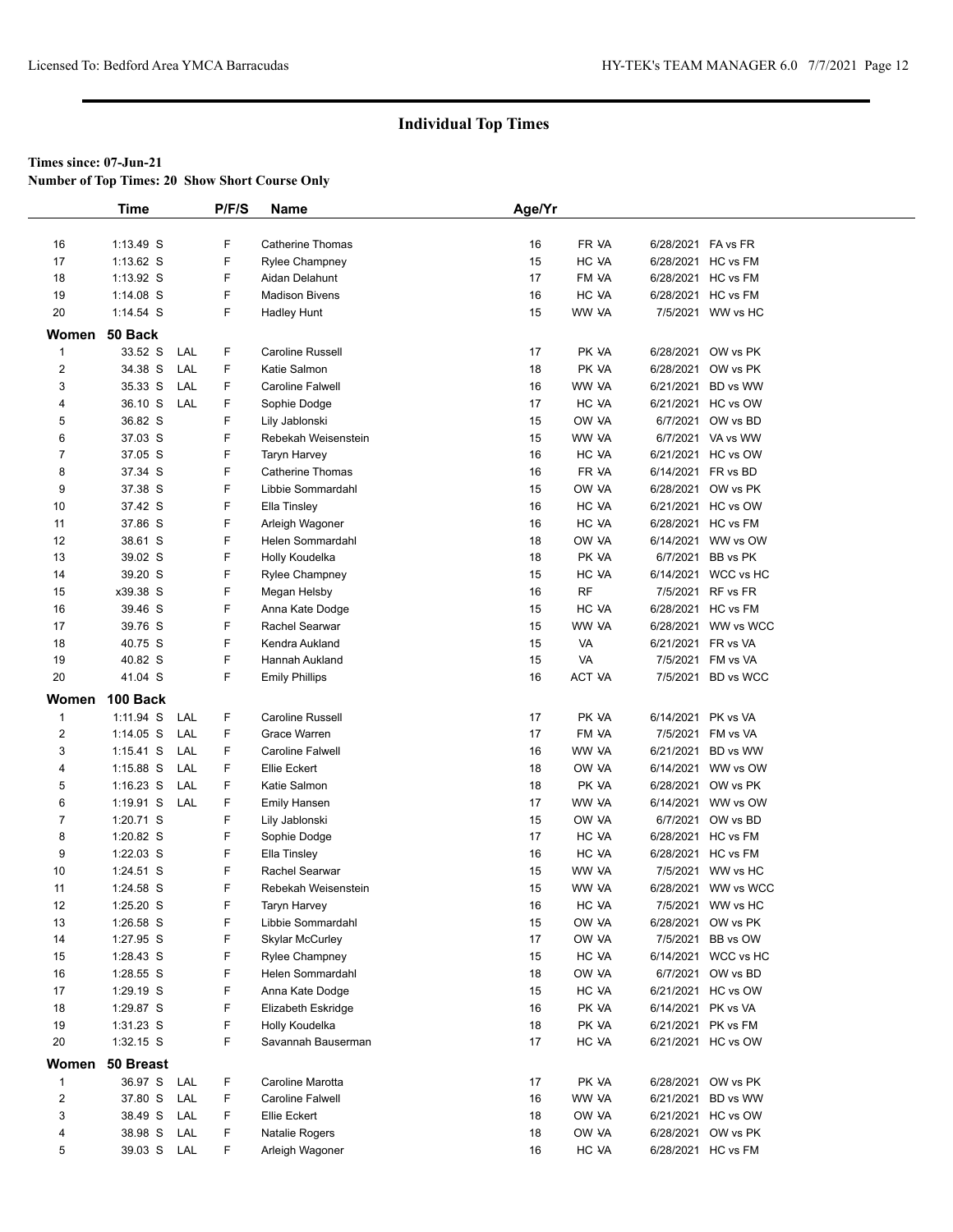**Number of Top Times: 20 Show Short Course Only**

|                | <b>Time</b>        | P/F/S  | <b>Name</b>            | Age/Yr |             |                    |                     |
|----------------|--------------------|--------|------------------------|--------|-------------|--------------------|---------------------|
|                |                    |        |                        |        |             |                    |                     |
| 6              | 39.10 S<br>LAL     | F      | Lily Jablonski         | 15     | OW VA       |                    | 6/28/2021 OW vs PK  |
| $\overline{7}$ | 40.05 S<br>LAL     | F      | <b>Emily Hansen</b>    | 17     | WW VA       |                    | 7/5/2021 WW vs HC   |
| 8              | 40.69 S<br>LAL     | F      | Payton Heimbach        | 15     | <b>FAST</b> |                    | 7/5/2021 PK vs FA   |
| 9              | 40.72 S<br>LAL     | F      | <b>Brie Olson</b>      | 16     | FM VA       |                    | 6/21/2021 PK vs FM  |
| 10             | 41.52 S<br>LAL     | F      | Lacey Miller           | 15     | ACT VA      |                    | 7/5/2021 BD vs WCC  |
| 11             | 41.61 S<br>LAL     | F      | Isabella Davis         | 15     | WW VA       |                    | 6/21/2021 BD vs WW  |
| 12             | 41.65 S<br>LAL     | F      | Hannah Pettyjohn       | 17     | HC VA       |                    | 6/28/2021 HC vs FM  |
| 13             | 42.48 S            | F      | <b>Marisol Helms</b>   | 16     | BB VA       |                    | 6/7/2021 BB vs PK   |
| 14             | 42.57 S            | F      | Miriam Amos            | 17     | BD VA       | 6/28/2021 BD vs BB |                     |
| $15*$          | 43.25 S            | F      | <b>Madison Bivens</b>  | 16     | HC VA       |                    | 6/28/2021 HC vs FM  |
| $15*$          | 43.25 S            | F      | Caroline Russell       | 17     | PK VA       |                    | 7/5/2021 PK vs FA   |
| 17             | 43.50 S            | F      | Eujine Kim             | 17     | VA          | 6/28/2021 VA vs RF |                     |
| 18             | 44.04 S            | F      | <b>Skylar McCurley</b> | 17     | OW VA       |                    | 6/14/2021 WW vs OW  |
| 19             | 44.10 S            | F      | Aidan Delahunt         | 17     | FM VA       |                    | 6/7/2021 FM vs RF   |
| 20             | 44.55 S            | F      | Rachel Searwar         | 15     | WW VA       |                    | 6/28/2021 WW vs WCC |
| Women          | 100 Breast         |        |                        |        |             |                    |                     |
| $\mathbf{1}$   |                    |        |                        |        | PK VA       |                    |                     |
|                | $1:19.20$ S<br>LAL | F      | Caroline Marotta       | 17     |             |                    | 6/28/2021 OW vs PK  |
| $\overline{c}$ | 1:20.91 S<br>LAL   | F<br>F | Ellie Eckert           | 18     | OW VA       |                    | 6/28/2021 OW vs PK  |
| 3              | $1:21.17$ S<br>LAL | F      | Caroline Falwell       | 16     | WW VA       |                    | 6/14/2021 WW vs OW  |
| 4              | 1:25.08 S<br>LAL   |        | Arleigh Wagoner        | 16     | HC VA       |                    | 7/5/2021 WW vs HC   |
| 5              | 1:25.47 S<br>LAL   | F      | Natalie Rogers         | 18     | OW VA       |                    | 6/28/2021 OW vs PK  |
| 6              | $1:30.56$ S<br>LAL | F      | Lacey Miller           | 15     | ACT VA      |                    | 6/28/2021 WW vs WCC |
| $\overline{7}$ | $1:31.02$ S<br>LAL | F      | <b>Skylar McCurley</b> | 17     | OW VA       |                    | 6/28/2021 OW vs PK  |
| 8              | 1:31.07 S<br>LAL   | F      | Caroline Russell       | 17     | PK VA       | 6/14/2021 PK vs VA |                     |
| 9              | $1:31.40$ S<br>LAL | F      | Payton Heimbach        | 15     | <b>FAST</b> |                    | 7/5/2021 PK vs FA   |
| 10             | $1:31.52$ S<br>LAL | F      | Lily Jablonski         | 15     | OW VA       |                    | 6/14/2021 WW vs OW  |
| 11             | 1:32.77 S<br>LAL   | F      | <b>Isabella Davis</b>  | 15     | WW VA       |                    | 6/21/2021 BD vs WW  |
| 12             | 1:33.17 S<br>LAL   | F      | Miriam Amos            | 17     | BD VA       |                    | 7/5/2021 BD vs WCC  |
| 13             | 1:33.48 S<br>LAL   | F      | <b>Emily Hansen</b>    | 17     | WW VA       |                    | 6/28/2021 WW vs WCC |
| 14             | 1:33.70 S<br>LAL   | F      | <b>Brie Olson</b>      | 16     | FM VA       | 6/14/2021 FM vs FA |                     |
| 15             | 1:33.75 S<br>LAL   | F      | <b>Madison Bivens</b>  | 16     | HC VA       |                    | 6/14/2021 WCC vs HC |
| 16             | 1:35.09 S          | F      | Aidan Delahunt         | 17     | FM VA       |                    | 7/5/2021 FM vs VA   |
| 17             | 1:35.74 S          | F      | Hannah Pettyjohn       | 17     | HC VA       |                    | 6/28/2021 HC vs FM  |
| 18             | 1:36.07 S          | F      | Rachel Searwar         | 15     | WW VA       |                    | 6/28/2021 WW vs WCC |
| 19             | $1:36.15$ S        | F      | <b>Marisol Helms</b>   | 16     | BB VA       |                    | 6/7/2021 BB vs PK   |
| 20             | 1:37.28 S          | F      | Suzanne Anderson       | 18     | RF          |                    | 7/5/2021 RF vs FR   |
| Women          | <b>50 Fly</b>      |        |                        |        |             |                    |                     |
| $\mathbf{1}$   | 30.47 S LAL        | F      | Kaitlyn Bauer          | 16     | PK VA       |                    | 6/28/2021 OW vs PK  |
| 2              | 32.77 S<br>LAL     | F      | Grace Warren           | 17     | FM VA       |                    | 7/5/2021 FM vs VA   |
| 3              | 33.48 S<br>LAL     | F      | Caroline Russell       | 17     | PK VA       |                    | 7/5/2021 PK vs FA   |
| $\overline{4}$ | 33.59 S<br>LAL     | F      | Emily Hansen           | 17     | WW VA       |                    | 6/14/2021 WW vs OW  |
| 5              | 34.29 S<br>LAL     | F      | Mirela Lynch           | 19     | PK VA       |                    | 6/28/2021 OW vs PK  |
| 6              | 34.79 S            | F      | Catherine Thomas       | 16     | FR VA       |                    | 6/14/2021 FR vs BD  |
| $\overline{7}$ | 34.93 S            | F      | Abbey Walker           |        | FM VA       |                    | 7/5/2021 FM vs VA   |
| 8              | 35.14 S            | F      | Lily Jablonski         | 15     | OW VA       |                    | 7/5/2021 BB vs OW   |
| 9              | 35.55 S            | F      | Lauren Eby             | 17     | ACT VA      |                    | 6/21/2021 WCC vs RF |
| 10             | 35.84 S            | F      | Helen Sommardahl       | 18     | OW VA       |                    | 6/28/2021 OW vs PK  |
| 11             | 36.15 S            | F      | <b>Taryn Harvey</b>    | 16     | HC VA       |                    | 6/14/2021 WCC vs HC |
| 12             | 36.79 S            | F      | Rachel Searwar         | 15     | WW VA       |                    | 7/5/2021 WW vs HC   |
| 13             | 36.80 S            | F      | Kirsten Steffens       | 15     | <b>RF</b>   | 6/28/2021 VA vs RF |                     |
| 14             | 37.19 S            | F      | Anna Kate Dodge        | 15     | HC VA       |                    | 6/28/2021 HC vs FM  |
| 15             | x37.39 S           | F      | Lauren Helsby          | 18     | RF          |                    | 7/5/2021 RF vs FR   |
| 16             | 37.94 S            | F      | Lacey Miller           | 15     | ACT VA      |                    | 6/28/2021 WW vs WCC |
| 17             | 38.30 S            | F.     | Arleigh Wagoner        | 16     | HC VA       |                    | 6/14/2021 WCC vs HC |
|                |                    |        |                        |        |             |                    |                     |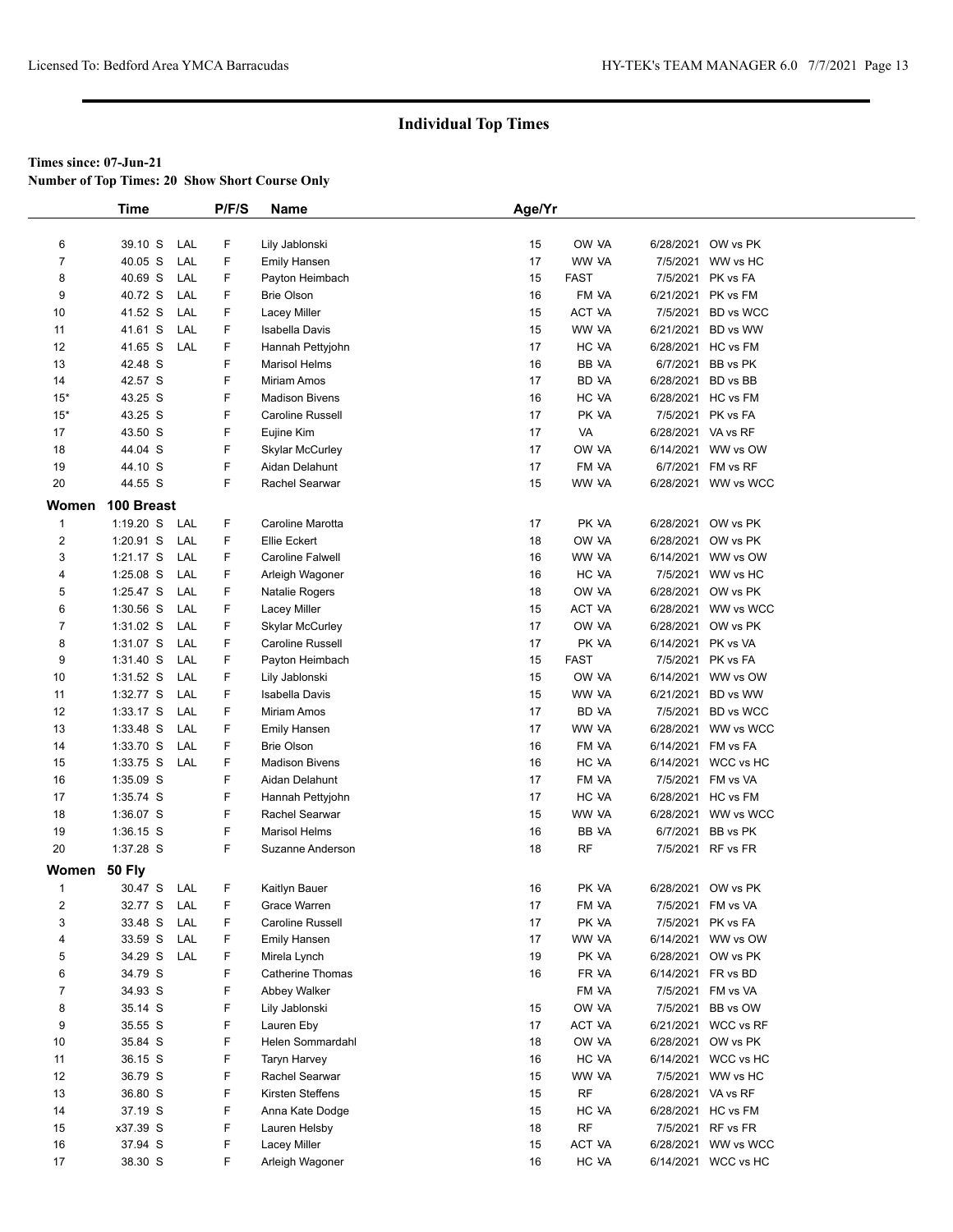**Number of Top Times: 20 Show Short Course Only**

|                | <b>Time</b>           |     | P/F/S | Name                    | Age/Yr         |             |                    |                     |  |
|----------------|-----------------------|-----|-------|-------------------------|----------------|-------------|--------------------|---------------------|--|
|                |                       |     |       |                         |                |             |                    |                     |  |
| 18             | 38.66 S               |     | F     | Libbie Sommardahl       | 15             | OW VA       |                    | 6/28/2021 OW vs PK  |  |
| 19             | 38.69 S               |     | F     | <b>Ellen Phillips</b>   | 16             | HC VA       | 6/28/2021          | HC vs FM            |  |
| 20             | 38.72 S               |     | F     | Sophie Dodge            | 17             | HC VA       |                    | 6/28/2021 HC vs FM  |  |
| Women          | <b>100 Fly</b>        |     |       |                         |                |             |                    |                     |  |
| $\mathbf{1}$   | $1:06.57$ S           | LAL | F     | Kaitlyn Bauer           | 16             | PK VA       | 6/21/2021          | PK vs FM            |  |
| $\overline{2}$ | $1:10.32$ S           | LAL | F     | Grace Warren            | 17             | FM VA       | 6/7/2021           | FM vs RF            |  |
| 3              | $1:11.68$ S           | LAL | F     | Caroline Russell        | 17             | PK VA       |                    | 6/28/2021 OW vs PK  |  |
| 4              | 1:15.96 S             | LAL | F     | Caroline Marotta        | 17             | PK VA       |                    | 6/28/2021 OW vs PK  |  |
| 5              | $1:16.32$ S           | LAL | F     | Caroline Falwell        | 16             | WW VA       |                    | 6/14/2021 WW vs OW  |  |
| 6              | 1:23.37 S             |     | F     | Lauren Eby              | 17             | ACT VA      |                    | 6/21/2021 WCC vs RF |  |
| $\overline{7}$ | 1:24.34 S             |     | F     | Lily Jablonski          | 15             | OW VA       | 6/21/2021          | HC vs OW            |  |
| 8              | 1:27.31 S             |     | F     | Helen Sommardahl        | 18             | OW VA       |                    | 6/28/2021 OW vs PK  |  |
| 9              | 1:27.80 S             |     | F     | <b>Skylar McCurley</b>  | 17             | OW VA       |                    | 6/21/2021 HC vs OW  |  |
| 10             | $1:28.03$ S           |     | F     | Kirsten Steffens        | 15             | <b>RF</b>   | 6/28/2021 VA vs RF |                     |  |
| 11             | 1:28.36 S             |     | F     | <b>Madison Bivens</b>   | 16             | HC VA       |                    | 6/21/2021 HC vs OW  |  |
| 12             | 1:29.48 S             |     | F     | <b>Marisol Helms</b>    | 16             | BB VA       | 6/14/2021 RF vs BB |                     |  |
| 13             | 1:30.67 S             |     | F     | Emily Hansen            | 17             | WW VA       |                    | 6/28/2021 WW vs WCC |  |
| 14             | 1:31.05 S             |     | F     | Lacey Miller            | 15             | ACT VA      |                    | 6/14/2021 WCC vs HC |  |
| 15             | 1:32.59 S             |     | F     | <b>Ellen Phillips</b>   | 16             | HC VA       |                    | 6/21/2021 HC vs OW  |  |
| 16             | 1:32.87 S             |     | F     | Rachel Searwar          | 15             | WW VA       |                    | 6/14/2021 WW vs OW  |  |
| 17             | 1:34.92 S             |     | F     | <b>Isabella Davis</b>   | 15             | WW VA       |                    | 7/5/2021 WW vs HC   |  |
| 18             | 1:36.67 S             |     | F     | Payton Heimbach         | 15             | <b>FAST</b> | 6/28/2021 FA vs FR |                     |  |
| 19             | 1:40.17 S             |     | F     | Mya Martin              | 16             | WW VA       | 6/21/2021          | BD vs WW            |  |
| 20             | 1:41.31 S             |     | F     | Jordan Chamberlin       | 16             | WW VA       |                    | 7/5/2021 WW vs HC   |  |
| Women          | 100 IM                |     |       |                         |                |             |                    |                     |  |
| $\mathbf{1}$   | $1:12.14$ S           | LAL | F     | Kaitlyn Bauer           | 16             | PK VA       |                    | 6/28/2021 OW vs PK  |  |
| $\overline{2}$ | $1:13.45$ S           | LAL | F     | Ellie Eckert            | 18             | OW VA       |                    | 6/28/2021 OW vs PK  |  |
| 3              | $1:13.95$ S           | LAL | F     | Caroline Marotta        | 17             | PK VA       |                    | 6/28/2021 OW vs PK  |  |
| 4              | 1:14.70 S             | LAL | F     | Grace Warren            | 17             | FM VA       |                    | 6/28/2021 HC vs FM  |  |
| 5              | $1:15.14$ S           | LAL | F     | Caroline Russell        | 17             | PK VA       |                    | 6/21/2021 PK vs FM  |  |
| 6              | $1:16.08$ S           | LAL | F     | <b>Emily Hansen</b>     | 17             | WW VA       |                    | 6/14/2021 WW vs OW  |  |
| $\overline{7}$ | $1:17.26$ S           | LAL | F     | Caroline Falwell        | 16             | WW VA       |                    | 6/7/2021 VA vs WW   |  |
| 8              | $1:19.25$ S           | LAL | F     | Lily Jablonski          | 15             | OW VA       | 6/21/2021          | HC vs OW            |  |
| 9              | $1:20.01$ S           | LAL | F     | Natalie Rogers          | 18             | OW VA       | 7/5/2021           | BB vs OW            |  |
| 10             | $1:20.20$ S           | LAL | F     | Arleigh Wagoner         | 16             | HC VA       |                    | 6/14/2021 WCC vs HC |  |
| 11             | 1:20.30 S             |     | F     | <b>Catherine Thomas</b> | 16             | FR VA       | 6/21/2021          | FR vs VA            |  |
| 12             | 1:22.58 S             |     | F     | Abbey Walker            |                | FM VA       | 7/5/2021           | FM vs VA            |  |
| 13             | $1:22.64$ S           |     | F     | <b>Skylar McCurley</b>  | 17             | OW VA       |                    | 6/28/2021 OW vs PK  |  |
| 14             | 1:23.54 S             |     | F     | Lauren Eby              | 17             | ACT VA      |                    | 6/21/2021 WCC vs RF |  |
| 15             | 1:23.79 S             |     | F     | Rachel Searwar          | 15             | WW VA       | 6/14/2021          | WW vs OW            |  |
| 16             | 1:24.20 S             |     | F     | Lacey Miller            | 15             | ACT VA      | 7/5/2021           | BD vs WCC           |  |
| 17             | 1:24.78 S             |     | F     | Eujine Kim              | 17             | VA          | 6/21/2021 FR vs VA |                     |  |
| 18             | 1:25.39 S             |     | F     | Ella Tinsley            | 16             | HC VA       |                    | 7/5/2021 WW vs HC   |  |
| 19             | x1:26.13 S            |     | F     | Lauren Helsby           | 18             | <b>RF</b>   |                    | 7/5/2021 RF vs FR   |  |
| 20             | x1:26.88 S            |     | F     | Megan Helsby            | 16             | <b>RF</b>   |                    | 7/5/2021 RF vs FR   |  |
|                |                       |     |       |                         |                |             |                    |                     |  |
|                | Men 8 & Under 25 Free |     |       |                         |                |             |                    |                     |  |
| $\mathbf{1}$   | 16.97 S               | LAL | F     | Owen Marks              | 8              | BB VA       |                    | 7/5/2021 BB vs OW   |  |
| $\overline{2}$ | 17.09 S               | LAL | F     | Austin Woodruff         | 8              | OW VA       | 7/5/2021           | BB vs OW            |  |
| 3              | 18.63 S               | LAL | F     | Santiago Mejia-Ibarra   | 8              | <b>FAST</b> | 7/5/2021           | PK vs FA            |  |
| 4              | 19.08 S               | LAL | F     | Drew Bowman             | 8              | FM VA       |                    | 7/5/2021 FM vs VA   |  |
| 5              | 19.32 S               | LAL | F     | Mac Morrison            | 8              | OW VA       |                    | 6/28/2021 OW vs PK  |  |
| 6              | 19.43 S               | LAL | F     | Drew Carpenter          | 7              | PK VA       |                    | 6/7/2021 BB vs PK   |  |
| $\overline{7}$ | 19.53 S LAL           |     | F.    | <b>Walker Williams</b>  | $\overline{7}$ | PK VA       | 6/14/2021 PK vs VA |                     |  |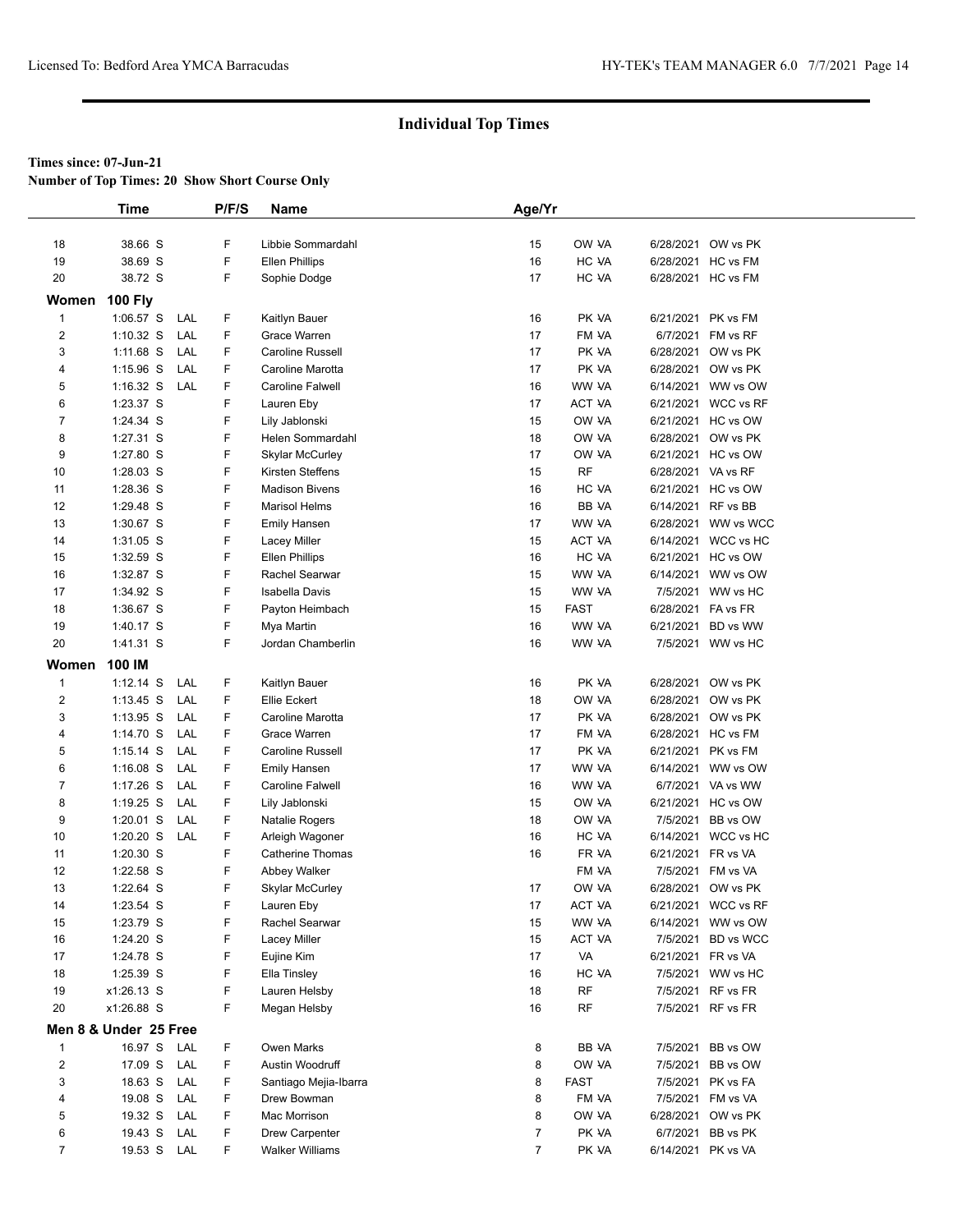**Number of Top Times: 20 Show Short Course Only**

|                | <b>Time</b>                      | P/F/S  | Name                               | Age/Yr         |                      |                    |                                          |
|----------------|----------------------------------|--------|------------------------------------|----------------|----------------------|--------------------|------------------------------------------|
|                |                                  |        |                                    |                |                      |                    |                                          |
| 8              | 19.79 S<br>LAL                   | F      | Noah Leger                         | 8              | OW VA                |                    | 6/21/2021 HC vs OW                       |
| 9              | 20.87 S<br>LAL                   | F      | Kj Davis                           | 8              | BD VA                |                    | 6/28/2021 BD vs BB                       |
| 10             | 21.03 S<br>LAL                   | F      | Wes Fischer                        | 8              | PK VA                |                    | 6/28/2021 OW vs PK                       |
| 11             | 21.49 S<br>LAL                   | F      | Clayton Cox                        | 8              | OW VA                |                    | 6/14/2021 WW vs OW                       |
| 12             | 21.86 S                          | F      | Covi Sinclair                      | 8              | PK VA                |                    | 6/28/2021 OW vs PK                       |
| 13             | 22.17 S                          | F      | Lawson McSwain                     | $\overline{7}$ | PK VA                |                    | 6/21/2021 PK vs FM                       |
| 14             | 22.44 S                          | F      | Khole Smith                        | 8              | <b>RF</b>            | 6/14/2021          | RF vs BB                                 |
| 15             | 22.70 S                          | F      | Mason Sloan                        | 8              | OW VA                |                    | 6/28/2021 OW vs PK                       |
| 16             | 23.01 S                          | F      | Carter Kappler                     | 8              | HC VA                |                    | 6/28/2021 HC vs FM                       |
| 17             | 23.19 S                          | F      | Jaxen Smith                        | 8              | <b>BD VA</b>         |                    | 7/5/2021 BD vs WCC                       |
| 18             | 23.43 S                          | F      | <b>Mason Patterson</b>             | 8              | HC VA                |                    | 6/21/2021 HC vs OW                       |
| 19             | 24.02 S                          | F      | <b>Miles Petrikonis</b>            | 8              | PK VA                |                    | 6/21/2021 PK vs FM                       |
| 20             | x24.06 S                         | F      | Cash Annas                         | 8              | <b>BD VA</b>         |                    | 6/21/2021 BD vs WW                       |
|                | Men 8 & Under 50 Free            |        |                                    |                |                      |                    |                                          |
| $\mathbf{1}$   | 37.93 S<br>LAL                   | F      | Austin Woodruff                    | 8              | OW VA                | 7/5/2021           | BB vs OW                                 |
| $\overline{2}$ | 40.71 S<br>LAL                   | F      | <b>Owen Marks</b>                  | 8              | BB VA                |                    | 7/5/2021 BB vs OW                        |
| 3              | 40.74 S<br>LAL                   | F      | Santiago Mejia-Ibarra              | 8              | <b>FAST</b>          |                    | 6/7/2021 WCC vs FA                       |
| 4              | 42.13 S<br>LAL                   | F      | Mac Morrison                       | 8              | OW VA                |                    | 6/21/2021 HC vs OW                       |
| 5              | 42.33 S<br>LAL                   | F      | Noah Leger                         | 8              | OW VA                |                    | 6/21/2021 HC vs OW                       |
| 6              | 42.86 S<br>LAL                   | F      | Drew Carpenter                     | $\overline{7}$ | PK VA                |                    | 7/5/2021 PK vs FA                        |
| $\overline{7}$ | 44.76 S<br>LAL                   | F      | Drew Bowman                        | 8              | FM VA                |                    | 6/28/2021 HC vs FM                       |
| 8              | 46.44 S<br>LAL                   | F      | <b>Walker Williams</b>             | $\overline{7}$ | PK VA                | 6/14/2021 PK vs VA |                                          |
| 9              | 48.26 S<br>LAL                   | F      | Clayton Cox                        | 8              | OW VA                |                    | 6/28/2021 OW vs PK                       |
| 10             | 50.21 S                          | F      | Ki Davis                           | 8              | <b>BD VA</b>         |                    | 7/5/2021 BD vs WCC                       |
| 11             | 50.62 S                          | F      | Wes Fischer                        | 8              | PK VA                |                    | 6/28/2021 OW vs PK                       |
| 12             | 50.63 S                          | F      | Lawson McSwain                     | $\overline{7}$ | PK VA                | 6/14/2021 PK vs VA |                                          |
| 13             | 51.33 S                          | F      | Khole Smith                        | 8              | RF                   |                    | 7/5/2021 RF vs FR                        |
| 14             | 52.15 S                          | F      | Jaxen Smith                        | 8              | <b>BD VA</b>         |                    | 7/5/2021 BD vs WCC                       |
| 15             | 52.23 S                          | F      | Cash Annas                         | 8              | <b>BD VA</b>         |                    | 6/21/2021 BD vs WW                       |
| 16             | 52.39 S                          | F      | <b>Mason Patterson</b>             | 8              | HC VA                |                    | 7/5/2021 WW vs HC                        |
| 17             | 52.44 S                          | F      | Carter Kappler                     | 8              | HC VA                |                    | 6/28/2021 HC vs FM                       |
| 18             | 53.64 S                          | F      | <b>Patrick Williams</b>            | 8              | RF                   |                    | 6/21/2021 WCC vs RF                      |
| 19             | 53.96 S                          | F      | Covi Sinclair                      | 8              | PK VA                | 6/14/2021          | PK vs VA                                 |
| 20             | 54.00 S                          | F      | Miles Petrikonis                   | 8              | PK VA                |                    | 6/28/2021 OW vs PK                       |
|                | Men 8 & Under 25 Back            |        |                                    |                |                      |                    |                                          |
|                |                                  |        |                                    |                |                      |                    |                                          |
| $\mathbf{1}$   | 20.76 S<br>LAL                   | F      | <b>Austin Woodruff</b>             | 8              | OW VA                |                    | 6/21/2021 HC vs OW                       |
| $\overline{2}$ | 23.75 S<br>LAL                   | F      | Noah Leger                         | 8              | OW VA                |                    | 7/5/2021 BB vs OW                        |
| 3              | 24.07 S<br>LAL                   | F      | Cash Annas                         | 8              | BD VA<br>FM VA       |                    | 6/21/2021 BD vs WW                       |
| 4<br>5         | 24.57 S<br>LAL<br>24.58 S        | F<br>F | Drew Bowman<br>Owen Marks          | 8<br>8         | BB VA                |                    | 7/5/2021 FM vs VA<br>6/7/2021 BB vs PK   |
| 6              | LAL<br>LAL                       |        |                                    | 7              |                      |                    |                                          |
| $\overline{7}$ | 25.09 S<br>25.56 S<br>LAL        | F<br>F | Drew Carpenter<br>Clayton Cox      | 8              | PK VA<br>OW VA       |                    | 6/28/2021 OW vs PK<br>6/28/2021 OW vs PK |
| 8              | 25.63 S<br>LAL                   | F      | Mason Sloan                        | 8              | OW VA                |                    | 6/28/2021 OW vs PK                       |
| $9*$           | LAL                              |        |                                    |                |                      |                    |                                          |
| $9*$           | 25.74 S<br>25.74 S<br>LAL        | F<br>F | Mac Morrison<br><b>Tobin Smith</b> | 8<br>8         | OW VA<br>HC VA       |                    | 6/21/2021 HC vs OW<br>6/21/2021 HC vs OW |
|                | 26.12 S<br>LAL                   | F      | <b>Walker Williams</b>             | 7              | PK VA                | 6/14/2021 PK vs VA |                                          |
| 11             |                                  |        |                                    |                |                      |                    |                                          |
| 12<br>13       | 26.50 S<br>LAL<br>27.67 S<br>LAL | F<br>F | Noah Todd<br>Kj Davis              | 8<br>8         | <b>FAST</b><br>BD VA | 6/21/2021 FA vs BB | 6/28/2021 BD vs BB                       |
| 14             | 27.68 S<br>LAL                   | F      | Carter Kappler                     | 8              | HC VA                |                    | 6/28/2021 HC vs FM                       |
| 15             | 28.81 S                          | F      | <b>Mason Patterson</b>             | 8              | HC VA                |                    | 6/28/2021 HC vs FM                       |
| 16             | 29.48 S                          | F      | <b>Patrick Williams</b>            | 8              | <b>RF</b>            |                    | 7/5/2021 RF vs FR                        |
| 17             | 29.67 S                          | F      | Wes Fischer                        | 8              | PK VA                |                    | 6/28/2021 OW vs PK                       |
| 18             | 29.89 S                          | F      | <b>Wesley Milam</b>                | 7              | OW VA                |                    | 7/5/2021 BB vs OW                        |
| 19             | 29.95 S                          | F      | Gavin Shinkle                      | $\overline{7}$ | WW VA                |                    | 6/28/2021 WW vs WCC                      |
|                |                                  |        |                                    |                |                      |                    |                                          |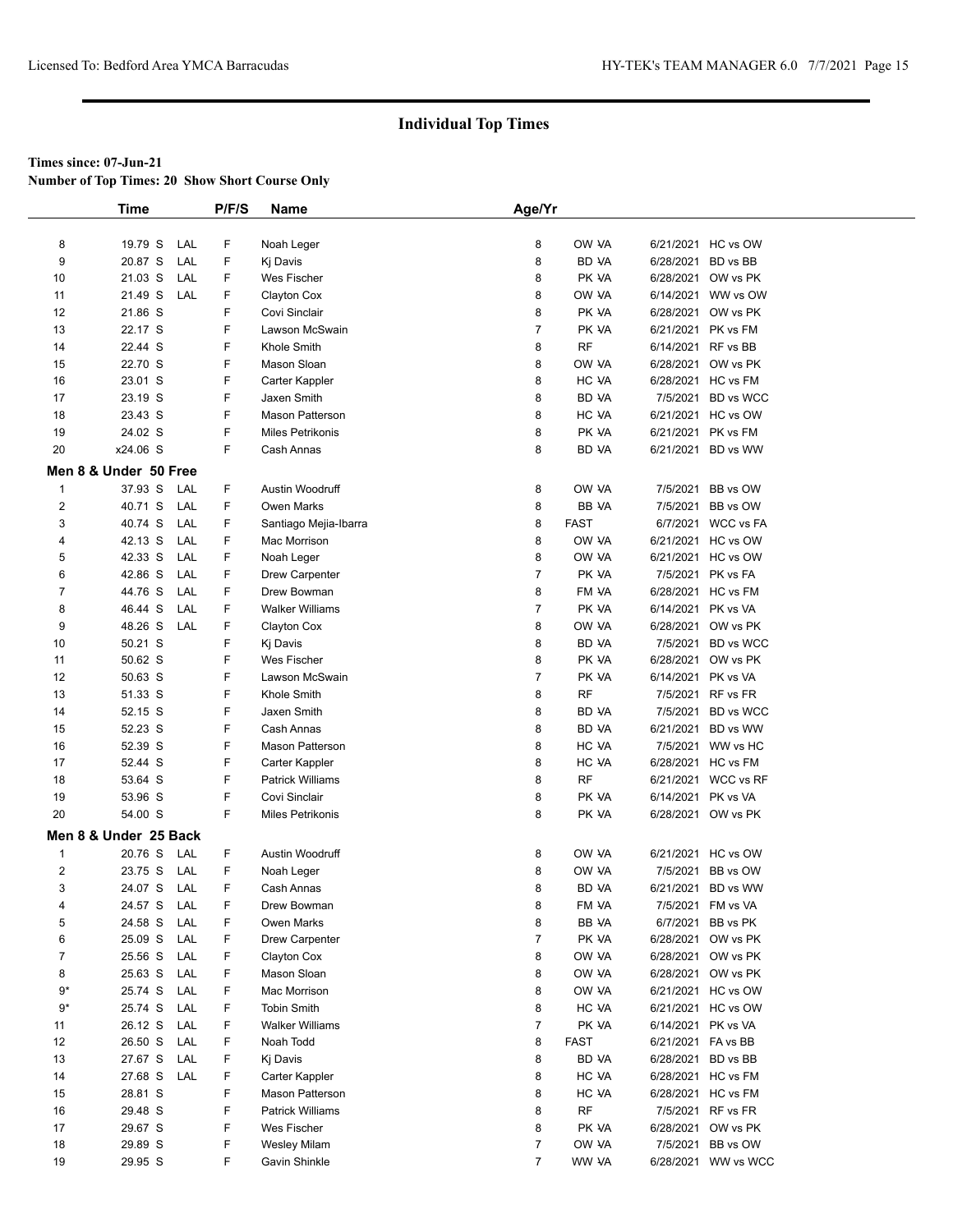**Number of Top Times: 20 Show Short Course Only**

|                         | Time                    |            | P/F/S  | Name                       | Age/Yr         |                |                    |                                          |
|-------------------------|-------------------------|------------|--------|----------------------------|----------------|----------------|--------------------|------------------------------------------|
|                         |                         |            |        |                            |                |                |                    |                                          |
| 20                      | 31.01 S                 |            | F      | William Marotta            | 8              | PK VA          |                    | 6/28/2021 OW vs PK                       |
|                         | Men 8 & Under 25 Breast |            |        |                            |                |                |                    |                                          |
| $\mathbf{1}$            | 24.59 S                 | LAL        | F      | <b>Owen Marks</b>          | 8              | BB VA          | 6/7/2021           | BB vs PK                                 |
| 2                       | 25.29 S                 | LAL        | F      | Austin Woodruff            | 8              | OW VA          |                    | 6/7/2021 OW vs BD                        |
| 3                       | 26.04 S                 | LAL        | F      | Noah Leger                 | 8              | OW VA          |                    | 6/28/2021 OW vs PK                       |
| 4                       | 26.19 S                 | LAL        | F.     | Drew Bowman                | 8              | FM VA          |                    | 6/28/2021 HC vs FM                       |
| 5                       | 26.23 S                 | LAL        | F      | Santiago Mejia-Ibarra      | 8              | <b>FAST</b>    |                    | 7/5/2021 PK vs FA                        |
| 6                       | 28.22 S                 | LAL        | F      | Grayson Steinweg           | 8              | PK VA          |                    | 6/21/2021 PK vs FM                       |
| 7                       | 30.30 S                 | LAL        | F.     | Lawson McSwain             | $\overline{7}$ | PK VA          |                    | 6/28/2021 OW vs PK                       |
| 8                       | 31.28 S                 |            | F      | Clayton Cox                | 8              | OW VA          |                    | 7/5/2021 BB vs OW                        |
| 9                       | 32.16 S                 |            | F      | Covi Sinclair              | 8              | PK VA          |                    | 7/5/2021 PK vs FA                        |
| 10                      | 32.25 S                 |            | F      | Jameson Curl               | 8              | OW VA          |                    | 6/7/2021 OW vs BD                        |
| 11                      | 32.28 S                 |            | F      | Ryan Mezzano               | 7              | PK VA          |                    | 7/5/2021 PK vs FA                        |
| 12                      | 32.81 S                 |            | F      | William Hansen             | 8              | PK VA          |                    | 7/5/2021 PK vs FA                        |
| 13                      | 33.15 S                 |            | F      | Cash Annas                 | 8              | BD VA          |                    | 7/5/2021 BD vs WCC                       |
| 14                      | 33.76 S                 |            | F      | Mason DiBrango             | 7              | HC VA          |                    | 6/21/2021 HC vs OW                       |
| 15                      | 34.77 S                 |            | F      | <b>Mason Patterson</b>     | 8              | HC VA          |                    | 6/14/2021 WCC vs HC                      |
| 16                      | 34.80 S                 |            | F      | Mac Morrison               | 8              | OW VA          |                    | 7/5/2021 BB vs OW                        |
| 17                      | 34.91 S                 |            | F      | Anderson Holt              | $\overline{7}$ | OW VA          |                    | 6/7/2021 OW vs BD                        |
| 18                      | 35.21 S                 |            | F      | <b>William Marotta</b>     | 8              | PK VA          |                    | 7/5/2021 PK vs FA                        |
| 19                      | 35.63 S                 |            | F<br>F | Luke Albert                | $\overline{7}$ | PK VA          |                    | 7/5/2021 PK vs FA                        |
| 20                      | 36.43 S                 |            |        | <b>Miles Petrikonis</b>    | 8              | PK VA          |                    | 6/28/2021 OW vs PK                       |
|                         | Men 8 & Under 25 Fly    |            |        |                            |                |                |                    |                                          |
| $\mathbf{1}$            | 19.80 S                 | LAL        | F      | Mac Morrison               | 8              | OW VA          |                    | 6/21/2021 HC vs OW                       |
| $\overline{\mathbf{c}}$ | 19.90 S                 | LAL        | F      | Austin Woodruff            | 8              | OW VA          |                    | 6/21/2021 HC vs OW                       |
| 3                       | 20.19 S                 | LAL        | F.     | <b>Owen Marks</b>          | 8              | BB VA          |                    | 6/7/2021 BB vs PK                        |
| 4                       | 21.48 S                 | LAL        | F      | Santiago Mejia-Ibarra      | 8              | <b>FAST</b>    |                    | 6/7/2021 WCC vs FA                       |
| 5                       | 21.73 S                 | LAL        | F      | Noah Leger                 | 8              | OW VA          |                    | 6/7/2021 OW vs BD                        |
| 6                       | 23.79 S                 | LAL        | F      | Drew Carpenter             | $\overline{7}$ | PK VA          |                    | 6/28/2021 OW vs PK                       |
| 7                       | 25.88 S                 | LAL        | F      | Clayton Cox                | 8              | OW VA          |                    | 6/7/2021 OW vs BD                        |
| 8                       | 26.02 S                 | LAL        | F      | <b>Walker Williams</b>     | $\overline{7}$ | PK VA          |                    | 6/28/2021 OW vs PK                       |
| 9                       | 26.41 S                 | LAL        | F.     | Drew Bowman                | 8              | FM VA          |                    | 6/28/2021 HC vs FM                       |
| 10                      | 26.64 S<br>26.96 S      | LAL<br>LAL | F<br>F | Cash Annas<br>Jameson Curl | 8<br>8         | BD VA<br>OW VA |                    | 6/21/2021 BD vs WW<br>6/14/2021 WW vs OW |
| 11<br>12                | 28.43 S                 |            | F      | Covi Sinclair              | 8              | PK VA          |                    | 7/5/2021 PK vs FA                        |
| 13                      | 29.10 S                 |            | F      | Mason Patterson            | 8              | HC VA          |                    | 6/7/2021 FR vs HC                        |
| 14                      | 31.53 S                 |            | F      | William Marotta            | 8              | PK VA          | 6/28/2021          | OW vs PK                                 |
| 15                      | 32.28 S                 |            | F.     | Mason DiBrango             | $\overline{7}$ | HC VA          |                    | 6/28/2021 HC vs FM                       |
| 16                      | 34.14 S                 |            | F      | Grayson Steinweg           | 8              | PK VA          |                    | 6/21/2021 PK vs FM                       |
| 17                      | 34.16 S                 |            | F      | Compton Bobby              | 7              | <b>RF</b>      |                    | 7/5/2021 RF vs FR                        |
| 18                      | 34.23 S                 |            | F      | <b>Rhinehart Aaron</b>     | 6              | PK VA          |                    | 6/21/2021 PK vs FM                       |
| 19                      | 34.52 S                 |            | F      | Henry Blair                | 8              | <b>FAST</b>    | 6/21/2021 FA vs BB |                                          |
| 20                      | 37.03 S                 |            | F      | Anderson Holt              | $\overline{7}$ | OW VA          |                    | 6/21/2021 HC vs OW                       |
|                         | Men 8 & Under 100 IM    |            |        |                            |                |                |                    |                                          |
| $\mathbf{1}$            | 1:44.14 S               | LAL        | F      | Austin Woodruff            | 8              | OW VA          |                    | 6/7/2021 OW vs BD                        |
| $\overline{\mathbf{c}}$ | 1:46.85 S               | LAL        | F      | Noah Leger                 | 8              | OW VA          |                    | 6/7/2021 OW vs BD                        |
| 3                       | 1:47.93 S               | LAL        | F      | Santiago Mejia-Ibarra      | 8              | <b>FAST</b>    |                    | 7/5/2021 PK vs FA                        |
| 4                       | $1:53.19$ S             | LAL        | F.     | Owen Marks                 | 8              | BB VA          |                    | 7/5/2021 BB vs OW                        |
| 5                       | 1:57.73 S               | LAL        | F.     | Drew Bowman                | 8              | FM VA          |                    | 6/28/2021 HC vs FM                       |
| 6                       | 2:00.74 S               | LAL        | F      | Mac Morrison               | 8              | OW VA          |                    | 7/5/2021 BB vs OW                        |
| $\overline{7}$          | $2:09.32$ S             | LAL        | F      | Cash Annas                 | 8              | BD VA          |                    | 7/5/2021 BD vs WCC                       |
| 8                       | 2:14.68 S               | LAL        | F      | Lawson McSwain             | 7              | PK VA          |                    | 6/28/2021 OW vs PK                       |
| 9                       | $2:19.52$ S             | LAL        | F.     | Covi Sinclair              | 8              | PK VA          |                    | 6/28/2021 OW vs PK                       |
|                         |                         |            |        |                            |                |                |                    |                                          |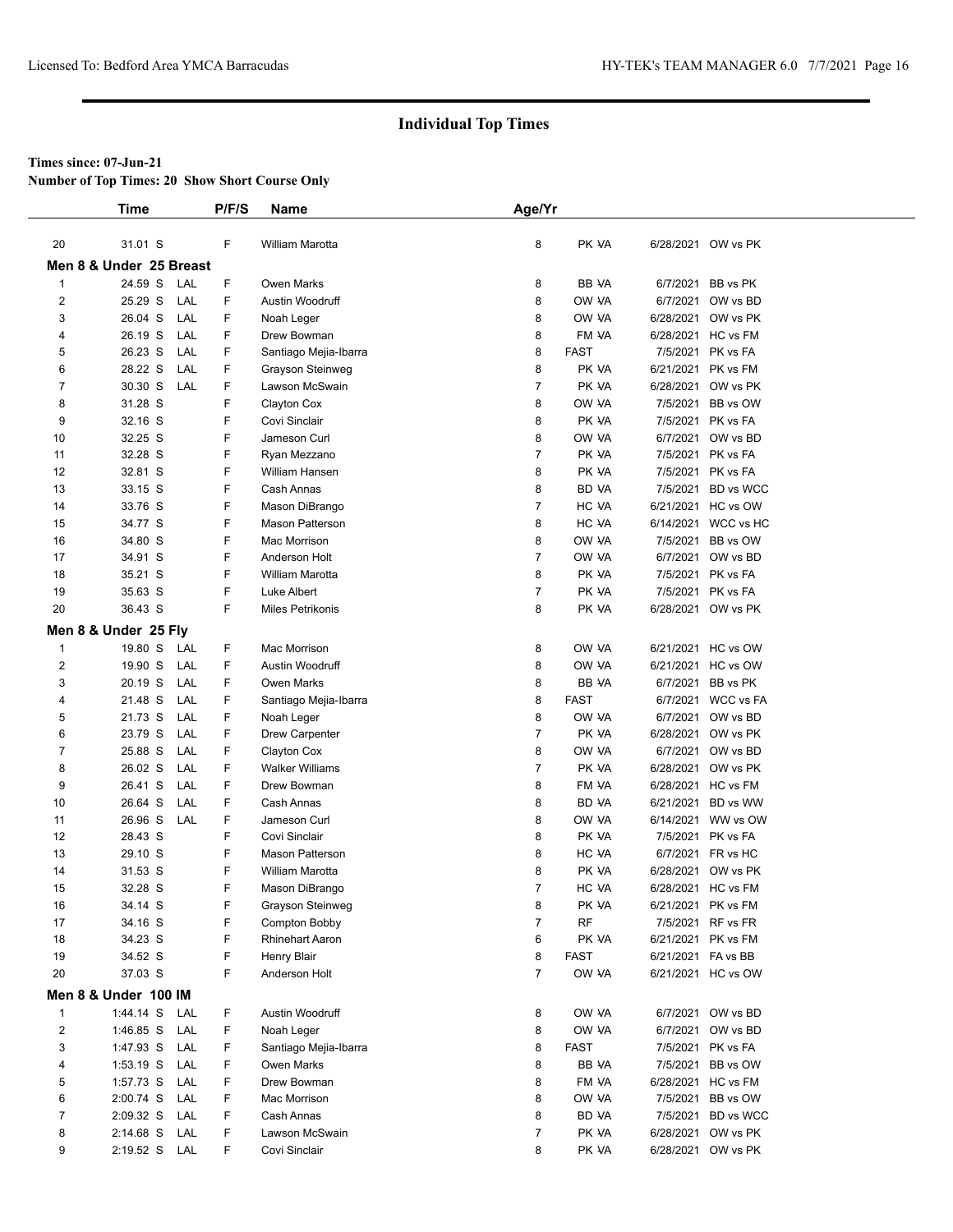**Number of Top Times: 20 Show Short Course Only**

|                         | Time                     |            | P/F/S  | Name                                             | Age/Yr         |                    |                                 |                      |
|-------------------------|--------------------------|------------|--------|--------------------------------------------------|----------------|--------------------|---------------------------------|----------------------|
|                         |                          |            |        |                                                  |                |                    |                                 |                      |
| 10                      | 2:20.59 S                | LAL        | F      | <b>Mason Patterson</b>                           | 8              | HC VA              | 7/5/2021                        | WW vs HC             |
| 11                      | $2:25.05$ S              | LAL        | F      | Jameson Curl                                     | 8              | OW VA              | 6/28/2021                       | OW vs PK             |
| 12                      | 2:32.95 S                |            | F      | <b>Patrick Williams</b>                          | 8              | <b>RF</b>          |                                 | 7/5/2021 RF vs FR    |
| 13                      | 2:36.74 S                |            | F      | Mason DiBrango                                   | $\overline{7}$ | HC VA              |                                 | 6/28/2021 HC vs FM   |
| 14                      | 2:40.25 S                |            | F      | Anderson Holt                                    | $\overline{7}$ | OW VA              | 6/28/2021                       | OW vs PK             |
| 15                      | 2:45.25 S                |            | F      | <b>Henry Blair</b>                               | 8              | <b>FAST</b>        | 6/21/2021 FA vs BB              |                      |
| 16                      | 2:50.53 S                |            | F      | Compton Bobby                                    | $\overline{7}$ | <b>RF</b>          |                                 | 7/5/2021 RF vs FR    |
|                         | <b>Men 9-10 25 Free</b>  |            |        |                                                  |                |                    |                                 |                      |
| $\mathbf{1}$            | 15.08 S                  | LAL        | F      | David Roberts                                    | 10             | PK VA              | 6/14/2021 PK vs VA              |                      |
| $\overline{\mathbf{c}}$ | 15.22 S                  | LAL        | F      | Owen Williams                                    | 10             | PK VA              | 7/5/2021                        | PK vs FA             |
| 3                       | 15.43 S                  | LAL        | F      | <b>Mitchell Rogers</b>                           | 10             | OW VA              | 6/28/2021                       | OW vs PK             |
| 4                       | 15.91 S                  | LAL        | F      | <b>Bowen Hunt</b>                                | 10             | WW VA              | 6/28/2021                       | WW vs WCC            |
| 5                       | 16.83 S                  | LAL        | F      | Sam Edwards                                      | 10             | OW VA              |                                 | 6/21/2021 HC vs OW   |
| 6                       | 17.12 S                  | LAL        | F      | <b>Brody Wall</b>                                | 10             | HC VA              |                                 | 6/21/2021 HC vs OW   |
| $\overline{7}$          | 17.20 S                  | LAL        | F      | Caleb Wu                                         | 10             | FM VA              |                                 | 6/21/2021 PK vs FM   |
| 8                       | 17.29 S                  | LAL        | F      | Julian Adams                                     | 10             | PK VA              | 6/14/2021 PK vs VA              |                      |
| 9                       | 17.37 S                  | LAL        | F      | <b>Grant Manning</b>                             | 10             | VA                 | 7/5/2021                        | FM vs VA             |
| 10                      | 17.45 S                  | LAL        | F      | Liam Loper                                       | 10             | PK VA              | 7/5/2021                        | PK vs FA             |
| 11                      | 17.66 S                  |            | F      | <b>Nate Smith</b>                                | 10             | FM VA              |                                 | 6/28/2021 HC vs FM   |
| 12                      | 17.72 S                  |            | F      | Colin Mandell                                    | 9              | PK VA              | 6/28/2021                       | OW vs PK             |
| 13                      | 18.84 S                  |            | F      | Zachary Bauer                                    | 9              | PK VA              | 6/21/2021                       | PK vs FM             |
| 14                      | 19.01 S                  |            | F      | <b>Bryce Hampton</b>                             | 10             | OW VA              | 6/14/2021                       | WW vs OW             |
| 15                      | 19.02 S                  |            | F      | William Largen                                   | 9              | <b>ACT VA</b>      | 7/5/2021                        | <b>BD</b> vs WCC     |
| 16                      | 19.19 S                  |            | F      | Jackson Barksdale                                | 9              | FM VA              | 6/7/2021                        | FM vs RF             |
| 17                      | 19.20 S                  |            | F      | Aidan Moss                                       | 9              | BB VA              | 6/7/2021                        | BB vs PK             |
| 18                      | 19.24 S                  |            | F      | <b>Braedon Carpenter</b>                         | 10             | PK VA              |                                 | 7/5/2021 PK vs FA    |
| 19                      | 19.34 S                  |            | F      | Jonathan Korby                                   | 10             | VA                 | 6/28/2021 VA vs RF              |                      |
| 20                      | 19.43 S                  |            | F      | John Eaton                                       | 10             | FM VA              |                                 | 6/7/2021 FM vs RF    |
|                         |                          |            |        |                                                  |                |                    |                                 |                      |
|                         | <b>Men 9-10 50 Free</b>  |            |        |                                                  |                |                    |                                 |                      |
| $\mathbf{1}$            | 32.69 S                  | LAL        | F      | David Roberts                                    | 10             | PK VA              | 6/28/2021                       | OW vs PK             |
| $\overline{2}$          | 33.45 S                  | LAL        | F      | <b>Mitchell Rogers</b>                           | 10             | OW VA              |                                 | 6/14/2021 WW vs OW   |
| 3                       | 33.65 S                  | LAL        | F      | Joel Pillai                                      | 10             | FM VA              | 6/7/2021                        | FM vs RF             |
| 4                       | 34.15 S                  | LAL        | F<br>F | Owen Williams                                    | 10             | PK VA              | 6/14/2021                       | PK vs VA             |
| 5                       | 34.71 S                  | LAL        |        | <b>Bowen Hunt</b>                                | 10             | WW VA              |                                 | 7/5/2021 WW vs HC    |
| 6                       | 36.23 S                  | LAL        | F      | Caleb Wu<br><b>William Peck</b>                  | 10             | FM VA              | 6/14/2021 FM vs FA              |                      |
| $\overline{7}$<br>8     | 37.00 S                  | LAL<br>LAL | F<br>F | Sam Edwards                                      | 10             | <b>RF</b><br>OW VA | 6/28/2021 VA vs RF<br>6/28/2021 | OW vs PK             |
|                         | 37.08 S                  |            |        |                                                  | 10             |                    |                                 |                      |
| 9                       | 39.05 S                  | LAL        | F      | Zachary Bauer                                    | 9              | PK VA<br>BB VA     |                                 | 6/28/2021 OW vs PK   |
| 10<br>11                | 39.60 S<br>40.79 S       |            | F<br>F | Aidan Moss<br>Colin Mandell                      | 9<br>9         | PK VA              | 6/7/2021<br>7/5/2021            | BB vs PK<br>PK vs FA |
| $12*$                   | 41.43 S                  |            | F      | <b>Brody Wall</b>                                | 10             | HC VA              |                                 | 6/21/2021 HC vs OW   |
| $12*$                   | 41.43 S                  |            | F      |                                                  | 10             | FM VA              |                                 | 6/21/2021 PK vs FM   |
| 14                      | 41.88 S                  |            | F      | Nate Smith                                       | 9              | ACT VA             | 7/5/2021                        | BD vs WCC            |
| 15                      | 42.16 S                  |            | F      | William Largen                                   | 10             | PK VA              |                                 | PK vs FM             |
| 16                      | 42.37 S                  |            | F      | Julian Adams<br><b>Bryce Hampton</b>             | 10             | OW VA              | 6/21/2021<br>7/5/2021           | BB vs OW             |
| 17                      | 42.43 S                  |            | F      |                                                  | 10             | VA                 |                                 | 7/5/2021 FM vs VA    |
| 18                      | 42.77 S                  |            | F      | <b>Grant Manning</b><br><b>Braedon Carpenter</b> | 10             | PK VA              | 6/7/2021                        | BB vs PK             |
| 19                      | 43.96 S                  |            | F      | Liam Loper                                       | 10             | PK VA              |                                 | 7/5/2021 PK vs FA    |
| 20                      | 44.22 S                  |            | F      | Jonathan Korby                                   | 10             | VA                 | 6/28/2021 VA vs RF              |                      |
|                         |                          |            |        |                                                  |                |                    |                                 |                      |
|                         | <b>Men 9-10 100 Free</b> |            |        |                                                  |                |                    |                                 |                      |
| $\mathbf{1}$            | 1:18.50 S                |            | F      | Joel Pillai                                      | 10             | FM VA              |                                 | 6/28/2021 HC vs FM   |
|                         | <b>Men 9-10 25 Back</b>  |            |        |                                                  |                |                    |                                 |                      |
| $\mathbf{1}$            | 18.68 S LAL              |            | F      | Owen Williams                                    | 10             | PK VA              |                                 | 6/28/2021 OW vs PK   |
|                         |                          |            |        |                                                  |                |                    |                                 |                      |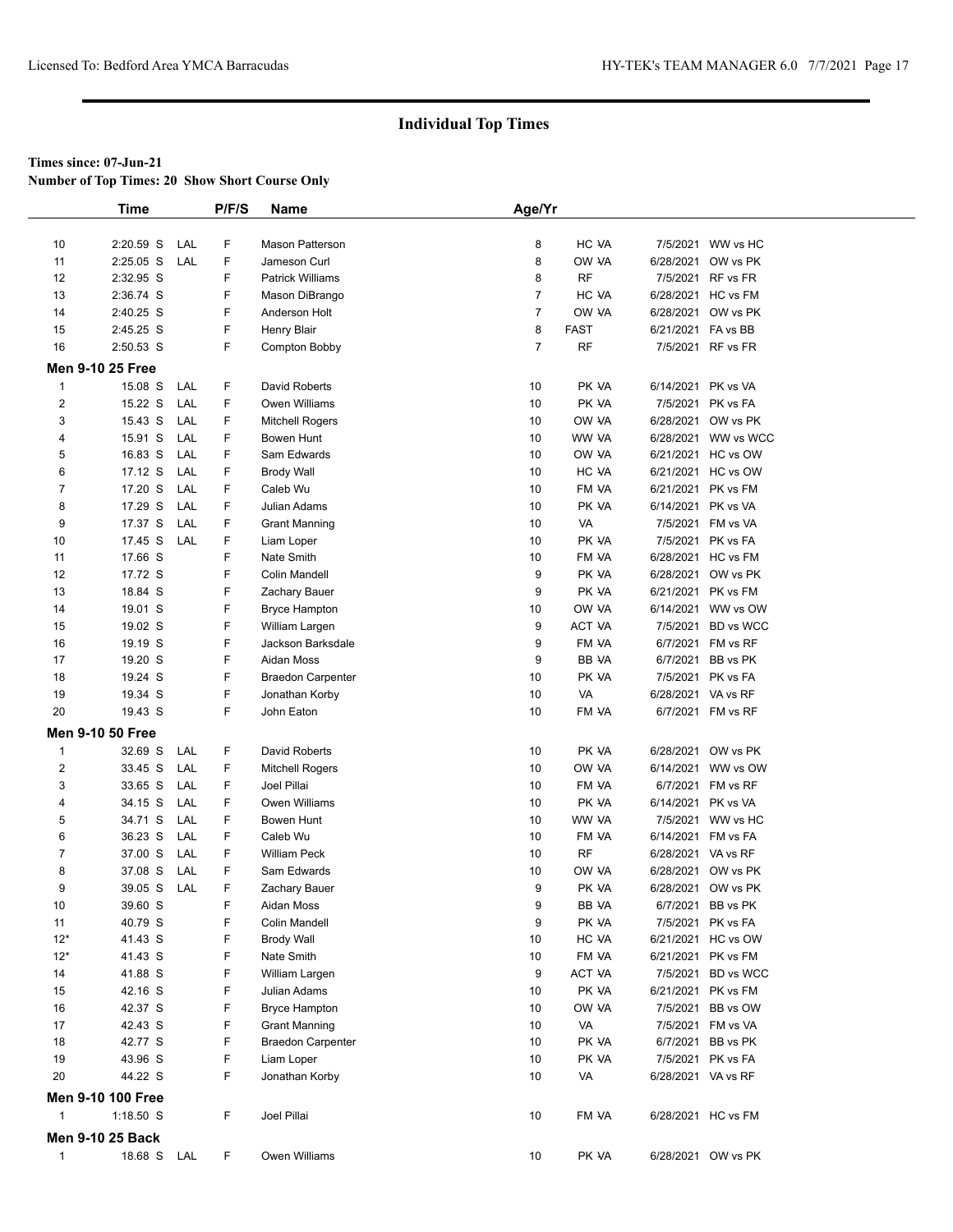**Number of Top Times: 20 Show Short Course Only**

|                         | <b>Time</b>               |     | P/F/S | <b>Name</b>              | Age/Yr |              |                    |                     |
|-------------------------|---------------------------|-----|-------|--------------------------|--------|--------------|--------------------|---------------------|
|                         |                           |     |       |                          |        |              |                    |                     |
| $\overline{2}$          | 18.84 S                   | LAL | F     | Sam Edwards              | 10     | OW VA        |                    | 6/28/2021 OW vs PK  |
| 3                       | 19.21 S                   | LAL | F     | David Roberts            | 10     | PK VA        | 6/14/2021 PK vs VA |                     |
| 4                       | 19.31 S                   | LAL | F     | <b>Mitchell Rogers</b>   | 10     | OW VA        | 7/5/2021           | BB vs OW            |
| 5                       | 20.26 S                   | LAL | F     | Bowen Hunt               | 10     | WW VA        |                    | 6/7/2021 VA vs WW   |
| 6                       | 20.61 S                   | LAL | F     | Caleb Wu                 | 10     | FM VA        |                    | 6/21/2021 PK vs FM  |
| $\overline{7}$          | 21.45 S                   | LAL | F     | <b>Colin Mandell</b>     | 9      | PK VA        |                    | 6/28/2021 OW vs PK  |
| 8                       | 22.18 S                   | LAL | F     | Aidan Moss               | 9      | <b>BB VA</b> |                    | 6/7/2021 BB vs PK   |
| 9                       | 22.26 S                   | LAL | F     | <b>Bryce Hampton</b>     | 10     | OW VA        |                    | 6/7/2021 OW vs BD   |
| 10                      | 23.64 S                   |     | F     | Jackson Barksdale        | 9      | FM VA        |                    | 6/28/2021 HC vs FM  |
| 11                      | 23.76 S                   |     | F     | Nate Smith               | 10     | FM VA        |                    | 6/28/2021 HC vs FM  |
| 12                      | 23.84 S                   |     | F     | Zachary Bauer            | 9      | PK VA        |                    | 7/5/2021 PK vs FA   |
| 13                      | 23.97 S                   |     | F     | <b>Grant Manning</b>     | 10     | VA           | 6/28/2021 VA vs RF |                     |
| 14                      | 24.97 S                   |     | F     | <b>Braedon Carpenter</b> | 10     | PK VA        |                    | 7/5/2021 PK vs FA   |
| 15                      | 24.98 S                   |     | F     | <b>Brody Wall</b>        | 10     | HC VA        |                    | 6/21/2021 HC vs OW  |
| 16                      | 25.29 S                   |     | F     | Liam Loper               | 10     | PK VA        |                    | 6/28/2021 OW vs PK  |
| 17                      | 25.89 S                   |     | F     | Peter Houck              | 9      | PK VA        |                    | 6/21/2021 PK vs FM  |
| 18                      | 26.19 S                   |     | F     | Bubba Knight             | 10     | BB VA        | 7/5/2021           | BB vs OW            |
| 19                      | 26.20 S                   |     | F     | Bax Wolanski             | 9      | <b>BB VA</b> | 6/28/2021 BD vs BB |                     |
| 20                      | 26.73 S                   |     | F     | Evan Blair               | 10     | WW VA        |                    | 6/21/2021 BD vs WW  |
|                         | <b>Men 9-10 100 Back</b>  |     |       |                          |        |              |                    |                     |
| $\mathbf{1}$            | $1:35.00$ S               |     | F     | Joel Pillai              | 10     | FM VA        |                    | 7/5/2021 FM vs VA   |
|                         | <b>Men 9-10 25 Breast</b> |     |       |                          |        |              |                    |                     |
| $\mathbf{1}$            | 20.17 S                   | LAL | F     | <b>Mitchell Rogers</b>   | 10     | OW VA        |                    | 6/21/2021 HC vs OW  |
| $\overline{2}$          | 20.61 S                   | LAL | F     | Caleb Wu                 | 10     | FM VA        | 6/14/2021 FM vs FA |                     |
| 3                       | 22.35 S                   | LAL | F     | Sam Edwards              | 10     | OW VA        |                    | 6/28/2021 OW vs PK  |
| 4                       | 22.84 S                   | LAL | F     | <b>William Peck</b>      | 10     | <b>RF</b>    | 6/28/2021 VA vs RF |                     |
| 5                       | 23.10 S                   | LAL | F     | Owen Williams            | 10     | PK VA        |                    | 7/5/2021 PK vs FA   |
| 6                       | 23.26 S                   | LAL | F     | Bowen Hunt               | 10     | WW VA        |                    | 7/5/2021 WW vs HC   |
| $\overline{7}$          | 23.43 S                   | LAL | F     | Daniel Gustafson         | 9      | HC VA        |                    | 6/21/2021 HC vs OW  |
| 8                       | 23.80 S                   | LAL | F     | <b>Grant Manning</b>     | 10     | VA           | 6/28/2021 VA vs RF |                     |
| 9                       | 23.88 S                   | LAL | F     | <b>Braedon Carpenter</b> | 10     | PK VA        |                    | 6/28/2021 OW vs PK  |
| 10                      | 23.93 S                   | LAL | F     | Nate Smith               | 10     | FM VA        | 6/14/2021 FM vs FA |                     |
| 11                      | 24.51 S                   |     | F     | Colt Kirby               | 10     | FM VA        |                    | 7/5/2021 FM vs VA   |
| 12                      | 25.26 S                   |     | F     | John Eaton               | 10     | FM VA        | 7/5/2021           | FM vs VA            |
| 13                      | 25.55 S                   |     | F     | Zachary Bauer            | 9      | PK VA        |                    | 6/28/2021 OW vs PK  |
| 14                      | 26.66 S                   |     | F     | Grayson Latham           | 10     | PK VA        |                    | 7/5/2021 PK vs FA   |
| 15                      | 26.96 S                   |     | F     | Jonathan Korby           | 10     | VA           | 7/5/2021           | FM vs VA            |
| 16                      | 27.15 S                   |     | F     | <b>Thomas Sigler</b>     | 9      | <b>BB VA</b> | 6/14/2021 RF vs BB |                     |
| 17                      | 27.71 S                   |     | F     | James Mabery             | 10     | PK VA        | 6/21/2021 PK vs FM |                     |
| 18                      | 28.31 S                   |     | F     | Clay Newcomb             | 9      | FR VA        | 6/21/2021          | FR vs VA            |
| 19                      | 28.36 S                   |     | F     | <b>Bryce Hampton</b>     | 10     | OW VA        |                    | 6/28/2021 OW vs PK  |
| 20                      | 28.63 S                   |     | F     | Aidan Moss               | 9      | <b>BB VA</b> |                    | 6/7/2021 BB vs PK   |
|                         | Men 9-10 25 Fly           |     |       |                          |        |              |                    |                     |
| $\mathbf{1}$            | 16.17 S                   | LAL | F     | David Roberts            | 10     | PK VA        | 6/7/2021           | BB vs PK            |
| $\overline{\mathbf{c}}$ | 16.49 S                   | LAL | F     | <b>Mitchell Rogers</b>   | 10     | OW VA        | 7/5/2021           | BB vs OW            |
| 3                       | 16.86 S                   | LAL | F     | Owen Williams            | 10     | PK VA        |                    | 6/28/2021 OW vs PK  |
| 4                       | 17.95 S                   | LAL | F     | Bowen Hunt               | 10     | WW VA        |                    | 6/28/2021 WW vs WCC |
| 5                       | 18.96 S                   | LAL | F     | Caleb Wu                 | 10     | FM VA        | 6/14/2021 FM vs FA |                     |
| 6                       | 19.17 S                   | LAL | F     | Sam Edwards              | 10     | OW VA        |                    | 6/14/2021 WW vs OW  |
| $\overline{7}$          | 19.70 S                   | LAL | F     | Colt Kirby               | 10     | FM VA        | 6/14/2021 FM vs FA |                     |
| 8                       | 20.26 S                   | LAL | F     | William Peck             | 10     | RF           | 6/28/2021 VA vs RF |                     |
| 9                       | 20.76 S                   | LAL | F     | Colin Mandell            | 9      | PK VA        |                    | 6/28/2021 OW vs PK  |
| 10                      | 20.95 S                   | LAL | F     | <b>Grant Manning</b>     | 10     | VA           | 6/28/2021 VA vs RF |                     |
|                         |                           |     |       |                          |        |              |                    |                     |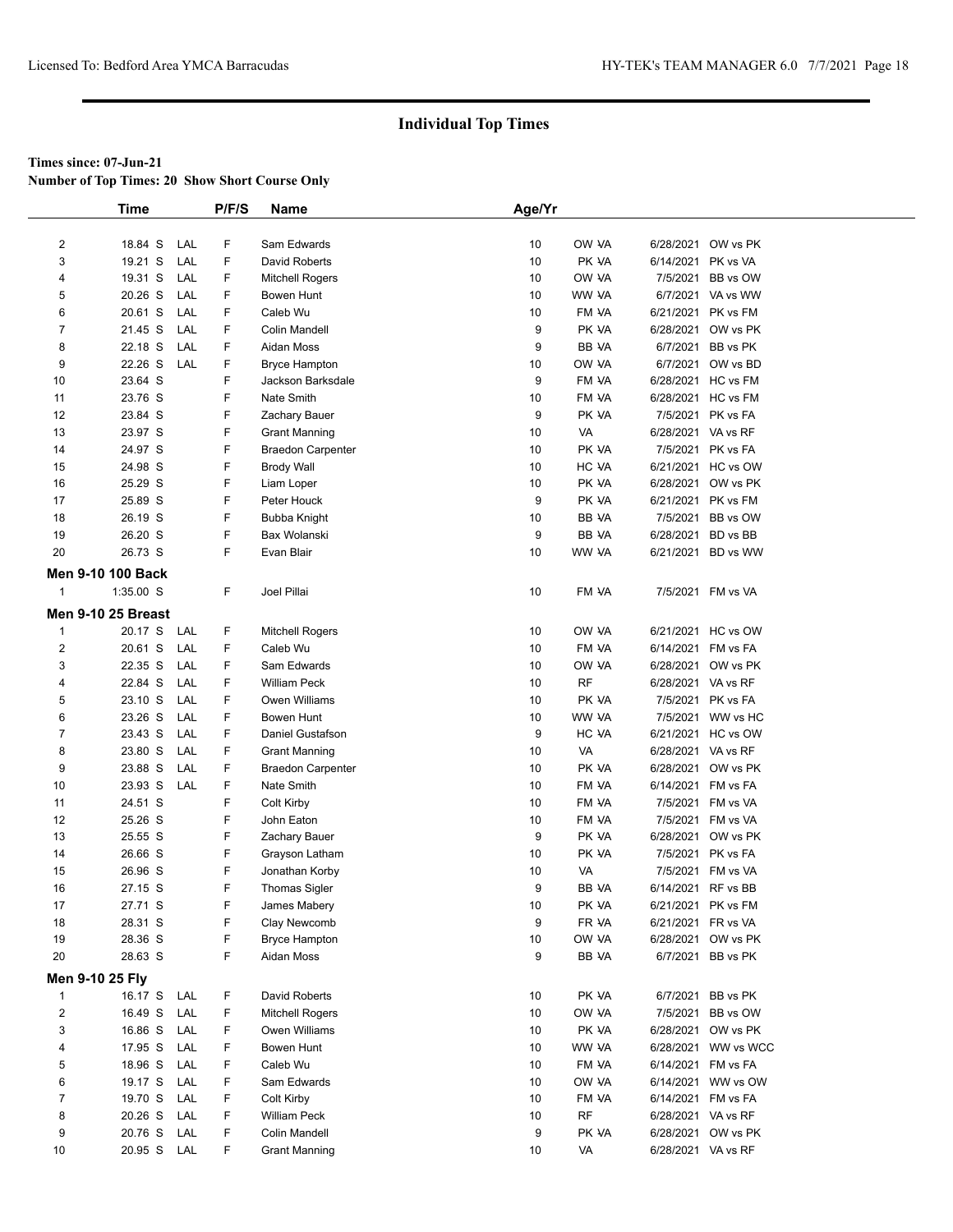**Number of Top Times: 20 Show Short Course Only**

|                | <b>Time</b>       |     | P/F/S | <b>Name</b>              | Age/Yr |             |                    |                     |  |
|----------------|-------------------|-----|-------|--------------------------|--------|-------------|--------------------|---------------------|--|
|                |                   |     |       |                          |        |             |                    |                     |  |
| 11             | 22.00 S           |     | F     | Aidan Moss               | 9      | BB VA       | 6/21/2021 FA vs BB |                     |  |
| 12             | 22.12 S           |     | F     | <b>Bryce Hampton</b>     | 10     | OW VA       |                    | 6/7/2021 OW vs BD   |  |
| 13             | 22.36 S           |     | F     | Julian Adams             | 10     | PK VA       | 6/21/2021 PK vs FM |                     |  |
| 14             | 22.86 S           |     | F     | Nate Smith               | 10     | FM VA       |                    | 6/28/2021 HC vs FM  |  |
| 15             | 23.04 S           |     | F     | Liam Loper               | 10     | PK VA       | 6/21/2021 PK vs FM |                     |  |
| 16             | 24.18 S           |     | F     | <b>Thomas Sigler</b>     | 9      | BB VA       |                    | 7/5/2021 BB vs OW   |  |
| 17             | 24.66 S           |     | F     | Zachary Bauer            | 9      | PK VA       | 6/14/2021 PK vs VA |                     |  |
| 18             | 24.76 S           |     | F     | Jackson Barksdale        | 9      | FM VA       |                    | 6/7/2021 FM vs RF   |  |
| 19             | 25.10 S           |     | F     | William Largen           | 9      | ACT VA      |                    | 6/28/2021 WW vs WCC |  |
| 20             | 25.13 S           |     | F     | Bax Wolanski             | 9      | BB VA       |                    | 7/5/2021 BB vs OW   |  |
|                |                   |     |       |                          |        |             |                    |                     |  |
|                | Men 9-10 50 Fly   |     |       |                          |        |             |                    |                     |  |
| $\mathbf{1}$   | 37.88 S           |     | F     | Joel Pillai              | 10     | FM VA       |                    | 6/28/2021 HC vs FM  |  |
|                | Men 9-10 100 IM   |     |       |                          |        |             |                    |                     |  |
| $\mathbf{1}$   | $1:21.64$ S       | LAL | F     | <b>Mitchell Rogers</b>   | 10     | OW VA       |                    | 6/7/2021 OW vs BD   |  |
| $\overline{c}$ | 1:28.38 S         | LAL | F     | David Roberts            | 10     | PK VA       | 6/14/2021 PK vs VA |                     |  |
| 3              | $1:29.61$ S       | LAL | F     | Owen Williams            | 10     | PK VA       |                    | 6/28/2021 OW vs PK  |  |
| 4              | 1:29.72 S         | LAL | F     | Caleb Wu                 | 10     | FM VA       |                    | 6/28/2021 HC vs FM  |  |
| 5              | $1:33.42$ S       | LAL | F     | Sam Edwards              | 10     | OW VA       |                    | 6/28/2021 OW vs PK  |  |
| 6              | 1:38.67 S         | LAL | F     | Colt Kirby               | 10     | FM VA       | 6/14/2021 FM vs FA |                     |  |
| $\overline{7}$ | 1:39.97 S         | LAL | F     | <b>William Peck</b>      | 10     | <b>RF</b>   | 6/28/2021 VA vs RF |                     |  |
| 8              | 1:40.97 S         | LAL | F     | Bowen Hunt               | 10     | WW VA       |                    | 7/5/2021 WW vs HC   |  |
| 9              | 1:41.58 S         | LAL | F     | Zachary Bauer            | 9      | PK VA       |                    | 6/28/2021 OW vs PK  |  |
| 10             | 1:47.06 S         | LAL | F     | William Largen           | 9      | ACT VA      |                    | 6/14/2021 WCC vs HC |  |
| 11             | 1:47.59 S         | LAL | F     | Aidan Moss               | 9      | BB VA       | 6/14/2021 RF vs BB |                     |  |
| 12             | 1:48.54 S         |     | F     | <b>Grant Manning</b>     | 10     | VA          | 6/28/2021 VA vs RF |                     |  |
| 13             | 1:53.73 S         |     | F     | <b>Braedon Carpenter</b> | 10     | PK VA       |                    | 6/28/2021 OW vs PK  |  |
| 14             | 1:53.92 S         |     | F     | Thomas Sigler            | 9      | BB VA       |                    | 7/5/2021 BB vs OW   |  |
| 15             | 1:55.51 S         |     | F     | <b>Bryce Hampton</b>     | 10     | OW VA       |                    | 7/5/2021 BB vs OW   |  |
| 16             | 2:04.48 S         |     | F     | Daniel Gustafson         | 9      | HC VA       |                    | 7/5/2021 WW vs HC   |  |
| 17             | 2:05.18 S         |     | F     | Jonathan Korby           | 10     | VA          |                    | 7/5/2021 FM vs VA   |  |
| 18             | 2:06.96 S         |     | F     | Jackson Barksdale        | 9      | FM VA       |                    | 7/5/2021 FM vs VA   |  |
| 19             | 2:13.04 S         |     | F     | <b>Wyatt Matthews</b>    | 10     | ACT VA      |                    | 7/5/2021 BD vs WCC  |  |
| 20             | 2:20.24 S         |     | F     | John Eaton               | 10     | FM VA       | 6/21/2021 PK vs FM |                     |  |
|                | Men 11-12 50 Free |     |       |                          |        |             |                    |                     |  |
|                |                   |     |       |                          |        |             |                    |                     |  |
| $\mathbf{1}$   | 28.38 S           | LAL | F     | Graham Woodruff          | 12     | OW VA       |                    | 6/28/2021 OW vs PK  |  |
| $\overline{2}$ | 30.60 S           | LAL | F.    | <b>Hudson Rice</b>       | 12     | HC VA       |                    | 6/14/2021 WCC vs HC |  |
| 3              | 31.32 S           | LAL | F     | Jackson Carpenter        | 11     | PK VA       |                    | 7/5/2021 PK vs FA   |  |
| 4              | 31.94 S           | LAL | F     | Logan Wright             | 12     | WW VA       |                    | 7/5/2021 WW vs HC   |  |
| 5              | 32.29 S LAL       |     | F     | Benjamin Kobek           | 12     | <b>FAST</b> |                    | 7/5/2021 PK vs FA   |  |
| 6              | 32.55 S           | LAL | F     | William Hoffman          | 12     | PK VA       |                    | 6/28/2021 OW vs PK  |  |
| $\overline{7}$ | 32.63 S           | LAL | F     | <b>Broderick Nelson</b>  | 11     | FM VA       |                    | 6/28/2021 HC vs FM  |  |
| 8              | 32.66 S           | LAL | F.    | Adam Wells               | 11     | HC VA       |                    | 7/5/2021 WW vs HC   |  |
| 9              | 32.86 S           | LAL | F     | Luke Morrison            | 11     | OW VA       |                    | 6/28/2021 OW vs PK  |  |
| 10             | 33.05 S           | LAL | F     | Samuel Roberts           | 12     | PK VA       |                    | 7/5/2021 PK vs FA   |  |
| 11             | 33.39 S           | LAL | F     | Joshua Edwards           | 12     | OW VA       |                    | 6/14/2021 WW vs OW  |  |
| 12             | 33.94 S           | LAL | F     | Haven Manning            | 12     | VA          |                    | 7/5/2021 FM vs VA   |  |
| 13             | 34.62 S           | LAL | F     | Dean Albert              | 12     | PK VA       |                    | 7/5/2021 PK vs FA   |  |
| 14             | 35.05 S           | LAL | F     | Tee Thornton             | 12     | HC VA       |                    | 6/21/2021 HC vs OW  |  |
| 15             | 35.46 S           | LAL | F     | Cole Campbell            | 12     | ACT VA      |                    | 6/7/2021 WCC vs FA  |  |
| 16             | 35.79 S           |     | F     | <b>Tanner Malone</b>     | 11     | VA          |                    | 7/5/2021 FM vs VA   |  |
| 17             | 36.00 S           |     | F     | Hill Gooch               | 12     | FM VA       |                    | 7/5/2021 FM vs VA   |  |
| 18             | 36.75 S           |     | F     | Jeb Milam                | 11     | PK VA       | 6/14/2021 PK vs VA |                     |  |
| 19             | 36.77 S           |     | F.    | John Smith               | 12     | <b>FAST</b> | 6/21/2021 FA vs BB |                     |  |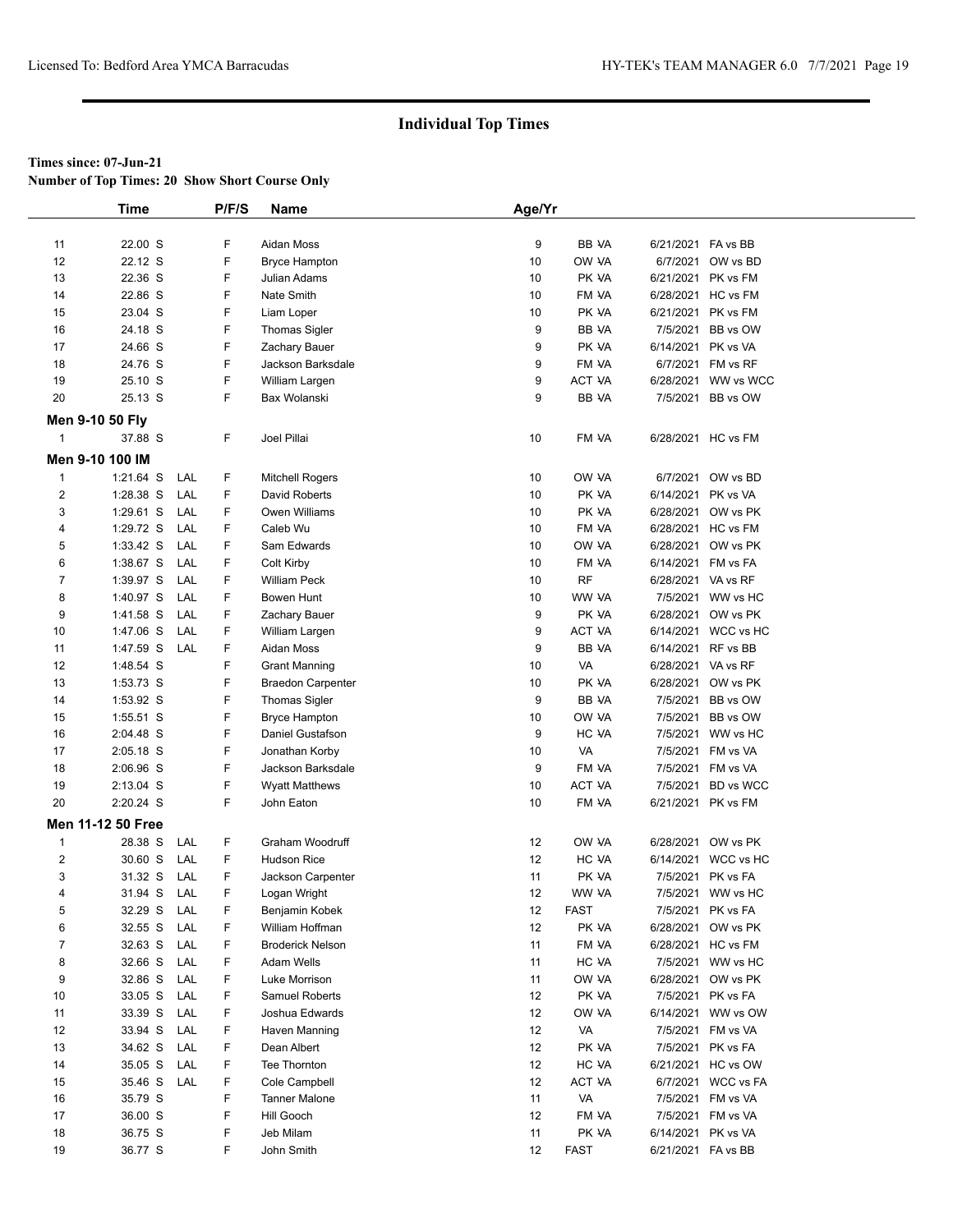**Number of Top Times: 20 Show Short Course Only**

|                  | <b>Time</b>                |     | P/F/S | Name                    | Age/Yr |             |                    |                     |
|------------------|----------------------------|-----|-------|-------------------------|--------|-------------|--------------------|---------------------|
|                  |                            |     |       |                         |        |             |                    |                     |
| 20               | 36.80 S                    |     | F     | David Matthews          | 12     | PK VA       |                    | 6/28/2021 OW vs PK  |
|                  | <b>Men 11-12 100 Free</b>  |     |       |                         |        |             |                    |                     |
| $\mathbf{1}$     | $1:03.08$ S                | LAL | F     | Graham Woodruff         | 12     | OW VA       |                    | 6/28/2021 OW vs PK  |
| 2                | 1:06.94 S                  | LAL | F     | Luke Hottle             | 12     | OW VA       |                    | 6/21/2021 HC vs OW  |
| 3                | 1:07.03 S                  | LAL | F     | Jackson Carpenter       | 11     | PK VA       |                    | 6/28/2021 OW vs PK  |
| 4                | 1:07.47 S                  | LAL | F     | <b>Hudson Rice</b>      | 12     | HC VA       |                    | 6/14/2021 WCC vs HC |
| 5                | $1:10.34$ S                | LAL | F     | <b>Broderick Nelson</b> | 11     | FM VA       |                    | 6/14/2021 FM vs FA  |
| 6                | $1:13.14$ S                | LAL | F     | Benjamin Kobek          | 12     | <b>FAST</b> | 6/21/2021 FA vs BB |                     |
| $\overline{7}$   | $1:14.17$ S                | LAL | F     | Adam Wells              | 11     | HC VA       |                    | 6/28/2021 HC vs FM  |
| 8                | $1:14.20$ S                | LAL | F     | Luke Morrison           | 11     | OW VA       |                    | 6/28/2021 OW vs PK  |
| 9                | $1:16.33$ S                | LAL | F     | Haven Manning           | 12     | VA          | 6/28/2021 VA vs RF |                     |
| 10               | $1:16.53$ S                | LAL | F     | Joshua Edwards          | 12     | OW VA       |                    | 6/7/2021 OW vs BD   |
| 11               | $1:16.55$ S                | LAL | F     | Samuel Roberts          | 12     | PK VA       |                    | 6/21/2021 PK vs FM  |
| 12               | 1:17.67 $S$                | LAL | F     | Cole Campbell           | 12     | ACT VA      |                    | 6/28/2021 WW vs WCC |
| 13               | $1:20.41$ S                | LAL | F     | Hill Gooch              | 12     | FM VA       |                    | 7/5/2021 FM vs VA   |
| 14               | $1:21.61$ S                |     | F     | William Hoffman         | 12     | PK VA       | 6/21/2021          | PK vs FM            |
| 15               | 1:21.86 S                  |     | F     | Jeb Milam               | 11     | PK VA       |                    | 7/5/2021 PK vs FA   |
| 16               | 1:22.38 S                  |     | F     | Dean Albert             | 12     | PK VA       |                    | 6/21/2021 PK vs FM  |
| 17               | 1:22.43 S                  |     | F     | David Matthews          | 12     | PK VA       |                    | 6/28/2021 OW vs PK  |
| 18               | 1:22.91 S                  |     | F     | Jacob Leger             | 12     | OW VA       |                    | 6/28/2021 OW vs PK  |
| 19               | 1:22.98 S                  |     | F     | Logan Wright            | 12     | WW VA       |                    | 6/7/2021 VA vs WW   |
| 20               | 1:23.92 S                  |     | F     | <b>Tanner Malone</b>    | 11     | VA          |                    | 7/5/2021 FM vs VA   |
|                  | Men 11-12 50 Back          |     |       |                         |        |             |                    |                     |
| $\mathbf{1}$     | 34.54 S                    | LAL | F     | Graham Woodruff         | 12     | OW VA       |                    | 6/28/2021 OW vs PK  |
| $\boldsymbol{2}$ | 36.65 S                    | LAL | F     | Jackson Carpenter       | 11     | PK VA       |                    | 6/28/2021 OW vs PK  |
| 3                | 37.28 S                    | LAL | F     | Luke Hottle             | 12     | OW VA       | 6/14/2021          | WW vs OW            |
| 4                | 37.99 S                    | LAL | F     | Benjamin Kobek          | 12     | <b>FAST</b> |                    | 6/14/2021 FM vs FA  |
| 5                | 38.19 S                    | LAL | F     | Luke Morrison           | 11     | OW VA       |                    | 6/28/2021 OW vs PK  |
| 6                | 38.35 S                    | LAL | F     | <b>Hudson Rice</b>      | 12     | HC VA       |                    | 6/7/2021 FR vs HC   |
| 7                | 38.72 S                    | LAL | F.    | <b>Samuel Roberts</b>   | 12     | PK VA       |                    | 7/5/2021 PK vs FA   |
| 8                | 39.40 S                    | LAL | F     | Haven Manning           | 12     | VA          |                    | 7/5/2021 FM vs VA   |
| 9                | 41.01 S                    | LAL | F     | Hill Gooch              | 12     | FM VA       |                    | 6/14/2021 FM vs FA  |
| 10               | 41.75 S                    | LAL | F     | Joshua Edwards          | 12     | OW VA       |                    | 6/7/2021 OW vs BD   |
| 11               | 42.20 S                    | LAL | F     | Jacob Leger             | 12     | OW VA       |                    | 6/7/2021 OW vs BD   |
| 12               | 42.29 S                    | LAL | F     | <b>Broderick Nelson</b> | 11     | FM VA       |                    | 7/5/2021 FM vs VA   |
| 13               | 43.57 S                    | LAL | F     | Cole Campbell           | 12     | ACT VA      |                    | 6/28/2021 WW vs WCC |
| 14               | 44.02 S                    | LAL | F     | Dean Albert             | 12     | PK VA       | 7/5/2021           | PK vs FA            |
| 15               | 44.27 S                    | LAL | F     | Jeb Milam               | 11     | PK VA       |                    | 6/21/2021 PK vs FM  |
| 16               | 46.99 S                    |     | F     | <b>Tyler Stickle</b>    | 12     | VA          |                    | 7/5/2021 FM vs VA   |
| 17               | 47.38 S                    |     | F     | John Smith              | 12     | <b>FAST</b> | 6/21/2021 FA vs BB |                     |
| 18               | 47.59 S                    |     | F     | <b>Grady Tryall</b>     | 12     | <b>FAST</b> | 6/21/2021 FA vs BB |                     |
| 19               | 47.62 S                    |     | F     | Owen Porter             | 11     | OW VA       |                    | 7/5/2021 BB vs OW   |
| 20               | 47.96 S                    |     | F     | <b>Andrew Novalis</b>   | 11     | BD VA       |                    | 7/5/2021 BD vs WCC  |
|                  | <b>Men 11-12 50 Breast</b> |     |       |                         |        |             |                    |                     |
| $\mathbf{1}$     | 38.05 S LAL                |     | F     | Luke Hottle             | 12     | OW VA       |                    | 6/28/2021 OW vs PK  |
| $\boldsymbol{2}$ | 39.52 S                    | LAL | F     | <b>Hudson Rice</b>      | 12     | HC VA       |                    | 6/28/2021 HC vs FM  |
| 3                | 40.22 S                    | LAL | F     | <b>Broderick Nelson</b> | 11     | FM VA       |                    | 7/5/2021 FM vs VA   |
| 4                | 40.39 S                    | LAL | F     | Haven Manning           | 12     | VA          |                    | 7/5/2021 FM vs VA   |
| 5                | 42.69 S                    | LAL | F     | Graham Woodruff         | 12     | OW VA       |                    | 6/7/2021 OW vs BD   |
| 6                | 44.84 S                    | LAL | F     | Jackson Carpenter       | 11     | PK VA       |                    | 7/5/2021 PK vs FA   |
| 7                | 44.88 S                    | LAL | F     | Joshua Edwards          | 12     | OW VA       |                    | 6/28/2021 OW vs PK  |
| 8                | 45.14 S                    | LAL | F     | Logan Wright            | 12     | WW VA       |                    | 6/28/2021 WW vs WCC |
| 9                | 45.41 S                    | LAL | F     | Benjamin Kobek          | 12     | <b>FAST</b> |                    | 7/5/2021 PK vs FA   |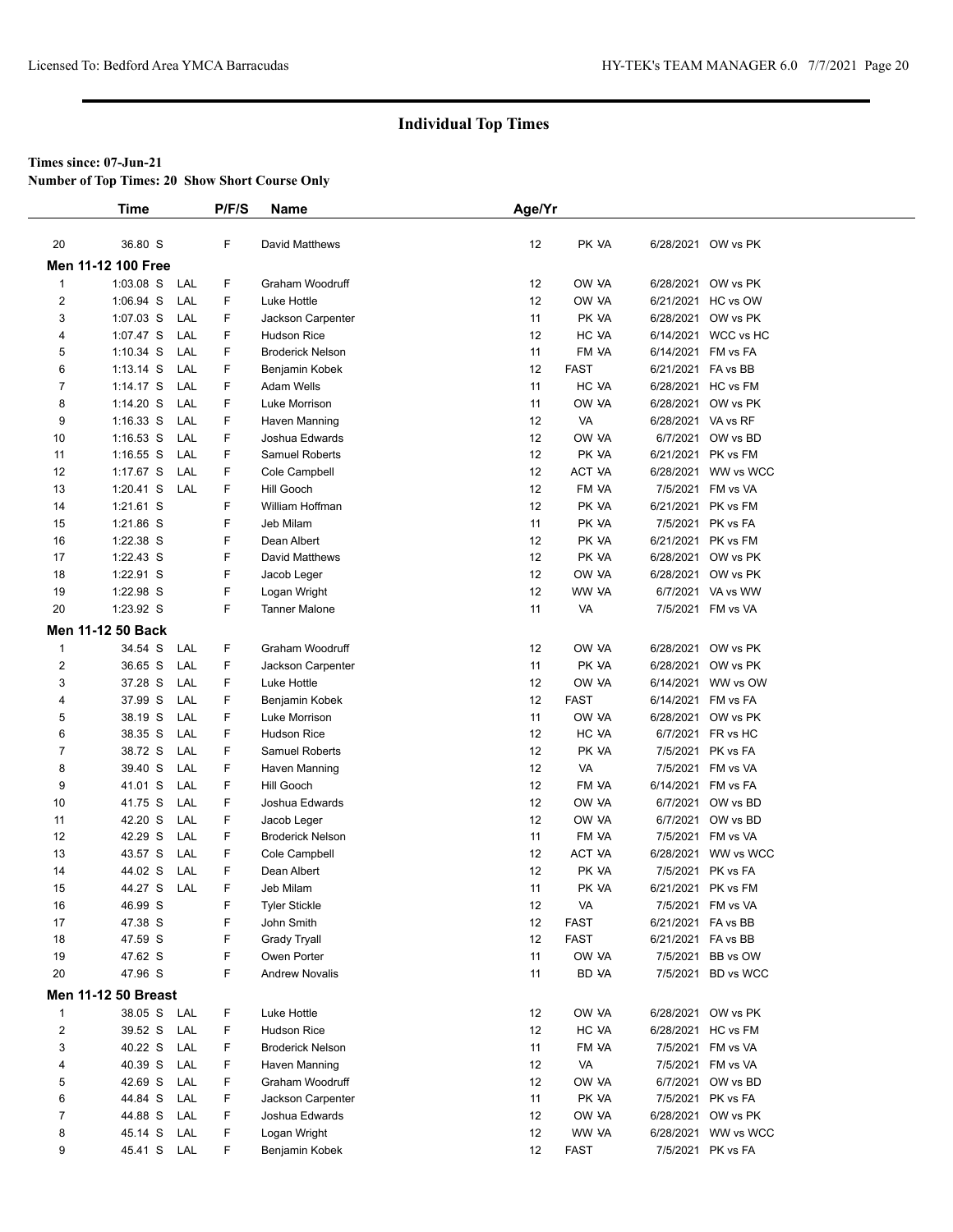**Number of Top Times: 20 Show Short Course Only**

|                | <b>Time</b>      |     | P/F/S | <b>Name</b>             | Age/Yr |             |                    |                     |  |
|----------------|------------------|-----|-------|-------------------------|--------|-------------|--------------------|---------------------|--|
|                |                  |     |       |                         |        |             |                    |                     |  |
| $10*$          | 45.63 S          | LAL | F     | William Hoffman         | 12     | PK VA       |                    | 6/28/2021 OW vs PK  |  |
| $10*$          | 45.63 S          | LAL | F     | <b>Tanner Malone</b>    | 11     | VA          |                    | 7/5/2021 FM vs VA   |  |
| 12             | 46.21 S          | LAL | F     | <b>Adam Wells</b>       | 11     | HC VA       |                    | 6/7/2021 FR vs HC   |  |
| 13             | 47.11 S          | LAL | F     | Owen Porter             | 11     | OW VA       |                    | 6/7/2021 OW vs BD   |  |
| 14             | 47.53 S          | LAL | F     | Cole Campbell           | 12     | ACT VA      |                    | 7/5/2021 BD vs WCC  |  |
| 15             | 48.22 S          | LAL | F     | Jeb Milam               | 11     | PK VA       |                    | 6/7/2021 BB vs PK   |  |
| 16             | 48.42 S          | LAL | F     | Luke Morrison           | 11     | OW VA       | 6/14/2021          | WW vs OW            |  |
| 17             | 48.54 S          | LAL | F     | Dean Albert             | 12     | PK VA       |                    | 7/5/2021 PK vs FA   |  |
| 18             | 48.65 S          | LAL | F     | David Matthews          | 12     | PK VA       |                    | 6/28/2021 OW vs PK  |  |
| 19             | 49.76 S          | LAL | F     | Jet Benson              | 11     | HC VA       |                    | 7/5/2021 WW vs HC   |  |
| 20             | 51.59 S          |     | F     | Jeremiah Milhorn        | 12     | <b>FAST</b> | 6/28/2021 FA vs FR |                     |  |
|                | Men 11-12 50 Fly |     |       |                         |        |             |                    |                     |  |
| $\mathbf 1$    | 32.05 S          | LAL | F     | Luke Hottle             | 12     | OW VA       |                    | 6/28/2021 OW vs PK  |  |
| $\overline{c}$ | 33.59 S          | LAL | F     | <b>Hudson Rice</b>      | 12     | HC VA       |                    | 6/21/2021 HC vs OW  |  |
| 3              | 34.24 S          | LAL | F     | Graham Woodruff         | 12     | OW VA       |                    | 6/7/2021 OW vs BD   |  |
| 4              | 34.26 S          | LAL | F     | Jackson Carpenter       | 11     | PK VA       |                    | 6/28/2021 OW vs PK  |  |
| 5              | 35.04 S          | LAL | F     | <b>Broderick Nelson</b> | 11     | FM VA       |                    | 6/7/2021 FM vs RF   |  |
| 6              | 36.72 S          | LAL | F     | <b>Samuel Roberts</b>   | 12     | PK VA       | 6/21/2021 PK vs FM |                     |  |
| 7              | 36.84 S          | LAL | F     | Haven Manning           | 12     | VA          | 6/28/2021 VA vs RF |                     |  |
| 8              | 37.18 S          | LAL | F     | Luke Morrison           | 11     | OW VA       |                    | 7/5/2021 BB vs OW   |  |
| 9              | 38.85 S          | LAL | F     | Joshua Edwards          | 12     | OW VA       |                    | 6/28/2021 OW vs PK  |  |
| 10             | 39.71 S          | LAL | F     | Benjamin Kobek          | 12     | <b>FAST</b> | 6/14/2021 FM vs FA |                     |  |
| 11             | 40.46 S          | LAL | F     | Logan Wright            | 12     | WW VA       |                    | 6/28/2021 WW vs WCC |  |
| 12             | 42.63 S          | LAL | F     | Adam Wells              | 11     | HC VA       | 6/28/2021 HC vs FM |                     |  |
| 13             | 42.72 S          | LAL | F     | <b>Tanner Malone</b>    | 11     | VA          | 6/21/2021 FR vs VA |                     |  |
| 14             | 43.51 S          |     | F     | Jacob Leger             | 12     | OW VA       |                    | 6/21/2021 HC vs OW  |  |
| 15             | 45.09 S          |     | F     | <b>Grady Tryall</b>     | 12     | <b>FAST</b> | 6/21/2021 FA vs BB |                     |  |
| 16             | 46.71 S          |     | F     | Miles DelBene           | 11     | HC VA       |                    | 6/7/2021 FR vs HC   |  |
| 17             | 48.27 S          |     | F     | Jeb Milam               | 11     | PK VA       | 6/21/2021 PK vs FM |                     |  |
| 18             | 48.62 S          |     | F     | Nikko Guanzon           | 12     | BB VA       | 6/21/2021 FA vs BB |                     |  |
| 19             | 48.88 S          |     | F     | <b>Tyler Stickle</b>    | 12     | VA          | 6/21/2021 FR vs VA |                     |  |
| 20             | 51.07 S          |     | F     | Landon Harrington       | 11     | FM VA       | 6/14/2021 FM vs FA |                     |  |
|                | Men 11-12 100 IM |     |       |                         |        |             |                    |                     |  |
| $\mathbf{1}$   | $1:13.15$ S      | LAL | F     | Luke Hottle             | 12     | OW VA       |                    | 6/28/2021 OW vs PK  |  |
| $\overline{c}$ | $1:14.13$ S      | LAL | F     | Graham Woodruff         | 12     | OW VA       |                    | 6/21/2021 HC vs OW  |  |
| 3              | $1:15.58$ S      | LAL | F     | <b>Hudson Rice</b>      | 12     | HC VA       |                    | 6/21/2021 HC vs OW  |  |
| 4              | 1:19.34 S        | LAL | F     | Jackson Carpenter       | 11     | PK VA       |                    | 6/28/2021 OW vs PK  |  |
| 5              | 1:21.84 S        | LAL | F     | <b>Broderick Nelson</b> | 11     | FM VA       |                    | 6/7/2021 FM vs RF   |  |
| 6              | $1:25.74$ S      | LAL | F     | Luke Morrison           | 11     | OW VA       |                    | 7/5/2021 BB vs OW   |  |
| 7              | $1:26.16$ S      | LAL | F     | Samuel Roberts          | 12     | PK VA       | 6/14/2021 PK vs VA |                     |  |
| 8              | 1:29.05 S        | LAL | F     | Joshua Edwards          | 12     | OW VA       |                    | 6/28/2021 OW vs PK  |  |
| 9              | 1:29.79 S        | LAL | F     | Logan Wright            | 12     | WW VA       |                    | 7/5/2021 WW vs HC   |  |
| 10             | 1:31.42 S        | LAL | F     | Jeb Milam               | 11     | PK VA       |                    | 6/7/2021 BB vs PK   |  |
| 11             | 1:31.45 S        | LAL | F     | Benjamin Kobek          | 12     | FAST        | 6/28/2021 FA vs FR |                     |  |
| 12             | 1:31.56 S        | LAL | F     | Haven Manning           | 12     | VA          |                    | 6/7/2021 VA vs WW   |  |
| 13             | $1:32.14$ S      | LAL | F     | Cole Campbell           | 12     | ACT VA      |                    | 6/21/2021 WCC vs RF |  |
| 14             | 1:33.72 S        | LAL | F     | Adam Wells              | 11     | HC VA       |                    | 6/28/2021 HC vs FM  |  |
| 15             | 1:33.87 S        | LAL | F     | Hill Gooch              | 12     | FM VA       | 6/14/2021 FM vs FA |                     |  |
| 16             | 1:37.09 S        |     | F     | Dean Albert             | 12     | PK VA       | 6/21/2021 PK vs FM |                     |  |
| 17             | 1:38.14 S        |     | F     | Miles DelBene           | 11     | HC VA       |                    | 6/7/2021 FR vs HC   |  |
| 18             | 1:39.49 S        |     | F     | <b>Tanner Malone</b>    | 11     | VA          | 6/14/2021 PK vs VA |                     |  |
| 19             | 1:40.07 S        |     | F     | Owen Porter             | 11     | OW VA       |                    | 6/28/2021 OW vs PK  |  |
| 20             | 1:40.74 S        |     | F     | Jeremiah Milhorn        |        | <b>FAST</b> | 6/14/2021 FM vs FA |                     |  |
|                |                  |     |       |                         | 12     |             |                    |                     |  |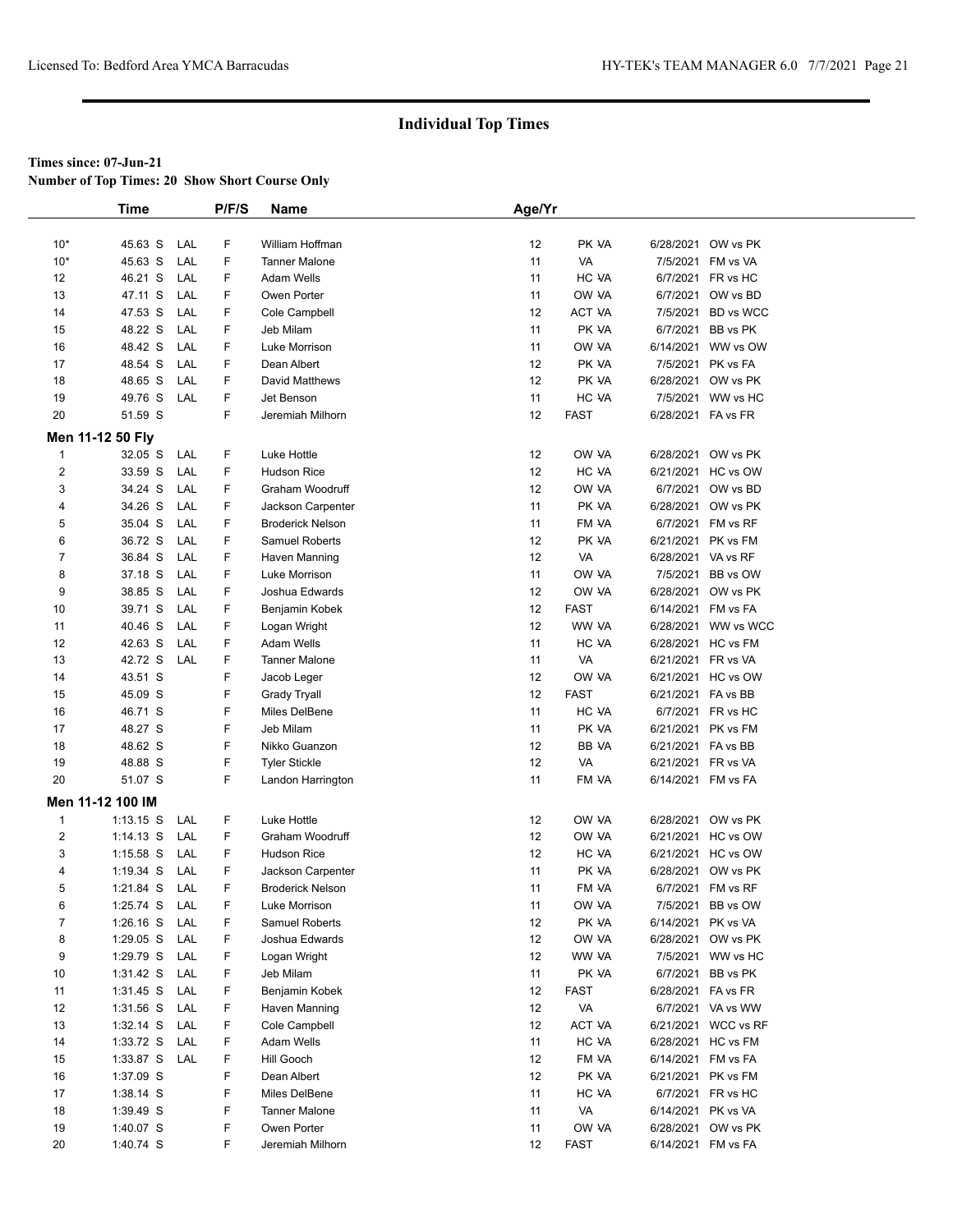#### **Times since: 07-Jun-21**

**Number of Top Times: 20 Show Short Course Only**

|                | <b>Time</b>               |     | P/F/S | <b>Name</b>              | Age/Yr |             |           |                     |
|----------------|---------------------------|-----|-------|--------------------------|--------|-------------|-----------|---------------------|
|                | Men 13-14 25 Free         |     |       |                          |        |             |           |                     |
|                | 20.54 S                   |     | F     | Jonathan Pillai          | 14     | FM VA       |           | 6/28/2021 HC vs FM  |
|                | Men 13-14 50 Free         |     |       |                          |        |             |           |                     |
| $\mathbf{1}$   | 26.44 S                   | LAL | F     | Max Schonfelder          | 14     | HC VA       |           | 6/21/2021 HC vs OW  |
| $\overline{2}$ | 26.99 S                   | LAL | F     | Davis Hottle             | 14     | OW VA       | 6/28/2021 | OW vs PK            |
| 3              | 28.66 S                   | LAL | F     | Shaun Clark              | 13     | PK VA       | 7/5/2021  | PK vs FA            |
| 4              | 29.00 S                   | LAL | F     | Jaedyn Clark             | 13     | PK VA       | 6/28/2021 | OW vs PK            |
| 5              | 29.13 S                   | LAL | F     | Joshua Warren            | 14     | FM VA       | 7/5/2021  | FM vs VA            |
| 6              | 29.27 S                   | LAL | F     | Samuel Mejia-Ibarra      | 14     | <b>FAST</b> | 7/5/2021  | PK vs FA            |
| 7              | 29.44 S                   | LAL | F     | William Kobek            | 14     | <b>FAST</b> | 7/5/2021  | PK vs FA            |
| 8              | 29.53 S                   | LAL | F     | Asher Barron             | 14     | WW VA       | 7/5/2021  | WW vs HC            |
| 9              | 29.64 S                   | LAL | F     | <b>Matthew Palzewicz</b> | 14     | WW VA       |           | 7/5/2021 WW vs HC   |
| 10             | 29.66 S                   | LAL | F     | Landon Bivens            | 14     | HC VA       | 6/28/2021 | HC vs FM            |
| 11             | 29.70 S                   | LAL | F     | Simon Emery              | 14     | VA          | 7/5/2021  | FM vs VA            |
| 12             | 29.83 S                   | LAL | F     | Noah Wells               | 13     | HC VA       |           | 7/5/2021 WW vs HC   |
| 13             | 29.98 S                   | LAL | F     | <b>Charlie Webb</b>      | 14     | OW VA       | 6/7/2021  | OW vs BD            |
| 14             | 30.45 S                   | LAL | F     | Joshua Pillai            | 14     | FM VA       | 7/5/2021  | FM vs VA            |
| 15             | 30.67 S                   | LAL | F     | Noah Kasper              | 13     | FM VA       | 6/28/2021 | HC vs FM            |
| 16             | 31.18 S                   |     | F     | lan Pontius              | 13     | PK VA       | 6/28/2021 | OW vs PK            |
| 17             | 31.22 S                   |     | F     | Jackson Gonzin           | 14     | FR VA       | 7/5/2021  | RF vs FR            |
| 18             | 31.34 S                   |     | F     | Sam Wagoner              | 14     | HC VA       |           | 7/5/2021 WW vs HC   |
| 19             | 31.62 S                   |     | F     | Ethan Malone             | 14     | VA          | 6/21/2021 | FR vs VA            |
| 20             | 31.79 S                   |     | F     | <b>Wyatt Sutphin</b>     | 13     | HC VA       |           | 6/28/2021 HC vs FM  |
|                | <b>Men 13-14 100 Free</b> |     |       |                          |        |             |           |                     |
|                |                           |     |       |                          |        |             |           |                     |
| $\mathbf{1}$   | 58.10 S                   | LAL | F     | Max Schonfelder          | 14     | HC VA       | 7/5/2021  | WW vs HC            |
| 2              | $1:01.17$ S               | LAL | F     | Davis Hottle             | 14     | OW VA       | 6/7/2021  | OW vs BD            |
| 3              | $1:03.07$ S               | LAL | F     | Charlie Webb             | 14     | OW VA       | 6/28/2021 | OW vs PK            |
| 4              | $1:03.32$ S               | LAL | F     | Joshua Warren            | 14     | FM VA       | 6/21/2021 | PK vs FM            |
| 5              | $1:03.75$ S               | LAL | F     | Shaun Clark              | 13     | PK VA       | 7/5/2021  | PK vs FA            |
| 6              | $1:04.46$ S               | LAL | F     | Samuel Mejia-Ibarra      | 14     | <b>FAST</b> | 7/5/2021  | PK vs FA            |
| 7              | 1:04.72 S                 | LAL | F     | Jaedyn Clark             | 13     | PK VA       | 6/21/2021 | PK vs FM            |
| 8              | 1:04.76 S                 | LAL | F     | Simon Emery              | 14     | VA          | 7/5/2021  | FM vs VA            |
| 9              | $1:05.41$ S               | LAL | F     | Noah Wells               | 13     | HC VA       | 6/28/2021 | HC vs FM            |
| 10             | $1:06.50$ S               | LAL | F     | <b>Matthew Palzewicz</b> | 14     | WW VA       | 6/14/2021 | WW vs OW            |
| 11             | $1:06.59$ S               | LAL | F     | Landon Bivens            | 14     | HC VA       | 6/7/2021  | FR vs HC            |
| 12             | $1:09.14$ S               | LAL | F     | Noah Kasper              | 13     | FM VA       | 7/5/2021  | FM vs VA            |
| 13             | $1:10.75$ S               |     | F     | Joshua Pillai            | 14     | FM VA       |           | 6/28/2021 HC vs FM  |
| 14             | 1:10.81 S                 |     | F     | William Kobek            | 14     | <b>FAST</b> |           | 7/5/2021 PK vs FA   |
| 15             | $1:11.85$ S               |     | F     | Ethan Malone             | 14     | VA          |           | 7/5/2021 FM vs VA   |
| 16             | $1:12.11$ S               |     | F     | lan Pontius              | 13     | PK VA       |           | 6/28/2021 OW vs PK  |
| 17             | $1:12.13$ S               |     | F     | Sam Wagoner              | 14     | HC VA       |           | 6/21/2021 HC vs OW  |
| 18             | $1:12.47$ S               |     | F     | <b>Wyatt Sutphin</b>     | 13     | HC VA       |           | 6/14/2021 WCC vs HC |
| 19             | 1:12.78 S                 |     | F     | Mason Cooper             | 14     | PK VA       | 6/21/2021 | PK vs FM            |
| 20             | $1:15.03$ S               |     | F     | Conner Burton            | 13     | FR VA       | 6/28/2021 | FA vs FR            |
|                | Men 13-14 25 Back         |     |       |                          |        |             |           |                     |
| $\mathbf{1}$   | 23.86 S                   |     | F.    | Jonathan Pillai          | 14     | FM VA       |           | 7/5/2021 FM vs VA   |
|                | Men 13-14 50 Back         |     |       |                          |        |             |           |                     |
| $\mathbf{1}$   | 31.76 S                   | LAL | F     | Davis Hottle             | 14     | OW VA       |           | 6/14/2021 WW vs OW  |
| $\overline{c}$ | 33.06 S LAL               |     | F.    | <b>Matthew Palzewicz</b> | 14     | WW VA       |           | 7/5/2021 WW vs HC   |
| 3              | 33.45 S LAL               |     | F     | Landon Bivens            | 14     | HC VA       |           | 7/5/2021 WW vs HC   |
| 4              | 34.44 S                   | LAL | F     | Max Schonfelder          | 14     | HC VA       |           | 6/28/2021 HC vs FM  |
| 5              | 35.01 S LAL               |     | F     | Noah Kasper              | 13     | FM VA       |           | 6/28/2021 HC vs FM  |
| 6              | 35.20 S LAL               |     | F.    | Mason Cooper             | 14     | PK VA       |           | 6/28/2021 OW vs PK  |
|                |                           |     |       |                          |        |             |           |                     |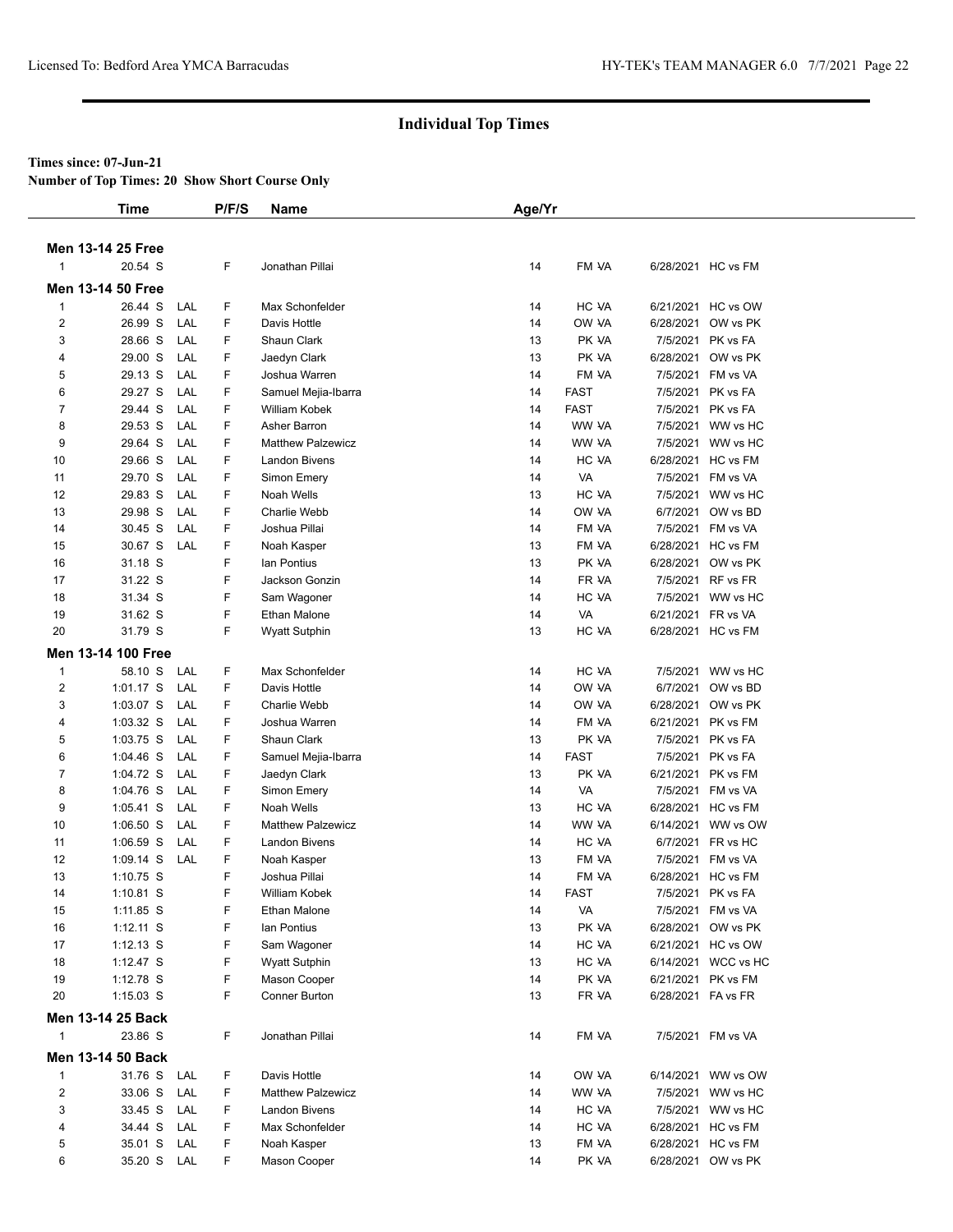**Number of Top Times: 20 Show Short Course Only**

|                | <b>Time</b>                |     | P/F/S | <b>Name</b>              | Age/Yr |                |                    |                     |
|----------------|----------------------------|-----|-------|--------------------------|--------|----------------|--------------------|---------------------|
|                |                            |     |       |                          |        |                |                    |                     |
| 7              | 35.34 S                    | LAL | F     | Asher Barron             | 14     | WW VA          | 6/28/2021          | WW vs WCC           |
| 8              | 36.59 S                    | LAL | F     | Noah Wells               | 13     | HC VA          |                    | 6/21/2021 HC vs OW  |
| 9              | 37.04 S                    | LAL | F     | Jaedyn Clark             | 13     | PK VA          | 7/5/2021           | PK vs FA            |
| 10             | 37.86 S                    | LAL | F     | William Kobek            | 14     | <b>FAST</b>    | 6/28/2021          | FA vs FR            |
| 11             | 38.03 S                    | LAL | F     | Sam Wagoner              | 14     | HC VA          |                    | 6/14/2021 WCC vs HC |
| 12             | 38.18 S                    | LAL | F     | lan Pontius              | 13     | PK VA          | 6/28/2021          | OW vs PK            |
| 13             | 38.33 S                    |     | F     | David Hiss               | 13     | FM VA          | 6/21/2021          | PK vs FM            |
| 14             | 38.43 S                    |     | F     | Charlie Webb             | 14     | OW VA          | 7/5/2021           | BB vs OW            |
| 15             | 38.59 S                    |     | F     | Logan Houlihan           | 13     | <b>FAST</b>    | 6/21/2021 FA vs BB |                     |
| 16             | 40.10 S                    |     | F     | Everett Heimbach         | 13     | <b>FAST</b>    | 6/28/2021          | FA vs FR            |
| 17             | 40.57 S                    |     | F     | Jackson Gonzin           | 14     | FR VA          |                    | 6/7/2021 FR vs HC   |
| 18             | 40.59 S                    |     | F     | Andrew Mayfield          | 13     | <b>RF</b>      | 7/5/2021           | RF vs FR            |
| 19             | 41.22 S                    |     | F     | <b>Rusty Hooks</b>       | 14     | WW VA          | 6/14/2021          | WW vs OW            |
| 20             | 42.33 S                    |     | F     | Noah Ford                | 13     | WW VA          |                    | 7/5/2021 WW vs HC   |
|                | Men 13-14 100 Back         |     |       |                          |        |                |                    |                     |
|                |                            |     |       |                          |        |                |                    |                     |
| $\mathbf{1}$   | 1:09.80 S                  | LAL | F.    | Davis Hottle             | 14     | OW VA<br>WW VA | 6/7/2021           | OW vs BD            |
| 2              | $1:15.61$ S                | LAL | F     | <b>Matthew Palzewicz</b> | 14     |                | 6/14/2021          | WW vs OW            |
| 3              | $1:16.71$ S                | LAL | F     | Noah Kasper              | 13     | FM VA          |                    | 6/28/2021 HC vs FM  |
| 4              | $1:16.76$ S                | LAL | F     | Jaedyn Clark             | 13     | PK VA          | 6/28/2021          | OW vs PK            |
| 5              | $1:16.91$ S                | LAL | F     | Landon Bivens            | 14     | HC VA          |                    | 7/5/2021 WW vs HC   |
| 6              | $1:17.97$ S                | LAL | F     | Joshua Warren            | 14     | FM VA          | 6/21/2021          | PK vs FM            |
| $\overline{7}$ | 1:18.24 S                  | LAL | F.    | Mason Cooper             | 14     | PK VA          | 6/28/2021          | OW vs PK            |
| 8              | 1:19.75 S                  | LAL | F     | Simon Emery              | 14     | VA             |                    | 6/7/2021 VA vs WW   |
| 9              | $1:20.50$ S                | LAL | F     | David Hiss               | 13     | FM VA          |                    | 6/28/2021 HC vs FM  |
| 10             | $1:20.53$ S                | LAL | F.    | Charlie Webb             | 14     | OW VA          | 6/28/2021          | OW vs PK            |
| 11             | $1:21.50$ S                | LAL | F     | William Kobek            | 14     | <b>FAST</b>    |                    | 7/5/2021 PK vs FA   |
| 12             | $1:24.01$ S                | LAL | F     | Noah Wells               | 13     | HC VA          |                    | 6/7/2021 FR vs HC   |
| 13             | 1:24.33 S                  | LAL | F.    | Sam Wagoner              | 14     | HC VA          | 6/28/2021          | HC vs FM            |
| 14             | 1:28.40 S                  |     | F     | Logan Houlihan           | 13     | <b>FAST</b>    | 6/21/2021 FA vs BB |                     |
| 15             | 1:30.94 S                  |     | F     | Gavin Harrington         | 13     | FM VA          |                    | 6/28/2021 HC vs FM  |
| 16             | 1:31.84 S                  |     | F     | <b>Wyatt Sutphin</b>     | 13     | HC VA          |                    | 6/28/2021 HC vs FM  |
| 17             | 1:32.70 S                  |     | F     | <b>Rusty Hooks</b>       | 14     | WW VA          | 6/21/2021          | BD vs WW            |
| 18             | 1:34.81 S                  |     | F     | Everett Heimbach         | 13     | <b>FAST</b>    | 6/14/2021          | FM vs FA            |
| 19             | 1:35.30 S                  |     | F     | Orion Myers-Ramirez      | 13     | OW VA          | 7/5/2021           | BB vs OW            |
| 20             | 1:36.82 S                  |     | F     | Andrew Mayfield          | 13     | <b>RF</b>      |                    | 7/5/2021 RF vs FR   |
|                | <b>Men 13-14 50 Breast</b> |     |       |                          |        |                |                    |                     |
| $\mathbf{1}$   | 35.79 S                    | LAL | F     | Davis Hottle             | 14     | OW VA          | 6/7/2021           | OW vs BD            |
| $\overline{2}$ | 36.08 S                    | LAL | F     | Simon Emery              | 14     | VA             |                    | 6/7/2021 VA vs WW   |
| 3              | 36.18 S                    | LAL | F     | Asher Barron             | 14     | WW VA          |                    | 7/5/2021 WW vs HC   |
| 4              | 36.99 S                    | LAL | F     | Samuel Mejia-Ibarra      | 14     | <b>FAST</b>    | 6/7/2021           | WCC vs FA           |
| 5              | 37.66 S                    | LAL | F     | Charlie Webb             | 14     | OW VA          |                    | 6/28/2021 OW vs PK  |
| 6              | 37.98 S                    | LAL | F     | Shaun Clark              | 13     | PK VA          |                    | 6/28/2021 OW vs PK  |
| 7              | 40.97 S                    | LAL | F     | Noah Wells               | 13     | HC VA          |                    | 6/21/2021 HC vs OW  |
| 8              | 41.85 S                    | LAL | F     | Tj Younger               | 14     | <b>RF</b>      | 6/28/2021 VA vs RF |                     |
| 9              | 41.93 S                    | LAL | F     | <b>Wyatt Sutphin</b>     | 13     | HC VA          |                    | 6/21/2021 HC vs OW  |
| 10             | 42.34 S                    | LAL | F     | Noah Kasper              | 13     | FM VA          |                    | 6/7/2021 FM vs RF   |
| 11             | 43.01 S                    | LAL | F     | Lantz Burton             | 14     | PK VA          |                    | 7/5/2021 PK vs FA   |
| 12             | 43.68 S                    |     | F     | John Scruggs             | 14     | BB VA          | 6/14/2021 RF vs BB |                     |
| 13             | 43.70 S                    |     | F     | Hagen Locklin            | 13     | PK VA          |                    | 6/28/2021 OW vs PK  |
| 14             | 44.31 S                    |     | F     | Alec Stickle             | 14     | VA             | 6/28/2021 VA vs RF |                     |
| 15             | 44.75 S                    |     | F     | David Hiss               | 13     | FM VA          |                    | 7/5/2021 FM vs VA   |
| 16             | 44.77 S                    |     | F     | Parker Sittason          | 14     | BB VA          | 6/21/2021 FA vs BB |                     |
| 17             | 45.39 S                    |     | F     | Noah Ford                | 13     | WW VA          |                    | 6/28/2021 WW vs WCC |
| $18*$          | 45.42 S                    |     | F     | Everett Heimbach         | 13     | <b>FAST</b>    |                    | 6/7/2021 WCC vs FA  |
|                |                            |     |       |                          |        |                |                    |                     |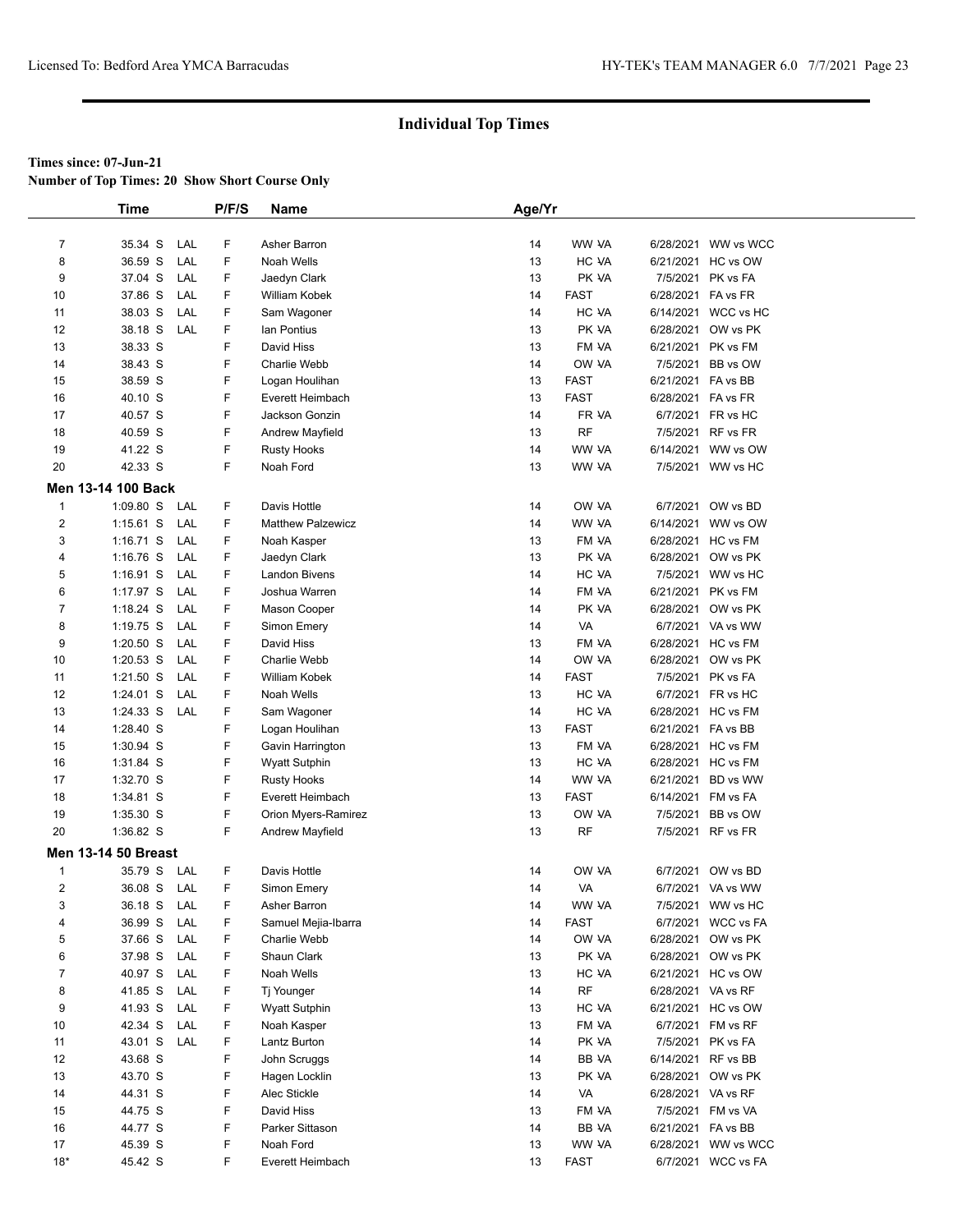**Number of Top Times: 20 Show Short Course Only**

|                | <b>Time</b>                 |     | P/F/S | <b>Name</b>              | Age/Yr |             |                    |                     |
|----------------|-----------------------------|-----|-------|--------------------------|--------|-------------|--------------------|---------------------|
|                |                             |     |       |                          |        |             |                    |                     |
| $18*$          | 45.42 S                     |     | F     | <b>Matthew Palzewicz</b> | 14     | WW VA       | 6/21/2021          | BD vs WW            |
| 20             | 46.25 S                     |     | F     | <b>Rusty Hooks</b>       | 14     | WW VA       |                    | 6/28/2021 WW vs WCC |
|                | <b>Men 13-14 100 Breast</b> |     |       |                          |        |             |                    |                     |
| $\mathbf{1}$   | 1:15.39 S LAL               |     | F     | Davis Hottle             | 14     | OW VA       |                    | 6/14/2021 WW vs OW  |
| 2              | 1:20.26 S                   | LAL | F     | Simon Emery              | 14     | VA          | 6/28/2021 VA vs RF |                     |
| 3              | 1:22.73 S                   | LAL | F     | Asher Barron             | 14     | WW VA       | 7/5/2021           | WW vs HC            |
| 4              | 1:24.77 S                   | LAL | F     | Shaun Clark              | 13     | PK VA       | 7/5/2021           | PK vs FA            |
| 5              | 1:24.78 S                   | LAL | F     | Samuel Mejia-Ibarra      | 14     | <b>FAST</b> |                    | 6/14/2021 FM vs FA  |
| 6              | $1:26.01$ S                 | LAL | F     | Charlie Webb             | 14     | OW VA       |                    | 6/21/2021 HC vs OW  |
| 7              | $1:27.52$ S                 | LAL | F     | Joshua Warren            | 14     | FM VA       | 6/14/2021          | FM vs FA            |
| 8              | 1:30.99 S                   | LAL | F     | Noah Wells               | 13     | HC VA       |                    | 7/5/2021 WW vs HC   |
| 9              | 1:33.42 S                   | LAL | F     | <b>Landon Bivens</b>     | 14     | HC VA       | 6/28/2021          | HC vs FM            |
| 10             | 1:33.69 S                   | LAL | F     | Jaedyn Clark             | 13     | PK VA       | 6/14/2021          | PK vs VA            |
| 11             | 1:34.20 S                   | LAL | F     | Jack Peck                | 14     | <b>RF</b>   |                    | 7/5/2021 RF vs FR   |
| 12             | $1:35.31$ S                 | LAL | F     | Josh Searwar             | 14     | WW VA       |                    | 6/14/2021 WW vs OW  |
| 13             | $1:36.04$ S                 | LAL | F     | Tj Younger               | 14     | <b>RF</b>   | 6/28/2021 VA vs RF |                     |
| 14             | 1:36.84 S                   | LAL | F     | Lantz Burton             | 14     | PK VA       |                    | 6/28/2021 OW vs PK  |
| 15             | 1:37.40 S                   |     | F     | David Hiss               | 13     | FM VA       |                    | 6/28/2021 HC vs FM  |
| 16             | 1:37.82 S                   |     | F     | Hagen Locklin            | 13     | PK VA       | 6/28/2021          | OW vs PK            |
| 17             | 1:38.24 S                   |     | F     | John Scruggs             | 14     | BB VA       | 6/14/2021 RF vs BB |                     |
| 18             | 1:39.06 S                   |     | F     | Alec Stickle             | 14     | VA          |                    | 7/5/2021 FM vs VA   |
| 19             | 1:39.31 S                   |     | F     | William Kobek            | 14     | <b>FAST</b> | 6/28/2021 FA vs FR |                     |
| 20             | 1:40.27 S                   |     | F     | <b>Wyatt Sutphin</b>     | 13     | HC VA       |                    | 6/21/2021 HC vs OW  |
|                | Men 13-14 50 Fly            |     |       |                          |        |             |                    |                     |
| 1              | 29.17 S                     | LAL | F     | Davis Hottle             | 14     | OW VA       |                    | 6/28/2021 OW vs PK  |
| 2              | 29.33 S                     | LAL | F     | Max Schonfelder          | 14     | HC VA       |                    | 6/28/2021 HC vs FM  |
| 3              | 31.87 S                     | LAL | F     | Joshua Pillai            | 14     | FM VA       |                    | 7/5/2021 FM vs VA   |
| 4              | 31.97 S                     | LAL | F     | Shaun Clark              | 13     | PK VA       | 6/14/2021          | PK vs VA            |
| 5              | 32.10 S                     | LAL | F     | Joshua Warren            | 14     | FM VA       | 7/5/2021           | FM vs VA            |
| 6              | 32.74 S                     | LAL | F     | Jaedyn Clark             | 13     | PK VA       | 6/28/2021          | OW vs PK            |
| 7              | 33.88 S                     | LAL | F     | Samuel Mejia-Ibarra      | 14     | FAST        | 7/5/2021           | PK vs FA            |
| 8              | 34.05 S                     | LAL | F     | Asher Barron             | 14     | WW VA       |                    | 6/28/2021 WW vs WCC |
| 9              | 35.19 S                     | LAL | F     | Mason Cooper             | 14     | PK VA       |                    | 6/28/2021 OW vs PK  |
| 10             | 35.37 S                     | LAL | F     | Ethan Malone             | 14     | VA          | 6/21/2021          | FR vs VA            |
| 11             | 35.43 S                     | LAL | F     | Noah Wells               | 13     | HC VA       |                    | 6/14/2021 WCC vs HC |
| 12             | 35.58 S                     | LAL | F     | Sam Wagoner              | 14     | HC VA       |                    | 6/28/2021 HC vs FM  |
| 13             | 35.63 S                     | LAL | F     | William Kobek            | 14     | FAST        | 7/5/2021           | PK vs FA            |
| 14             | 35.79 S                     | LAL | F     | <b>Landon Bivens</b>     | 14     | HC VA       |                    | 6/7/2021 FR vs HC   |
| 15             | 36.31 S LAL                 |     | F     | Jack Peck                | 14     | RF          | 6/28/2021 VA vs RF |                     |
| 16             | 36.58 S                     | LAL | F     | <b>Matthew Palzewicz</b> | 14     | WW VA       |                    | 6/21/2021 BD vs WW  |
| 17             | 37.17 S                     |     | F     | Everett Heimbach         | 13     | FAST        | 6/21/2021 FA vs BB |                     |
| 18             | 38.23 S                     |     | F     | Charlie Webb             | 14     | OW VA       |                    | 7/5/2021 BB vs OW   |
| 19             | 38.75 S                     |     | F     | Will Pacot               | 13     | OW VA       |                    | 6/28/2021 OW vs PK  |
| 20             | 39.37 S                     |     | F     | Apollo Guanzon           | 13     | BB VA       |                    | 6/7/2021 BB vs PK   |
|                | Men 13-14 100 Fly           |     |       |                          |        |             |                    |                     |
| $\mathbf{1}$   | 1:05.67 S LAL               |     | F     | Max Schonfelder          | 14     | HC VA       |                    | 6/28/2021 HC vs FM  |
| $\overline{c}$ | 1:06.64 S LAL               |     | F     | Davis Hottle             | 14     | OW VA       |                    | 6/28/2021 OW vs PK  |
| 3              | 1:10.22 S LAL               |     | F     | Shaun Clark              | 13     | PK VA       |                    | 6/21/2021 PK vs FM  |
| 4              | 1:11.02 $S$                 | LAL | F     | Joshua Warren            | 14     | FM VA       |                    | 6/21/2021 PK vs FM  |
| 5              | 1:19.67 S LAL               |     | F     | Simon Emery              | 14     | VA          | 6/28/2021 VA vs RF |                     |
| 6              | 1:22.04 S LAL               |     | F     | Landon Bivens            | 14     | HC VA       |                    | 6/21/2021 HC vs OW  |
| 7              | 1:23.81 S                   | LAL | F     | Jack Peck                | 14     | RF          | 6/28/2021 VA vs RF |                     |
| 8              | 1:24.84 S LAL               |     | F     | Asher Barron             | 14     | WW VA       |                    | 6/21/2021 BD vs WW  |
|                |                             |     |       |                          |        |             |                    |                     |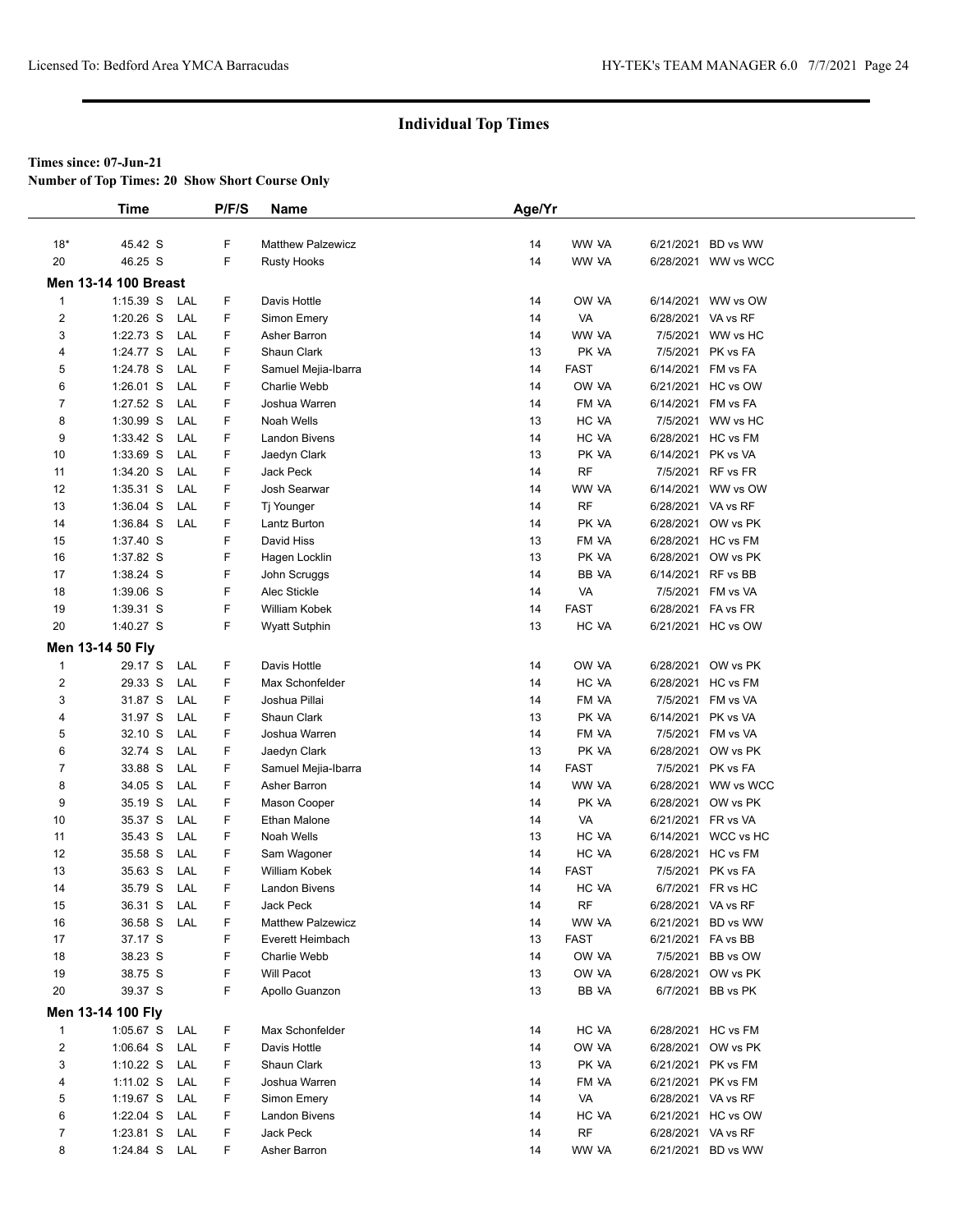**Number of Top Times: 20 Show Short Course Only**

|                | <b>Time</b>      |     | P/F/S | Name                     | Age/Yr |             |                    |                     |  |
|----------------|------------------|-----|-------|--------------------------|--------|-------------|--------------------|---------------------|--|
|                |                  |     |       |                          |        |             |                    |                     |  |
| 9              | $1:26.46$ S      | LAL | F     | Charlie Webb             | 14     | OW VA       |                    | 6/7/2021 OW vs BD   |  |
| 10             | 1:27.92 S        | LAL | F     | Mason Cooper             | 14     | PK VA       | 6/28/2021          | OW vs PK            |  |
| 11             | $1:31.36$ S      | LAL | F     | Everett Heimbach         | 13     | <b>FAST</b> | 6/28/2021 FA vs FR |                     |  |
| 12             | 1:32.34 S        | LAL | F     | <b>Matthew Palzewicz</b> | 14     | WW VA       |                    | 6/28/2021 WW vs WCC |  |
| 13             | 1:34.79 S        | LAL | F     | <b>Ethan Malone</b>      | 14     | VA          |                    | 6/7/2021 VA vs WW   |  |
| 14             | $1:36.01$ S      | LAL | F     | Gavin Harrington         | 13     | FM VA       |                    | 6/7/2021 FM vs RF   |  |
| 15             | 1:36.91 S        |     | F     | <b>Will Pacot</b>        | 13     | OW VA       |                    | 6/21/2021 HC vs OW  |  |
| 16             | 1:39.87 S        |     | F     | Josh Searwar             | 14     | WW VA       |                    | 7/5/2021 WW vs HC   |  |
| 17             | 1:40.51 S        |     | F     | Apollo Guanzon           | 13     | BB VA       | 6/21/2021 FA vs BB |                     |  |
| 18             | 1:40.66 S        |     | F     | William Kobek            | 14     | <b>FAST</b> | 6/28/2021 FA vs FR |                     |  |
| 19             | 1:52.67 S        |     | F     | Ashton Hunt              | 13     | WW VA       |                    | 6/7/2021 VA vs WW   |  |
| 20             | 1:52.99 S        |     | F     | Kyle Bliss               | 13     | <b>FAST</b> | 6/28/2021 FA vs FR |                     |  |
|                | Men 13-14 100 IM |     |       |                          |        |             |                    |                     |  |
| $\mathbf{1}$   | 1:08.32 S        | LAL | F     | Davis Hottle             | 14     | OW VA       |                    | 6/28/2021 OW vs PK  |  |
| $\overline{2}$ | $1:13.91$ S      | LAL | F     | <b>Landon Bivens</b>     | 14     | HC VA       |                    | 6/21/2021 HC vs OW  |  |
| 3              | $1:14.53$ S      | LAL | F     | Charlie Webb             | 14     | OW VA       |                    | 6/21/2021 HC vs OW  |  |
| 4              | $1:15.00$ S      | LAL | F     | Shaun Clark              | 13     | PK VA       |                    | 6/28/2021 OW vs PK  |  |
| 5              | $1:15.03$ S      | LAL | F     | Joshua Warren            | 14     | FM VA       |                    | 6/14/2021 FM vs FA  |  |
| 6              | $1:15.05$ S      | LAL | F     | Asher Barron             | 14     | WW VA       |                    | 6/14/2021 WW vs OW  |  |
| $\overline{7}$ | $1:15.96$ S      | LAL | F     | Jaedyn Clark             | 13     | PK VA       |                    | 7/5/2021 PK vs FA   |  |
| 8              | $1:16.10$ S      | LAL | F     | Samuel Mejia-Ibarra      | 14     | <b>FAST</b> |                    | 7/5/2021 PK vs FA   |  |
| 9              | $1:17.17$ S      | LAL | F     | Simon Emery              | 14     | <b>VA</b>   |                    | 6/7/2021 VA vs WW   |  |
| 10             | $1:18.49$ S      | LAL | F     | Noah Kasper              | 13     | FM VA       | 6/7/2021           | FM vs RF            |  |
| 11             | 1:19.79 S        | LAL | F     | Noah Wells               | 13     | HC VA       |                    | 7/5/2021 WW vs HC   |  |
| 12             | 1:22.07 S        |     | F     | <b>Matthew Palzewicz</b> | 14     | WW VA       |                    | 6/7/2021 VA vs WW   |  |
| 13             | 1:23.49 S        |     | F     | David Hiss               | 13     | FM VA       |                    | 6/28/2021 HC vs FM  |  |
| 14             | 1:23.77 S        |     | F     | Mason Cooper             | 14     | PK VA       | 6/14/2021 PK vs VA |                     |  |
| 15             | 1:24.04 S        |     | F     | Joshua Pillai            | 14     | FM VA       |                    | 6/21/2021 PK vs FM  |  |
| 16             | 1:25.47 S        |     | F     | Ethan Malone             | 14     | VA          |                    | 7/5/2021 FM vs VA   |  |
| 17             | 1:25.69 S        |     | F     | <b>Wyatt Sutphin</b>     | 13     | HC VA       |                    | 6/21/2021 HC vs OW  |  |
| 18             | 1:26.12 S        |     | F     | Everett Heimbach         | 13     | <b>FAST</b> |                    | 6/14/2021 FM vs FA  |  |
| 19             | $1:26.16$ S      |     | F     | Sam Wagoner              | 14     | HC VA       |                    | 6/7/2021 FR vs HC   |  |
| 20             | 1:26.64 S        |     | F     | Josh Searwar             | 14     | WW VA       |                    | 7/5/2021 WW vs HC   |  |
| Men            | 50 Free          |     |       |                          |        |             |                    |                     |  |
| $\mathbf{1}$   | 24.37 S          | LAL | F     | <b>Brendan Whitfield</b> | 16     | OW VA       |                    | 6/28/2021 OW vs PK  |  |
| $\overline{2}$ | 25.13 S          | LAL | F     | <b>Jack Mills</b>        | 15     | HC VA       |                    | 6/14/2021 WCC vs HC |  |
| 3              | 26.02 S          | LAL | F     | Owen Widzisz             | 15     | OW VA       |                    | 6/21/2021 HC vs OW  |  |
| 4              | 26.12 S          | LAL | F     | Ryan Learn               | 18     | <b>FAST</b> | 6/21/2021 FA vs BB |                     |  |
| 5              | 26.35 S          | LAL | F     | Ryan Frasier             | 15     | WW VA       |                    | 7/5/2021 WW vs HC   |  |
| 6              | 26.65 S          | LAL | F     | <b>Gabriel Provost</b>   | 15     | FM VA       |                    | 6/28/2021 HC vs FM  |  |
| $\overline{7}$ | 26.84 S          | LAL | F     | Evan Schonfelder         | 17     | HC VA       |                    | 6/21/2021 HC vs OW  |  |
| 8              | 27.31 S          | LAL | F     | Jackson Bauer            | 16     | PK VA       |                    | 6/7/2021 BB vs PK   |  |
| 9              | 27.32 S          | LAL | F     | Isaac Parish             | 17     | WW VA       |                    | 6/28/2021 WW vs WCC |  |
| 10             | 27.58 S          |     | F     | Andrew Rogers            | 15     | OW VA       |                    | 6/21/2021 HC vs OW  |  |
| 11             | 27.59 S          |     | F     | Jackson Hunt             | 16     | WW VA       |                    | 6/28/2021 WW vs WCC |  |
| 12             | 27.64 S          |     | F     | Sean Kim                 | 15     | VA          |                    | 6/7/2021 VA vs WW   |  |
| 13             | 27.68 S          |     | F     | Samuel Quintana          | 18     | FAST        |                    | 6/7/2021 WCC vs FA  |  |
| 14             | 27.76 S          |     | F     | Davis Sneed              | 17     | FM VA       |                    | 7/5/2021 FM vs VA   |  |
| 15             | 27.80 S          |     | F     | Shane Smith              | 17     | RF          |                    | 6/21/2021 WCC vs RF |  |
| 16             | 28.05 S          |     | F     | Owen Rempfer             | 15     | HC VA       |                    | 6/28/2021 HC vs FM  |  |
| 17             | 28.11 S          |     | F     | Joey Procopio            | 16     | ACT VA      |                    | 6/21/2021 WCC vs RF |  |
| 18             | 28.18 S          |     | F     | Josh Smith               | 16     | HC VA       |                    | 6/14/2021 WCC vs HC |  |
| 19             | 28.22 S          |     | F     | Hunter Smith             | 16     | <b>FAST</b> | 6/21/2021 FA vs BB |                     |  |
| 20             | 28.28 S          |     | F     | <b>Charlie Schindler</b> | 18     | PK VA       |                    | 6/28/2021 OW vs PK  |  |
|                |                  |     |       |                          |        |             |                    |                     |  |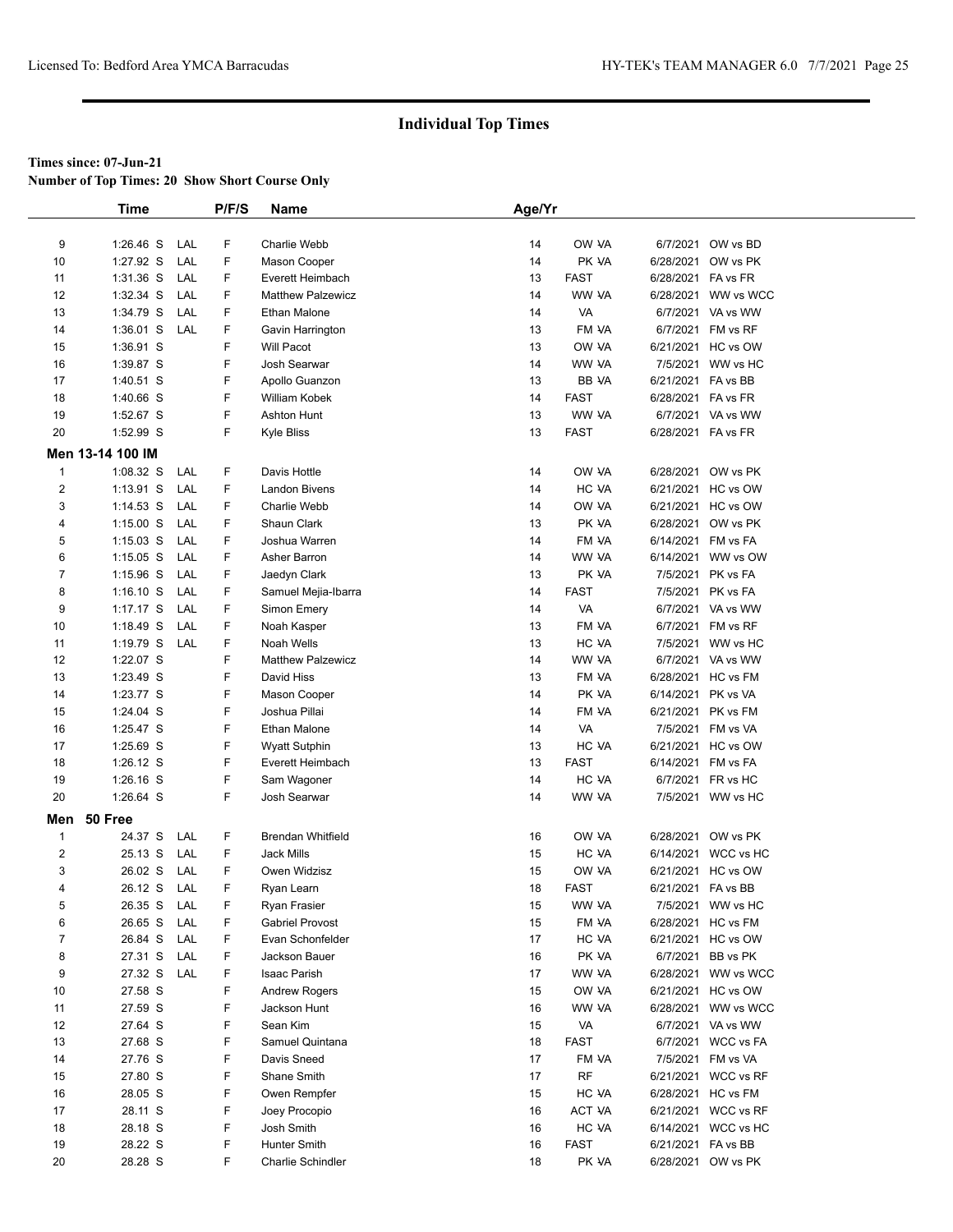#### **Times since: 07-Jun-21**

**Number of Top Times: 20 Show Short Course Only**

|                         | <b>Time</b>   |     | P/F/S  | <b>Name</b>                | Age/Yr |             |                    |                     |
|-------------------------|---------------|-----|--------|----------------------------|--------|-------------|--------------------|---------------------|
|                         |               |     |        |                            |        |             |                    |                     |
|                         | Men 100 Free  |     |        |                            |        |             |                    |                     |
| $\mathbf{1}$            | 52.30 S       | LAL | F      | <b>Brendan Whitfield</b>   | 16     | OW VA       |                    | 6/21/2021 HC vs OW  |
| $\overline{\mathbf{c}}$ | 54.54 S       | LAL | F      | Jc Gordon                  | 15     | FM VA       |                    | 6/14/2021 FM vs FA  |
| 3                       | 54.56 S       | LAL | F      | <b>Jack Mills</b>          | 15     | HC VA       |                    | 6/7/2021 FR vs HC   |
| 4                       | 56.61 S       | LAL | F      | Owen Widzisz               | 15     | OW VA       |                    | 6/28/2021 OW vs PK  |
| 5                       | 58.60 S       | LAL | F      | Evan Shopbell              | 17     | WW VA       |                    | 6/14/2021 WW vs OW  |
| 6                       | 58.88 S       | LAL | F      | Ryan Learn                 | 18     | <b>FAST</b> |                    | 6/14/2021 FM vs FA  |
| 7                       | 59.09 S       | LAL | F      | Ryan Frasier               | 15     | WW VA       |                    | 6/21/2021 BD vs WW  |
| 8                       | $1:00.91$ S   | LAL | F      | Evan Schonfelder           | 17     | HC VA       |                    | 6/28/2021 HC vs FM  |
| 9                       | $1:01.00$ S   | LAL | F      | <b>Charlie Schindler</b>   | 18     | PK VA       |                    | 6/21/2021 PK vs FM  |
| 10                      | 1:01.58 S     |     | F      | <b>Andrew Rogers</b>       | 15     | OW VA       |                    | 6/7/2021 OW vs BD   |
| 11                      | $1:01.60$ S   |     | F      | <b>Gavin Miller</b>        | 17     | ACT VA      |                    | 6/7/2021 WCC vs FA  |
| 12                      | 1:01.64 S     |     | F      | Jackson Hunt               | 16     | WW VA       |                    | 6/21/2021 BD vs WW  |
| 13                      | 1:01.75 S     |     | F      | <b>Gabriel Provost</b>     | 15     | FM VA       |                    | 6/21/2021 PK vs FM  |
| 14                      | 1:02.49 S     |     | F      | Luke King                  | 16     | HC VA       |                    | 7/5/2021 WW vs HC   |
| 15                      | $1:02.80$ S   |     | F      | Cameron St Clair           | 17     | HC VA       |                    | 6/28/2021 HC vs FM  |
| 16                      | 1:03.23 S     |     | F      | Samuel Quintana            | 18     | <b>FAST</b> |                    | 7/5/2021 PK vs FA   |
| 17                      | 1:04.01 S     |     | F      | Shane Smith                | 17     | <b>RF</b>   |                    | 6/28/2021 VA vs RF  |
| 18                      | $1:04.21$ S   |     | F      | Owen Rempfer               | 15     | HC VA       |                    | 6/21/2021 HC vs OW  |
| 19                      | 1:04.34 S     |     | F      | <b>Thomas Fenton</b>       | 15     | PK VA       |                    | 6/14/2021 PK vs VA  |
| 20                      | $1:04.46$ S   |     | F      | <b>Bennett Goodman</b>     | 16     | FR VA       |                    | 7/5/2021 RF vs FR   |
| Men                     | 50 Back       |     |        |                            |        |             |                    |                     |
| $\mathbf{1}$            | 27.60 S       | LAL | F      | <b>Brendan Whitfield</b>   | 16     | OW VA       |                    | 6/14/2021 WW vs OW  |
| $\overline{2}$          | 29.80 S       | LAL | F      | <b>Jack Mills</b>          | 15     | HC VA       |                    | 6/28/2021 HC vs FM  |
| 3                       | 30.17 S       | LAL | F      | Owen Widzisz               | 15     | OW VA       |                    | 6/7/2021 OW vs BD   |
| 4                       | 31.21 S       | LAL | F      | Cameron St Clair           | 17     | HC VA       |                    | 6/21/2021 HC vs OW  |
| 5                       | 32.07 S       | LAL | F      | Kyle Sennett               | 17     | VA          |                    | 6/7/2021 VA vs WW   |
| 6                       | 32.60 S       | LAL | F      |                            | 15     | WW VA       |                    | 6/7/2021 VA vs WW   |
| 7                       | 32.71 S       | LAL | F      | Ryan Frasier<br>Josh Smith | 16     | HC VA       |                    | 6/21/2021 HC vs OW  |
| 8                       | 33.28 S       | LAL | F      | Ethan Alley                | 18     | <b>RF</b>   |                    | 7/5/2021 RF vs FR   |
| 9                       | 33.33 S       | LAL | F      | Evan Schonfelder           | 17     | HC VA       |                    | 6/21/2021 HC vs OW  |
| 10                      | 33.38 S       | LAL | F      | Benjamin Smith             | 15     | <b>FAST</b> |                    | 6/14/2021 FM vs FA  |
| 11                      | 33.61 S       | LAL | F      | <b>Hunter Smith</b>        | 16     | <b>FAST</b> |                    | 6/14/2021 FM vs FA  |
| 12                      | 33.82 S       |     | F      | Jackson Bauer              | 16     | PK VA       |                    | 6/7/2021 BB vs PK   |
| 13                      | 33.91 S       |     | F      | <b>Charles Drinkard</b>    | 16     | FR VA       |                    | 6/28/2021 FA vs FR  |
| 14                      | 34.33 S       |     | F      |                            | 18     | <b>FAST</b> | 6/28/2021 FA vs FR |                     |
| 15                      | 34.76 S       |     | F      | Ryan Learn<br>Aiden Tuck   | 17     | WW VA       |                    | 6/14/2021 WW vs OW  |
| 16                      |               |     | F      | <b>Brayden Turner</b>      | 16     | HC VA       |                    | 6/21/2021 HC vs OW  |
|                         | 34.93 S       |     |        | Drew Mahland               |        |             |                    |                     |
| 17                      | 34.98 S       |     | F<br>F |                            | 15     | PK VA       |                    | 6/28/2021 OW vs PK  |
| 18                      | 35.54 S       |     |        | Nathaniel Parish           | 15     | WW VA       |                    | 6/14/2021 WW vs OW  |
| 19                      | 35.62 S       |     | F      | Davis Sneed                | 17     | FM VA       |                    | 6/21/2021 PK vs FM  |
| $20*$<br>$20*$          | 35.65 S       |     | F<br>F | Luke Ellett                | 15     | HC VA       |                    | 6/14/2021 WCC vs HC |
|                         | 35.65 S       |     |        | <b>Thomas Fenton</b>       | 15     | PK VA       |                    | 6/14/2021 PK vs VA  |
| Men                     | 100 Back      |     |        |                            |        |             |                    |                     |
| $\mathbf{1}$            | 1:00.61 S LAL |     | F      | <b>Brendan Whitfield</b>   | 16     | OW VA       |                    | 6/28/2021 OW vs PK  |
| $\overline{2}$          | 1:04.80 S LAL |     | F      | Jc Gordon                  | 15     | FM VA       |                    | 6/28/2021 HC vs FM  |
| 3                       | $1:06.75$ S   | LAL | F      | Cameron St Clair           | 17     | HC VA       |                    | 6/21/2021 HC vs OW  |
| 4                       | $1:08.96$ S   | LAL | F      | Owen Widzisz               | 15     | OW VA       |                    | 6/21/2021 HC vs OW  |
| 5                       | $1:09.60$ S   | LAL | F      | <b>Ben Hiss</b>            | 17     | FM VA       |                    | 6/28/2021 HC vs FM  |
| 6                       | 1:09.74 S LAL |     | F      | Ryan Frasier               | 15     | WW VA       |                    | 6/21/2021 BD vs WW  |
| $\overline{7}$          | 1:11.41 S     | LAL | F      | Jackson Bauer              | 16     | PK VA       |                    | 6/14/2021 PK vs VA  |
| 8                       | 1:11.48 S     | LAL | F      | Isaac Parish               | 17     | WW VA       |                    | 6/28/2021 WW vs WCC |
| 9                       | 1:11.55 S LAL |     | F      | <b>Ethan Alley</b>         | 18     | RF          |                    | 6/28/2021 VA vs RF  |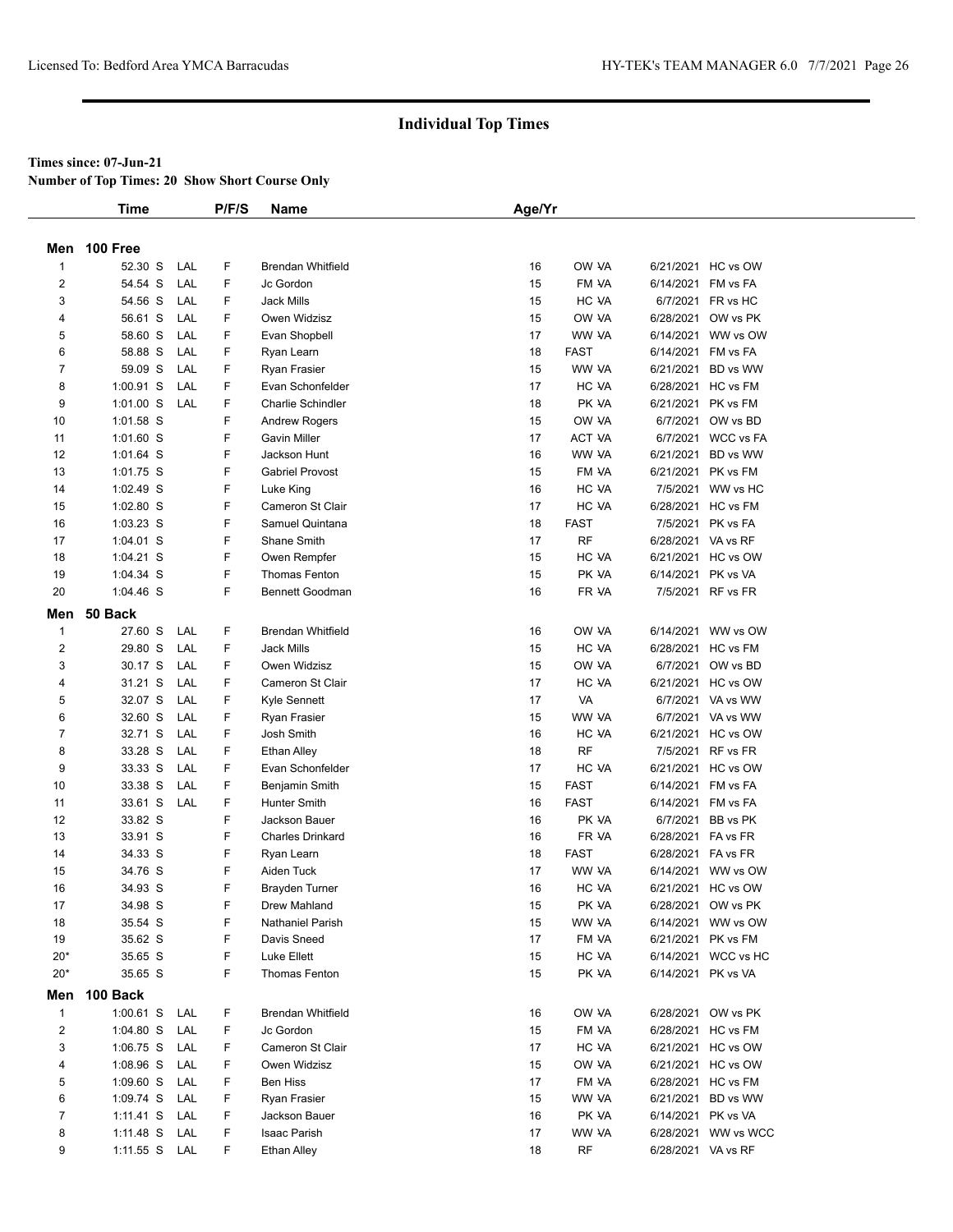**Number of Top Times: 20 Show Short Course Only**

|                | Time          |     | P/F/S | <b>Name</b>              | Age/Yr |             |                    |                     |  |
|----------------|---------------|-----|-------|--------------------------|--------|-------------|--------------------|---------------------|--|
|                |               |     |       |                          |        |             |                    |                     |  |
| 10             | 1:11.94 S     | LAL | F     | Kyle Sennett             | 17     | VA          |                    | 6/7/2021 VA vs WW   |  |
| 11             | $1:12.40$ S   | LAL | F     | Josh Smith               | 16     | HC VA       |                    | 6/14/2021 WCC vs HC |  |
| 12             | $1:13.49$ S   | LAL | F     | Evan Schonfelder         | 17     | HC VA       |                    | 6/14/2021 WCC vs HC |  |
| 13             | $1:15.15$ S   | LAL | F     | <b>Charles Drinkard</b>  | 16     | FR VA       | 6/28/2021 FA vs FR |                     |  |
| 14             | $1:15.24$ S   | LAL | F     | Benjamin Smith           | 15     | <b>FAST</b> | 6/14/2021 FM vs FA |                     |  |
| 15             | $1:15.27$ S   | LAL | F     | Drew Mahland             | 15     | PK VA       |                    | 6/28/2021 OW vs PK  |  |
| 16             | $1:16.12$ S   |     | F     | Jackson Hunt             | 16     | WW VA       |                    | 6/21/2021 BD vs WW  |  |
| 17             | $1:16.24$ S   |     | F     | Thomas Fenton            | 15     | PK VA       |                    | 7/5/2021 PK vs FA   |  |
| 18             | 1:16.34 S     |     | F     | Hunter Smith             | 16     | <b>FAST</b> | 6/28/2021 FA vs FR |                     |  |
| 19             | 1:16.98 S     |     | F     | Luke King                | 16     | HC VA       |                    | 6/14/2021 WCC vs HC |  |
| 20             | 1:17.30 S     |     | F     | <b>Andrew Rogers</b>     | 15     | OW VA       |                    | 6/7/2021 OW vs BD   |  |
| Men            | 50 Breast     |     |       |                          |        |             |                    |                     |  |
| $\mathbf 1$    | 31.54 S       | LAL | F     | <b>Brendan Whitfield</b> | 16     | OW VA       |                    | 6/14/2021 WW vs OW  |  |
| $\overline{2}$ | 31.87 S       | LAL | F     | Michael Marotta          | 17     | PK VA       |                    | 6/28/2021 OW vs PK  |  |
| 3              | 32.81 S       | LAL | F     | Ben Hiss                 | 17     | FM VA       |                    | 6/28/2021 HC vs FM  |  |
| 4              | 32.95 S       | LAL | F     | Charlie Schindler        | 18     | PK VA       | 6/14/2021 PK vs VA |                     |  |
| 5              | 33.50 S       | LAL | F     | <b>Gavin Miller</b>      | 17     | ACT VA      |                    | 6/7/2021 WCC vs FA  |  |
| 6              | 34.73 S       | LAL | F     | Isaac Parish             | 17     | WW VA       |                    | 6/7/2021 VA vs WW   |  |
| 7              | 34.85 S       | LAL | F     | Evan Shopbell            | 17     | WW VA       |                    | 6/14/2021 WW vs OW  |  |
| 8              | 35.71 S       | LAL | F     | Thomas Fenton            | 15     | PK VA       |                    | 7/5/2021 PK vs FA   |  |
| $9*$           | 35.72 S       | LAL | F     | Owen Rempfer             | 15     | HC VA       |                    | 6/14/2021 WCC vs HC |  |
| $9*$           | 35.72 S       | LAL | F     | <b>Mason Drummond</b>    | 15     | ACT VA      |                    | 6/21/2021 WCC vs RF |  |
| 11             | 35.78 S       | LAL | F     | Sean Kim                 | 15     | VA          | 6/28/2021 VA vs RF |                     |  |
| 12             | 36.17 S       | LAL | F     | Ryan Learn               | 18     | <b>FAST</b> | 6/28/2021 FA vs FR |                     |  |
| 13             | 36.20 S       | LAL | F     | Adam Ellett              | 17     | HC VA       |                    | 7/5/2021 WW vs HC   |  |
| $14*$          | 36.33 S       | LAL | F     | <b>Jack Mills</b>        | 15     | HC VA       |                    | 6/28/2021 HC vs FM  |  |
| $14*$          | 36.33 S       | LAL | F     | <b>Ethan Alley</b>       | 18     | <b>RF</b>   |                    | 6/7/2021 FM vs RF   |  |
| $16*$          | 36.35 S       | LAL | F     | Owen Widzisz             | 15     | OW VA       |                    | 6/7/2021 OW vs BD   |  |
| $16*$          | 36.35 S       | LAL | F     | Ethan Mayfield           | 17     | <b>RF</b>   | 6/28/2021 VA vs RF |                     |  |
| 18             | 36.70 S       | LAL | F     | Drew Mahland             | 15     | PK VA       |                    | 6/28/2021 OW vs PK  |  |
| 19             | 36.83 S       | LAL | F     | <b>Gabriel Provost</b>   | 15     | FM VA       |                    | 6/28/2021 HC vs FM  |  |
| 20             | 37.09 S       | LAL | F     | Carter Rice              | 16     | HC VA       |                    | 6/7/2021 FR vs HC   |  |
|                |               |     |       |                          |        |             |                    |                     |  |
| Men            | 100 Breast    |     |       |                          |        |             |                    |                     |  |
| $\mathbf{1}$   | 1:09.61 S     | LAL | F     | <b>Brendan Whitfield</b> | 16     | OW VA       |                    | 7/5/2021 BB vs OW   |  |
| $\overline{c}$ | $1:10.93$ S   | LAL | F     | Michael Marotta          | 17     | PK VA       |                    | 6/28/2021 OW vs PK  |  |
| 3              | 1:12.79 S     | LAL | F     | Charlie Schindler        | 18     | PK VA       | 6/14/2021 PK vs VA |                     |  |
| 4              | 1:13.78 S     | LAL | F     | Ben Hiss                 | 17     | FM VA       |                    | 6/28/2021 HC vs FM  |  |
| 5              | $1:15.42$ S   | LAL | F     | Evan Shopbell            | 17     | WW VA       |                    | 6/14/2021 WW vs OW  |  |
| 6              | $1:16.66$ S   | LAL | F     | Thomas Fenton            | 15     | PK VA       | 6/14/2021 PK vs VA |                     |  |
| 7              | $1:17.01$ S   | LAL | F     | Gavin Miller             | 17     | ACT VA      |                    | 6/14/2021 WCC vs HC |  |
| 8              | 1:17.54 $S$   | LAL | F     | Isaac Parish             | 17     | WW VA       |                    | 6/21/2021 BD vs WW  |  |
| 9              | $1:18.73$ S   | LAL | F     | <b>Mason Drummond</b>    | 15     | ACT VA      |                    | 6/21/2021 WCC vs RF |  |
| 10             | 1:18.94 S     | LAL | F     | Jack Mills               | 15     | HC VA       |                    | 6/28/2021 HC vs FM  |  |
| 11             | $1:20.18$ S   | LAL | F     | Evan Schonfelder         | 17     | HC VA       |                    | 7/5/2021 WW vs HC   |  |
| 12             | $1:20.26$ S   | LAL | F     | Adam Ellett              | 17     | HC VA       |                    | 7/5/2021 WW vs HC   |  |
| 13             | 1:21.21 S LAL |     | F     | Sean Kim                 | 15     | VA          | 6/21/2021 FR vs VA |                     |  |
| 14             | $1:21.28$ S   | LAL | F     | <b>Ethan Alley</b>       | 18     | RF          |                    | 6/21/2021 WCC vs RF |  |
| 15             | $1:21.81$ S   | LAL | F     | Luke King                | 16     | HC VA       |                    | 6/28/2021 HC vs FM  |  |
| 16             | 1:22.62 S     | LAL | F     | Drew Mahland             | 15     | PK VA       |                    | 6/28/2021 OW vs PK  |  |
| 17             | $1:22.76$ S   | LAL | F     | Ethan Mayfield           | 17     | RF          | 6/28/2021 VA vs RF |                     |  |
| 18             | 1:22.97 S     | LAL | F     | Carter Rice              | 16     | HC VA       |                    | 6/28/2021 HC vs FM  |  |
| 19             | $1:24.07$ S   | LAL | F.    | Owen Rempfer             | 15     | HC VA       |                    | 7/5/2021 WW vs HC   |  |
| 20             | 1:25.14 S     |     | F     | Luke Ellett              | 15     | HC VA       |                    | 6/14/2021 WCC vs HC |  |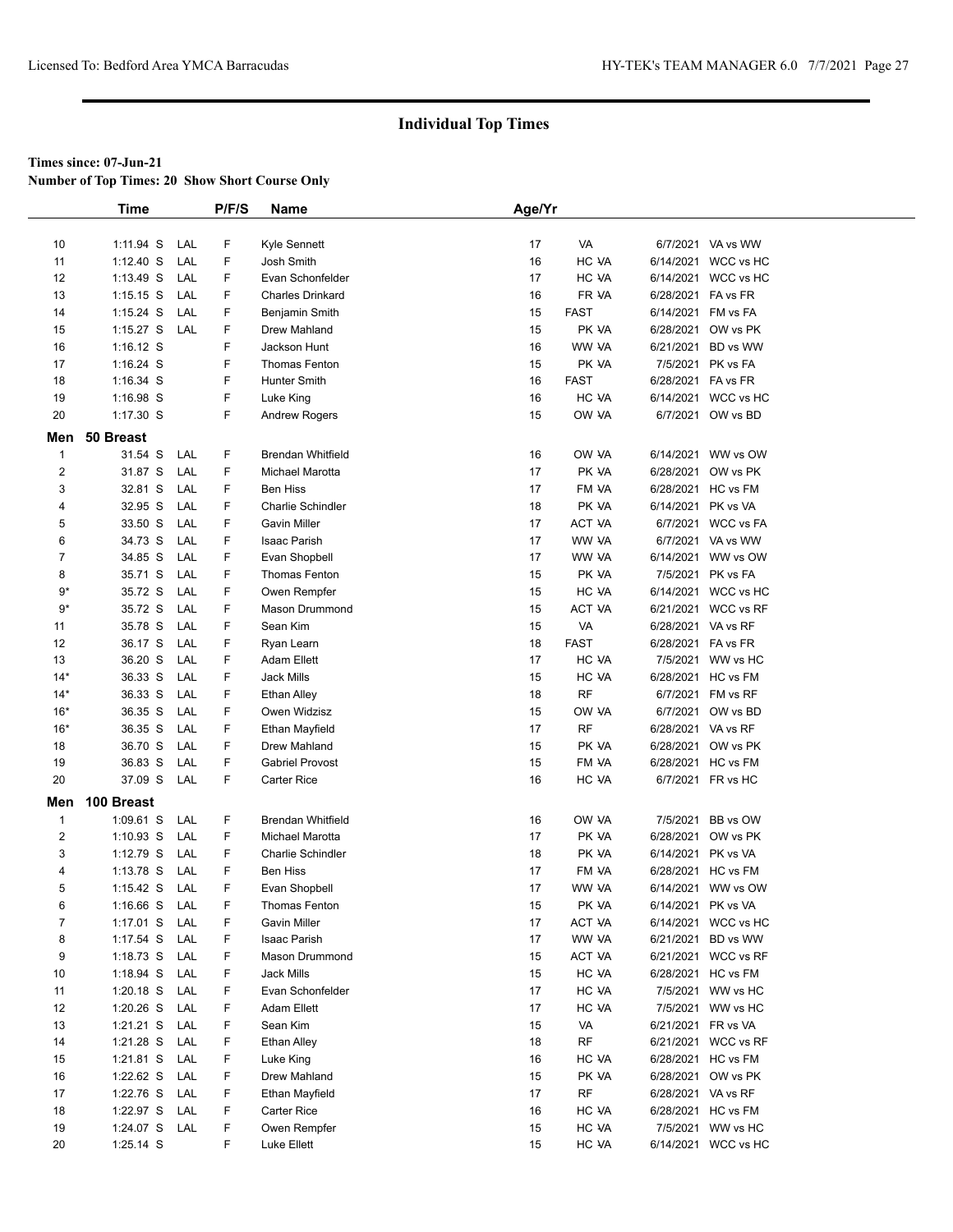#### **Times since: 07-Jun-21**

**Number of Top Times: 20 Show Short Course Only**

|                         | <b>Time</b>    |     | P/F/S | Name                     | Age/Yr |             |                    |                     |
|-------------------------|----------------|-----|-------|--------------------------|--------|-------------|--------------------|---------------------|
|                         |                |     |       |                          |        |             |                    |                     |
|                         | Men 50 Fly     |     |       |                          |        |             |                    |                     |
| $\mathbf{1}$            | 25.98 S        | LAL | F     | <b>Brendan Whitfield</b> | 16     | OW VA       |                    | 6/7/2021 OW vs BD   |
| $\overline{\mathbf{c}}$ | 27.55 S        | LAL | F     | <b>Jack Mills</b>        | 15     | HC VA       |                    | 6/14/2021 WCC vs HC |
| 3                       | 27.80 S        | LAL | F     | Owen Widzisz             | 15     | OW VA       |                    | 6/28/2021 OW vs PK  |
| 4                       | 28.95 S        | LAL | F     | Ryan Learn               | 18     | <b>FAST</b> |                    | 6/14/2021 FM vs FA  |
| 5                       | 29.67 S        | LAL | F     | Josh Smith               | 16     | HC VA       |                    | 6/28/2021 HC vs FM  |
| 6                       | 29.77 S        | LAL | F     | Ryan Frasier             | 15     | WW VA       |                    | 7/5/2021 WW vs HC   |
| 7                       | 29.88 S        | LAL | F     | Kyle Sennett             | 17     | VA          | 6/14/2021 PK vs VA |                     |
| 8                       | 29.93 S        | LAL | F     | Sean Kim                 | 15     | VA          |                    | 6/28/2021 VA vs RF  |
| 9                       | 30.04 S        | LAL | F     | Michael Marotta          | 17     | PK VA       |                    | 6/28/2021 OW vs PK  |
| 10                      | 30.13 S        | LAL | F     | <b>Andrew Rogers</b>     | 15     | OW VA       |                    | 6/28/2021 OW vs PK  |
| 11                      | 30.19 S        | LAL | F     | Isaac Parish             | 17     | WW VA       |                    | 6/28/2021 WW vs WCC |
| 12                      | 30.41 S        | LAL | F     | Jackson Hunt             | 16     | WW VA       |                    | 6/14/2021 WW vs OW  |
| 13                      | 30.59 S        | LAL | F     | Charlie Schindler        | 18     | PK VA       |                    | 6/28/2021 OW vs PK  |
| 14                      | 30.87 S        | LAL | F     | Owen Rempfer             | 15     | HC VA       |                    | 6/14/2021 WCC vs HC |
| 15                      | 30.94 S        | LAL | F     | <b>Gavin Williams</b>    | 17     | ACT VA      |                    | 6/28/2021 WW vs WCC |
| 16                      | 31.12 S        |     | F     | Solomon Lewis            | 17     | <b>RF</b>   |                    | 6/21/2021 WCC vs RF |
| 17                      | 31.14 S        |     | F     | Aidan Palys              | 17     | BB VA       | 7/5/2021           | BB vs OW            |
| 18                      | 31.41 S        |     | F     | <b>Gavin Miller</b>      | 17     | ACT VA      |                    | 7/5/2021 BD vs WCC  |
| 19                      | 31.47 S        |     | F     | Aiden Tuck               | 17     | WW VA       |                    | 7/5/2021 WW vs HC   |
| 20                      | 31.80 S        |     | F     | Cameron St Clair         | 17     | HC VA       |                    | 6/28/2021 HC vs FM  |
| Men                     | <b>100 Fly</b> |     |       |                          |        |             |                    |                     |
| $\mathbf{1}$            | 57.88 S        | LAL | F     | <b>Brendan Whitfield</b> | 16     | OW VA       |                    | 6/14/2021 WW vs OW  |
| $\overline{\mathbf{c}}$ | 58.89 S        | LAL | F     | <b>Jack Mills</b>        | 15     | HC VA       |                    | 6/21/2021 HC vs OW  |
| 3                       | $1:03.08$ S    | LAL | F     | Owen Widzisz             | 15     | OW VA       |                    | 6/28/2021 OW vs PK  |
| 4                       | $1:03.21$ S    | LAL | F     | Jc Gordon                | 15     | FM VA       |                    | 7/5/2021 FM vs VA   |
| 5                       | $1:03.71$ S    | LAL | F     | Michael Marotta          | 17     | PK VA       |                    | 6/28/2021 OW vs PK  |
| 6                       | 1:04.32 S      | LAL | F     | Isaac Parish             | 17     | WW VA       |                    | 6/14/2021 WW vs OW  |
| $\overline{7}$          | $1:04.45$ S    | LAL | F     | <b>Ethan Alley</b>       | 18     | <b>RF</b>   |                    | 6/14/2021 RF vs BB  |
| $8*$                    | $1:06.03$ S    | LAL | F     | Kyle Sennett             | 17     | VA          |                    | 7/5/2021 FM vs VA   |
| $8*$                    | $1:06.03$ S    | LAL | F     | Josh Smith               | 16     | HC VA       |                    | 6/21/2021 HC vs OW  |
| 10                      | $1:06.80$ S    | LAL | F     | <b>Ben Hiss</b>          | 17     | FM VA       |                    | 6/28/2021 HC vs FM  |
| 11                      | $1:07.13$ S    | LAL | F     | Sean Kim                 | 15     | VA          |                    | 6/28/2021 VA vs RF  |
| 12                      | $1:08.08$ S    | LAL | F     | Andrew Rogers            | 15     | OW VA       |                    | 6/14/2021 WW vs OW  |
| 13                      | $1:08.57$ S    | LAL | F     | Jackson Hunt             | 16     | WW VA       |                    | 6/7/2021 VA vs WW   |
| 14                      | $1:10.20$ S    | LAL | F     | Ryan Learn               | 18     | <b>FAST</b> |                    | 6/14/2021 FM vs FA  |
| 15                      | $1:10.36$ S    | LAL | F     | Luke King                | 16     | HC VA       |                    | 6/14/2021 WCC vs HC |
| 16                      | $1:11.49$ S    | LAL | F     | Owen Rempfer             | 15     | HC VA       |                    | 6/14/2021 WCC vs HC |
| 17                      | 1:11.94 S LAL  |     | F     | Evan Schonfelder         | 17     | HC VA       |                    | 6/14/2021 WCC vs HC |
| 18                      | $1:12.83$ S    |     | F     | Carter Rice              | 16     | HC VA       |                    | 6/28/2021 HC vs FM  |
| 19                      | $1:13.11$ S    |     | F     | <b>Gavin Miller</b>      | 17     | ACT VA      |                    | 6/14/2021 WCC vs HC |
| 20                      | $1:13.42$ S    |     | F     | <b>Gavin Williams</b>    | 17     | ACT VA      |                    | 6/21/2021 WCC vs RF |
| Men                     | 100 IM         |     |       |                          |        |             |                    |                     |
| $\mathbf{1}$            | 1:00.53 S LAL  |     | F     | <b>Brendan Whitfield</b> | 16     | OW VA       |                    | 6/28/2021 OW vs PK  |
| $\overline{2}$          | 1:04.17 S LAL  |     | F     | Jack Mills               | 15     | HC VA       |                    | 6/14/2021 WCC vs HC |
| 3                       | 1:05.56 S LAL  |     | F     | Owen Widzisz             | 15     | OW VA       |                    | 6/14/2021 WW vs OW  |
| 4                       | $1:05.62$ S    | LAL | F     | Jc Gordon                | 15     | FM VA       |                    | 6/14/2021 FM vs FA  |
| 5                       | $1:06.24$ S    | LAL | F     | Evan Shopbell            | 17     | WW VA       |                    | 6/14/2021 WW vs OW  |
| 6                       | 1:06.77 S LAL  |     | F     | Michael Marotta          | 17     | PK VA       |                    | 6/21/2021 PK vs FM  |
| $\overline{7}$          | 1:07.41 S      | LAL | F     | Ben Hiss                 | 17     | FM VA       |                    | 6/21/2021 PK vs FM  |
| 8                       | 1:07.68 S      | LAL | F     | Isaac Parish             | 17     | WW VA       |                    | 6/7/2021 VA vs WW   |
| 9                       | 1:08.66 S LAL  |     | F     | Charlie Schindler        | 18     | PK VA       |                    | 6/28/2021 OW vs PK  |
| 10                      | 1:09.47 S LAL  |     | F.    | Jackson Bauer            | 16     | PK VA       |                    | 6/14/2021 PK vs VA  |
|                         |                |     |       |                          |        |             |                    |                     |